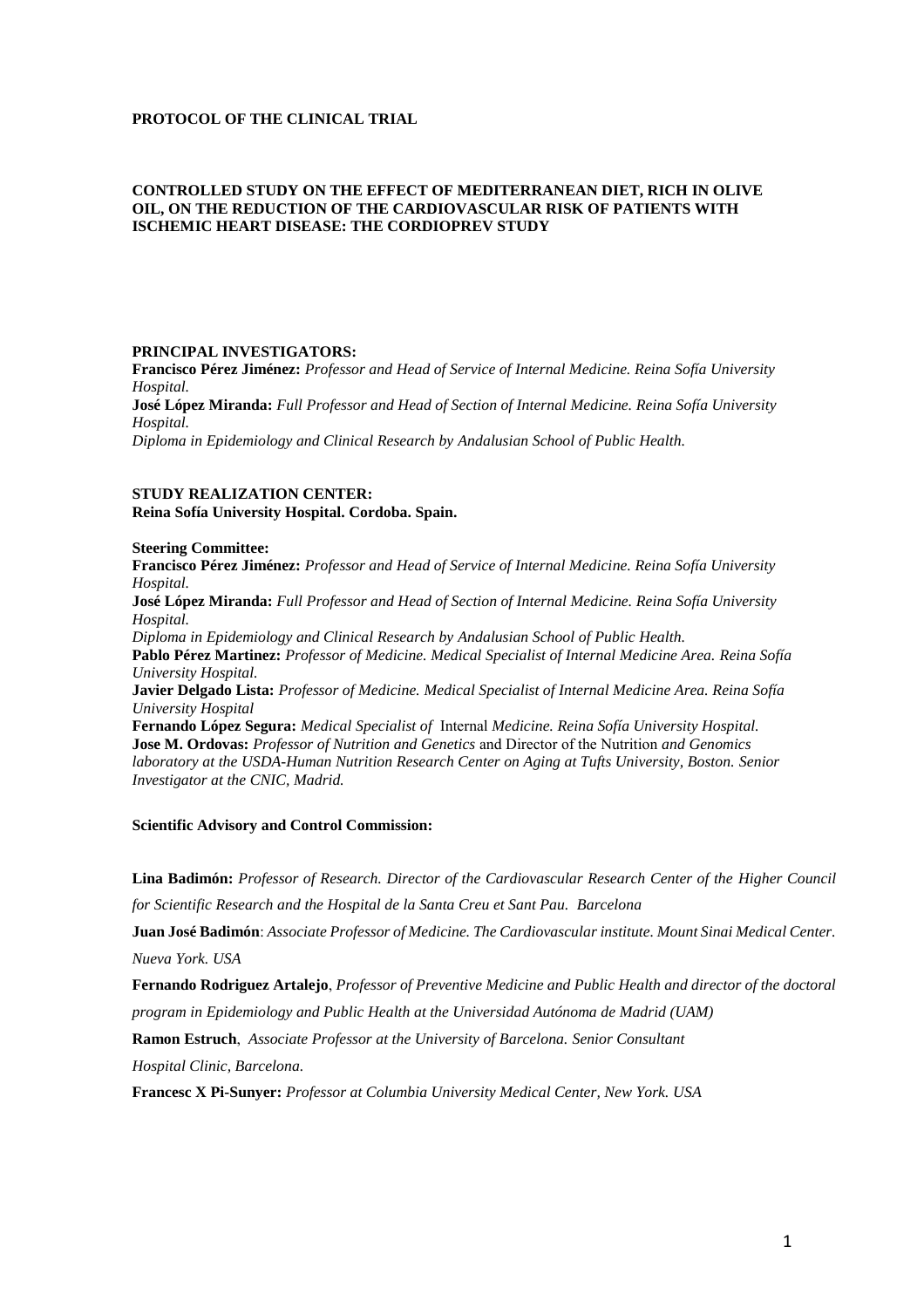## **TABLE OF CONTENTS**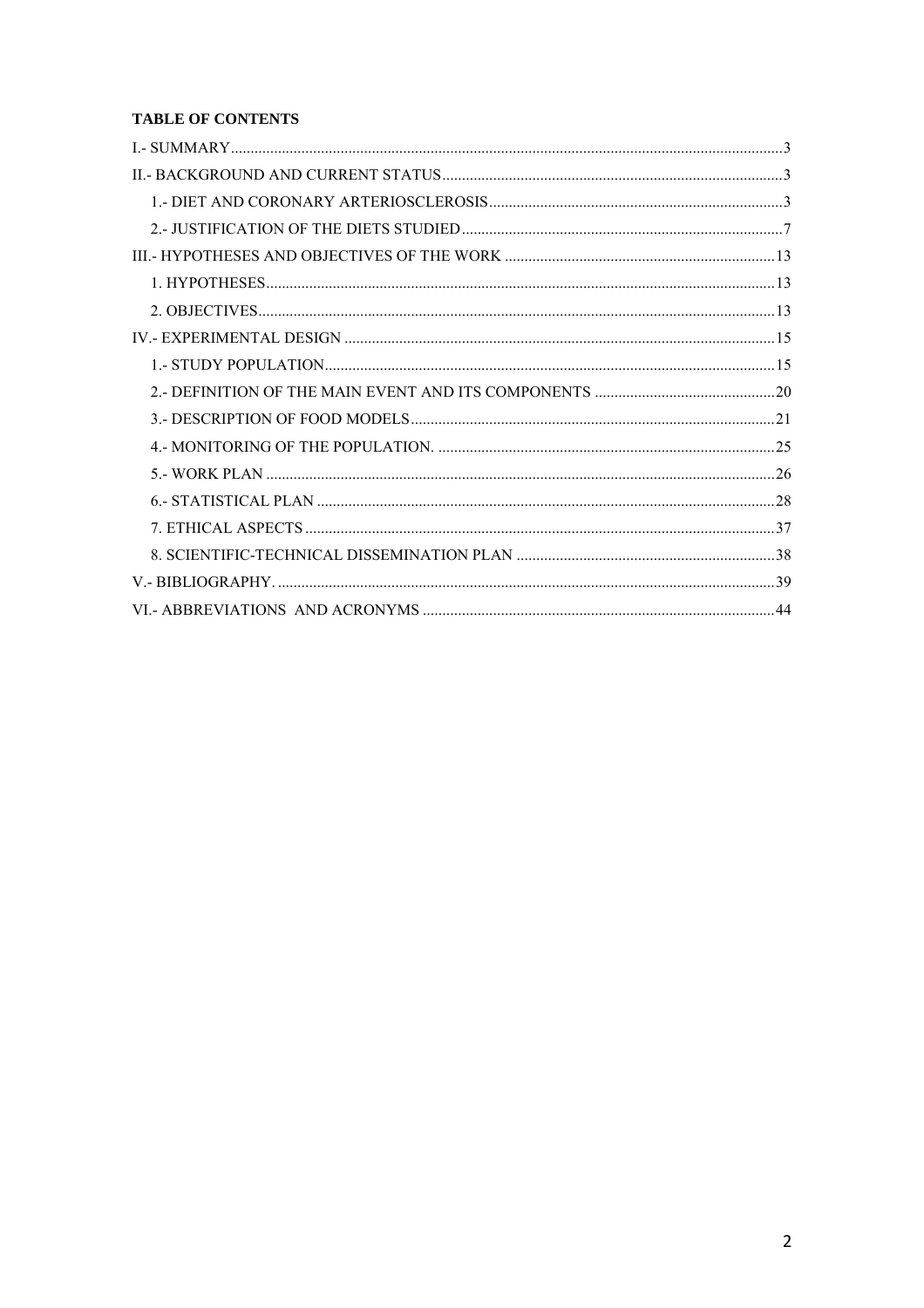# I.- SUMMARY

<span id="page-2-0"></span>**Background:** There are two dietary patterns, with potential beneficial effects on the prevention and treatment of arteriosclerosis: *the low-fat diet* and the *Mediterranean diet,* rich in olive oil. The low-fat diet has been recommended as the most appropriate to prevent ischemic heart disease, as several studies have shown that such a diet reduces coronary risk. In Mediterranean countries ischemic heart disease is less prevalent than in other industrialized countries, perhaps due to the consumption of the so-called Mediterranean diet. This has higher fat content, but comes mostly from olive oil, so it is mainly monounsaturated fat. There are no randomized studies showing that a high-fat diet is beneficial for the clinical course of coronary heart disease.

**Hypothesis:** To investigate whether the *Mediterranean diet,* rich in olive oil or *the low-fat diet,* are better at preventing complications and mortality in patients with high-risk coronary heart disease. The hypothesis will be null if no differences are observed between the two intervention groups.

**Experimental design:** A seven-year, randomized, simple-blind, controlled study in patients diagnosed with coronary heart disease. It is intended to evaluate whether when coronary patients consume a Mediterranean diet, rich in olive oil (34% of calories in the form of fat),the clinical evolution of their disease is modified, with respect to a low-fat diet. We intend to investigate, in a randomized unicentric clinical trial, in 1002 patients with coronary heart disease, whether a dietary intervention with Mediterranean Diet for seven years causes a difference in the rate of cardiovascular recurrence compared to a low-fat diet. The dietary intervention will be carried out by a team of registered dietitians. The primary target is a composite target for cardiovascular events that includes myocardial infarction, revascularization, ischemic stroke, peripheral arterial disease, and cardiovascular death.

**Statistical analysis:** The analysis will be performed under the principle of "intention to treat". The primary statistical comparison will be made using the log-rank test and Cox proportional risk models. Sensitivity analyses will be carried out under various assumptions. Statistical programs as SPSS and R shall be used.

# II.- BACKGROUND AND CURRENT STATUS

## <span id="page-2-2"></span><span id="page-2-1"></span>1.- DIET AND CORONARY ARTERIOSCLEROSIS

 Arteriosclerosis is the leading cause of death in Western countries and, according to estimates made for the year 2020, its global prevalence will increase in the next 25 years (1). The development of this disease is linked to the presence of several risk factors, among which are high blood pressure, high levels of low-density cholesterol (LDL) and decreased high-density cholesterol (HDL), diabetes mellitus, tobacco consumption and a sedentary lifestyle. Of these, the first three are closely related to the type of diet, and their appearance is associated with the presence of overweight or obesity (2,3). In the 50s the effect of the different nutrients of the diet on plasma cholesterol was studied. It was observed that the ones that most influenced it were fats, although each type of fatty acid had a different effect. After the studies of Keys et al (4) it was established that saturated fatty acids (SAT) raise total plasma cholesterol, so they were considered atherogenic, while polyunsaturated fatty acids (PUFA) lower it. By this action it was argued that foods rich in PUFA, especially vegetable oils and fish, would be the most beneficial products for the prevention of arteriosclerosis. In contrast, monounsaturated fatty acids (MUFA)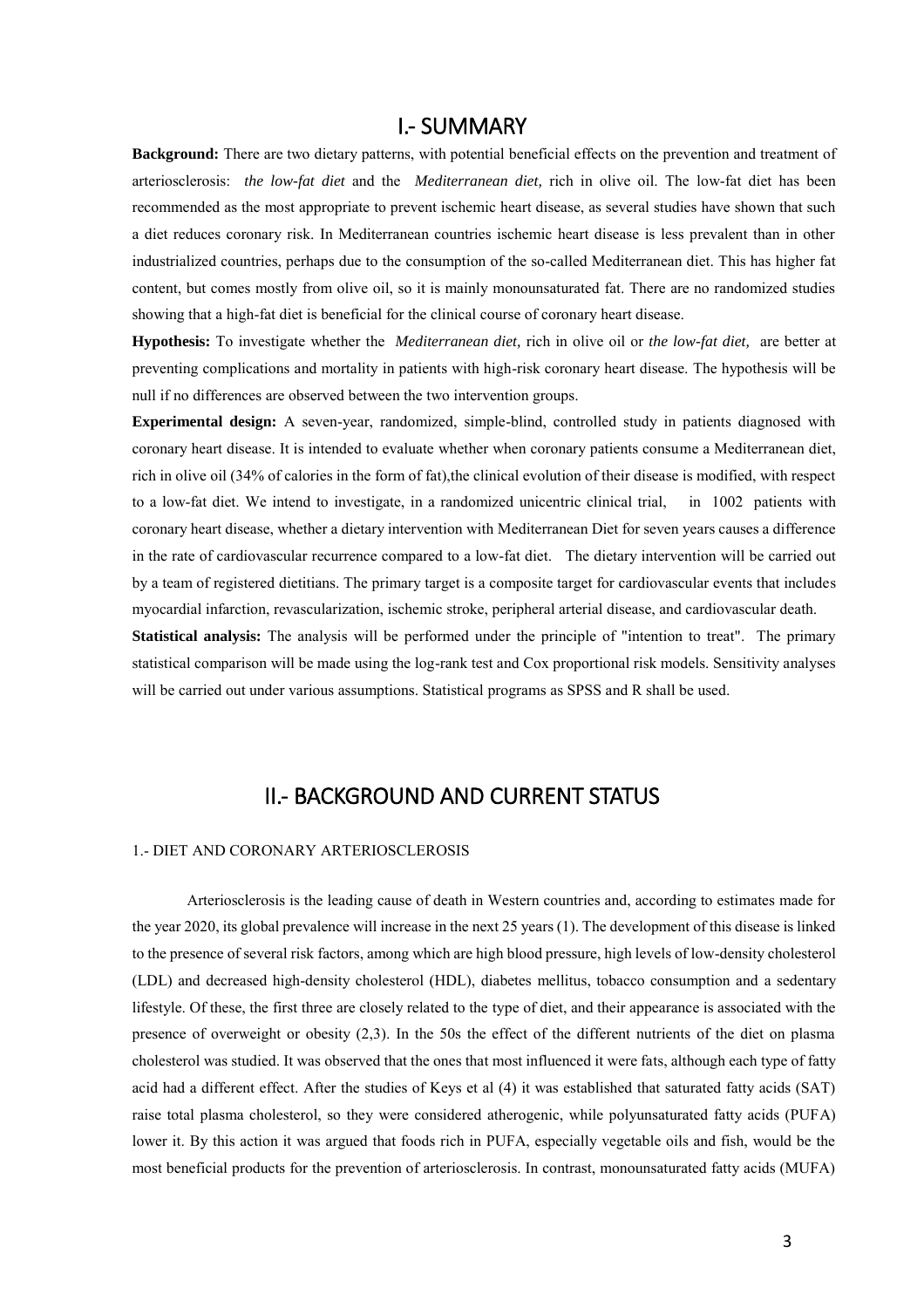would have a neutral effect, as they do not influence plasma cholesterol levels. These facts led to the development of several intervention studies, to confirm whether the biochemical effect on cholesterol corresponded to a beneficial effect in the prevention of coronary heart disease. The results of these studies concluded that the increase in the PUFA/SAT ratio in the diet induces a decrease in mortality, especially manifest in patients with previous ischemic heart disease. This effect was related to the decrease in plasma cholesterol.

Below, the most important dietary intervention work carried out with diets rich in polyunsaturated fats is reviewed.

#### **1.- Los Angeles Veterans Study** (5).

It is a secondary prevention study, of 8 years duration, with a diet poor in cholesterol and very rich in PUFA (the total fat consumption was 40% of the global caloric intake and the P/S ratio was 6 times higher in the intervention group). When comparing the two groups of individuals (422 in the control group and 424 in the intervention group) a reduction in coronary episodes was demonstrated, in cases of sudden death and in cerebral infarctions. There was no change in non-cardiovascular mortality and the beneficial effects were more marked in younger individuals and in hypercholesterolemic patients. There were 44 non-fatal coronary episodes and 70 deaths from coronary causes in the control, compared to 36 non-fatal episodes and 48 deaths in the intervention group.

#### **2.- Study of the Mental Hospitals of Finland** (6).

It is a primary prevention study started in 1958 and carried out in two Finnish hospitals, in which a common diet, rich in animal fat, was compared with another rich in polyunsaturated fat (the diets were similar to the study of the veterans of the Ángeles). A total of 922 hospitalized patients participated and the duration of the study was 6 years. There were no significant differences for mortality from coronary heart disease (6 in the intervention and 12 in the control), but there were differences in the number of coronary episodes (39 in the intervention and 85 in the control), with a reduction of 43%. The beneficial effects corresponded to a decrease in plasma cholesterol.

#### **3.- The Oslo diet-heart study** (7).

It consists of a secondary prevention study, in which 412 men who had had a myocardial infarction the previous year were randomized. Two diets rich in fat (39%), one habitual and one rich in polyunsaturated fat (8.5% SAT; 10.1% MUFA and 20.7% PUFA) were compared. At 5 years, fatal and non-fatal infarctions were reduced and at 11 years there had been 32 deaths due to infarction in the experimental group and 52 in the control group (p=0.04), without changing the total mortality. The beneficial effects corresponded to a decrease in plasma cholesterol.

#### **4.- Medical Research Council Study (MRC)** (8).

It is a secondary prevention study in which the addition of 85 grams of soy oil (46% of total fat intake) to the diet of 199 men who had suffered a heart attack was compared. The control group consisted of another 194 males, who received fat of animal origin (44% of total fat intake). It lasted 8 years and coronary heart disease was reduced by 14%, although it did not reach a level of significance. Along with the beneficial clinical effect, a decrease in plasma cholesterol was observed.

The beneficial effects derived from these studies reinforced the lipid hypothesis, according to which the consumption of diets rich in PUFA reduces serum cholesterol and, therefore, reduces coronary risk. However,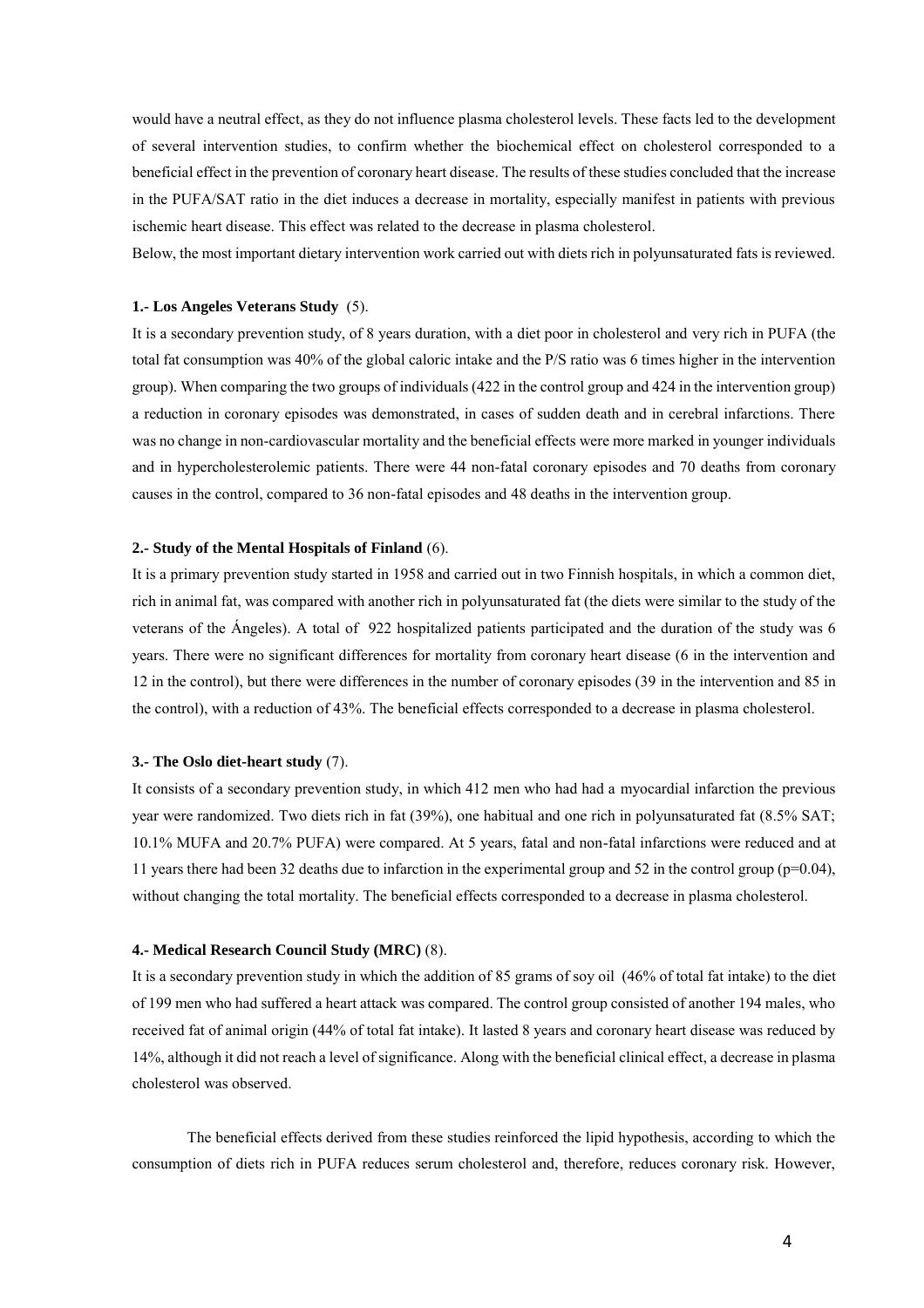throughout these years several uncertainties arose that have led to view with caution the increase in the content of PUFA in the diet. With the introduction of methods to assess HDL cholesterol, it was observed that the consumption of these fatty acids reduces this lipid fraction, which can be considered potentially harmful (9). In addition, several experimental studies were conducted on animals that demonstrated that a diet rich in PUFA can favor the development of solid tumors (10). On the other hand, with the knowledge that oxidation is a fundamental preliminary step in the development of arteriosclerosis, the concern arose that diets rich in PUFA could favor the oxidation of structures enriched in PUFAs, such as lipoproteins and cell membranes. All this, together with the absence of human populations that have consumed diets rich in PUFA for a long time, has led to recommending that the consumption of PUFA in the diet should be less than 10% of the global caloric intake and, even, it is recommended not to exceed 7% of said contribution (11), including both PUFA of plant origin, as well as those of animal, terrestrial or maritime origin. These facts mean that diets rich in PUFA are not considered the ideal alternative to replace the excess of SAT present in the diet of industrialized populations. For all these reasons, many of the expert groups, among which stands out the National Cholesterol Education Program (NCEP-USA), have developed general dietary recommendations to prevent arteriosclerosis, based on the consumption of a diet with a reduction in fat content. The objective is to reduce the caloric intake provided by these nutrients, especially with the reduction of SAT fat, enhancing the intake of complex carbohydrates. In this way, it is sought to lower the plasma level of LDL cholesterol. These recommendations have been reinforced by several intervention studies, which have shown that low-fat diets are associated with lower coronary risk. These studies are as follows:

#### **1.- The Oslo Study** (12).

It is a primary prevention study, with 1232 participants, undergoing an intervention for 5 years. Fat consumption was reduced from 44% of caloric intake to 28% and saturated calories from 18% to 8%. This work is one of the best exponents of reducing the contribution of fat (with a simultaneous elevation of the P/S ratio from 0.39 to 1.01) reducing plasma cholesterol and the risk of suffering a coronary episode. This risk was significantly reduced (22 non-fatal coronary episodes in the control and 13 in the intervention), although mortality did not change significantly.

## **2.- The South Wales Diet and Reinfaction Trial (DART study)** (13)**.**

It consists of a prospective secondary prevention study, conducted in 2033 men who had had a myocardial infarction, under the age of 70. Three diets were compared, one with a reduction in the total fat intake (32% of the caloric intake, with an increase in the P/S from 0.4 to 0.78), another in which the consumption of fish was enhanced (it went from 0.7 grams/day of eicosapentaenoic acid to 2.3 gr./day) and a third in which cereals were added (from 9 fiber/day to 18). This study is considered an example of good randomization and demonstrated a reduction in total mortality and coronary causes in the group with a low-fat diet, which consumed fish.

#### **3.- Life Style Heart Study** (14).

Multifactorial intervention study, secondary prevention, which investigates the effect of a diet low in fat, together with physical exercise and relaxation techniques, on the evolution of lesions assessed by angiography. They studied 48 patients with coronary heart disease documented by angiography. The intervention included a low-fat diet, relaxation, physical exercise and quitting smoking. In the intervention group, cholesterol was reduced by 24%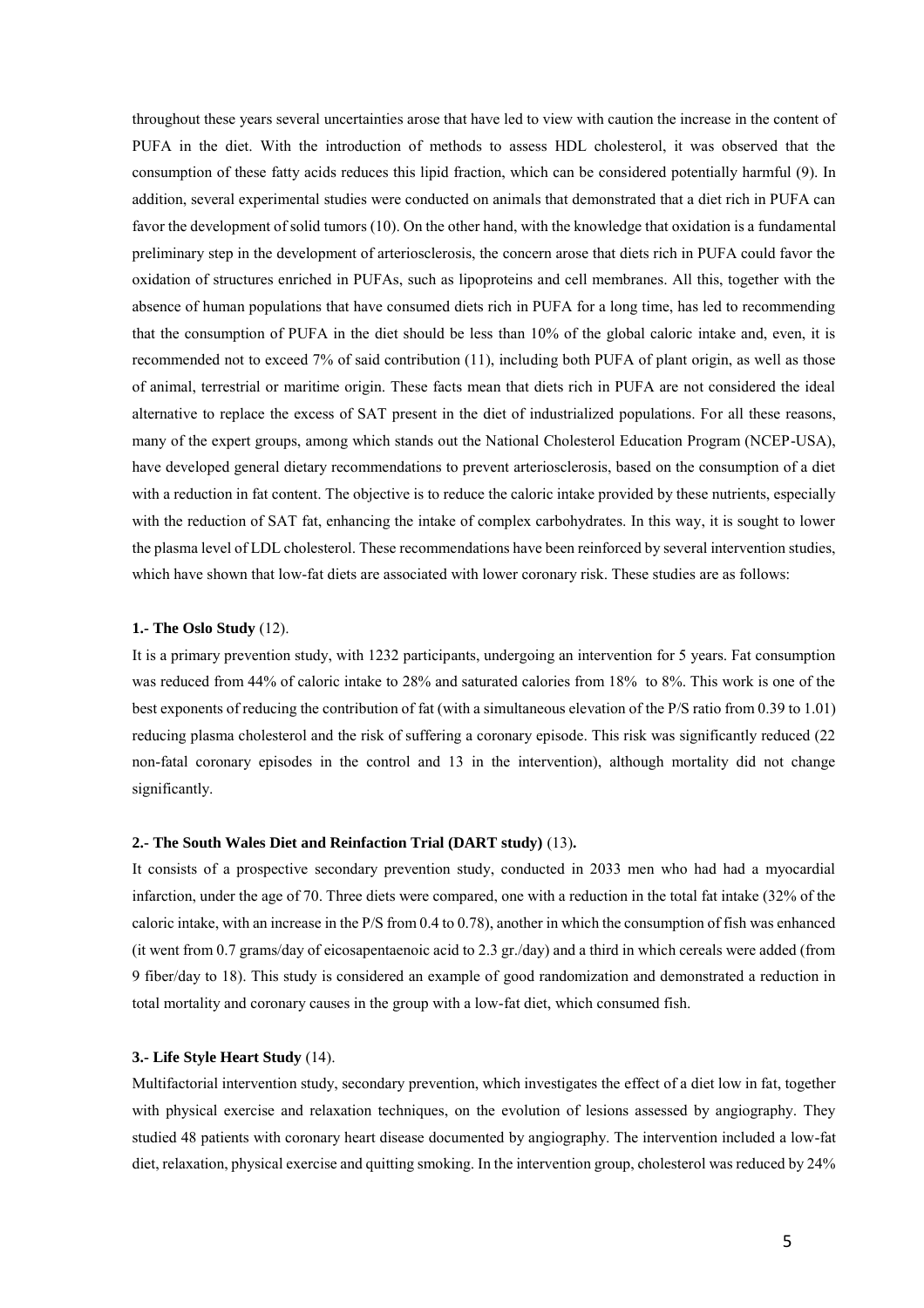and LDL by 37%. The effects were demonstrated by quantitative angiography and were reflected in the improvement of the percentage of stenosis. These effects were more marked in the group with more adherence to the diet.

#### **4.- Study with cardioprotective diet in India** (15)

It consists of a secondary, randomized, double-blind prevention study with 204 cases (with a diet with 24% fat) and 202 controls (with a diet with 28% fat). The study began 24-48 hours after suffering an acute myocardial infarction. In addition to the change in fat content, fruits, vegetables, legumes, nuts and fish were recommended in the intervention diet, until achieving 400 grams of vegetables and fruits were completed, compared to 185 grams in the controls. The intervention period lasted 1 year, after which it was shown that the diet used significantly reduced plasma cholesterol and total mortality (21 vs 38). Overall, the control group suffered 24% of non-fatal heart attacks vs 15% in the intervention group, with 17% deaths in the control group vs 10% in the intervention arm.

#### **5.- Study of the Indo-Mediterranean diet** (16)

Secondary prevention study, conducted in patients with ischemic heart disease, with a total of 1000 participants (501 controls and 499 in the intervention group. The former received a diet of type NCEP I, while the latter were advised to consume fruits, cereals, legumes, fruits and vegetables. In these, the intake of soybean oil and mustard was enhanced, with a contribution of 1.8 gr of linolenic acid, vs 0.8 gr. A decrease of a compound endpoint was observed in the intervention group (39 events vs 76) concluding that eating a diet rich in alpha-linolenic acid reduces cardiovascular risk.

#### **6.- St Thomas` Atherosclerosis Regression Study** (17,18).

This study investigated the relationship between dietary nutrients and the progression of arteriosclerosis, assessed with quantitative angiography. Coronary patients were included, followed for 39 months. The diet used was low in fat (27% of total energy) and was compared with a usual diet, of the same caloric content, but with a higher proportion of saturated and monounsaturated fat. It was shown that the main determinant of disease progression was the presence of saturated fat in the diet. The work was developed in 24 controls and 26 in the diet group. In addition, a third group of 24 people who were treated with cholestyramine was added. In the control group, lesions increased by  $6\%$ , in the diet group the changes were  $-1\%$  and in the pharmacological treatment group  $-20\%$ .

#### **7.- Study of Lyon, with Mediterranean diet rich in linolenic** (19).

Secondary prevention study, with a low-fat diet, with the peculiarity of being the only study in which a high percentage of MUFA was used. It was designed in a randomized way and the two diets used were low in fat, similar to those recommended by NCEP. The differences between both were that the intervention diet included margarine made of canola, and therefore with high content of oleic acid and linolenic. The work was interrupted when a significant difference in mortality was found between the two groups. In total, the follow-up was 27 months, after which 17 coronary deaths were collected in the control group and 3 in the intervention group, with an overall mortality of 20 and 8, respectively. A few months later, a difference in survival curves began to be observed, which the authors attributed to the antiarrhythmic effect of linolenic acid.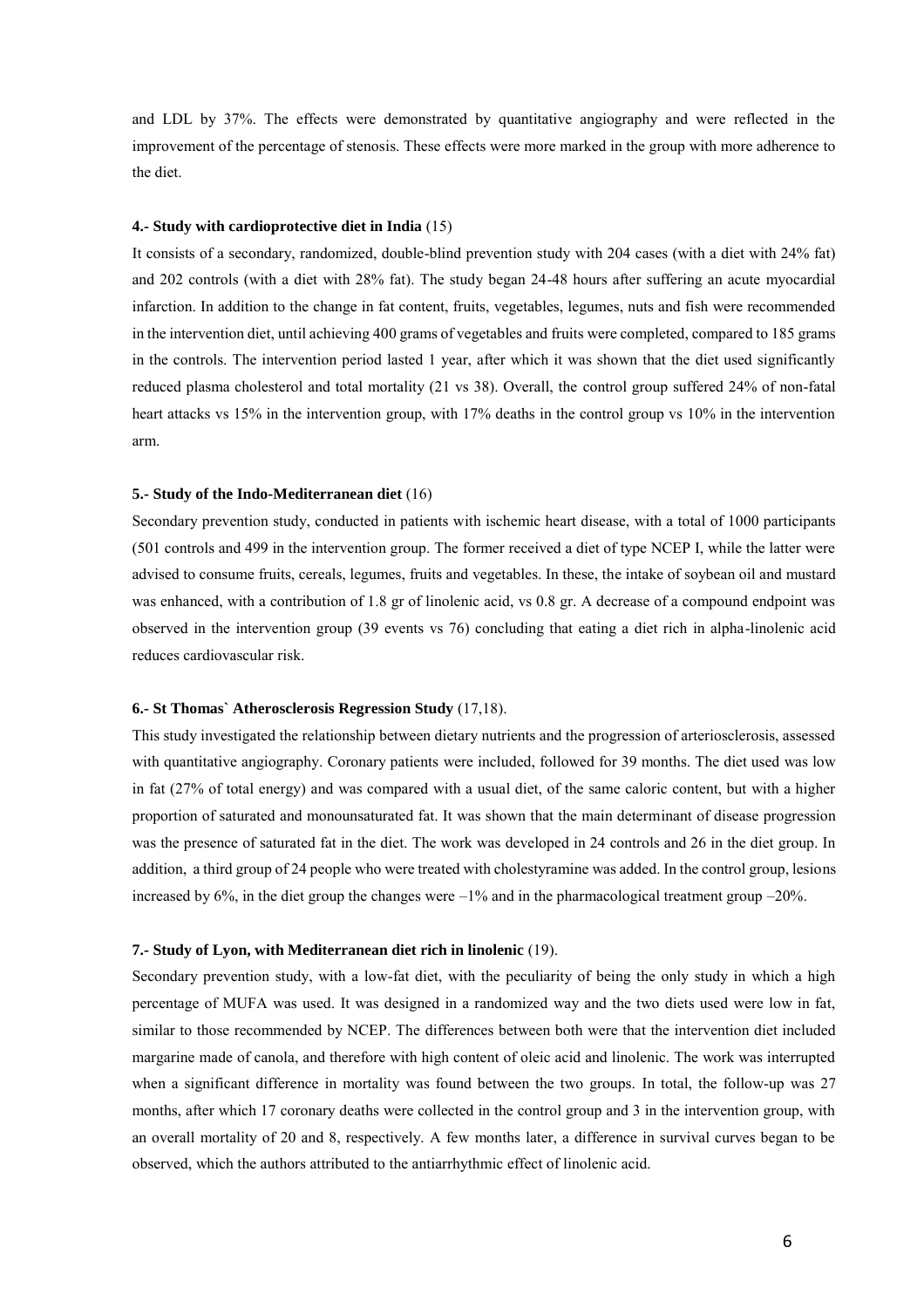## <span id="page-6-0"></span>2.- JUSTIFICATION OF THE DIETS STUDIED

One of the main arguments, for the recommendation of diets rich in carbohydrates, is that such diets would combine in double benefit of reducing coronary risk and favoring weight loss. On the contrary, the use of diets with foods of high caloric density, such as olive oil, could favor obesity. However, controlled studies have not supported this idea (9), since it has been observed that when the fatty intake of the diet is restricted, there is, in the long run, a phenomenon of replacing it with carbohydrates, with which after a few months it stops losing weight or is limited to about 2.5 kg (20). This could explain why the prevalence of obesity has increased in the United States in the last 20 years, despite a reduction in caloric consumption from fats (21). The problem of obesity is highly complex and diet covers a possibly limited role (9). From a theoretical point of view, the possible advantage of a diet low in fats, with respect to a Mediterranean-type diet, will depend on the overall caloric intake and its balance with the components that determine caloric expenditure, which is related to lifestyle. Perhaps this justifies that in the Mediterranean countries the prevalence of obesity has been lower than in the United States, for many years, even though the diet in such countries, such as Spain, has had a higher percentage of fatty caloric intake than in the American (22-24).

Several decades ago, Keys A and collaborators published data from the 7-countries study, which highlighted that the diet rich in saturated fat is associated with higher cardiovascular mortality, while the consumption of monounsaturated fat was correlated with a lower frequency of death from this cause (25). Following such findings appeared the concept of Mediterranean diet, which highlighted the high consumption of monounsaturated fat provided by olive oil. But the type of Mediterranean Diet that Keys observed has changed substantially in recent decades. However, in the current epidemiological landscape, the large differences in the prevalence of coronary heart disease among European populations continue to be striking, since on the shores of the Mediterranean Sea death from ischemic heart disease has a much lower rate. Among the reasons for this difference has been argued the different lifestyle between Northern and Southern Europe, including different dietary customs. Given these facts, it has been proposed that the alternative to the high consumption of saturated fat, of the Anglo-Saxon countries, does not have to be exclusively the consumption of complex carbohydrates, but that foods rich in monounsaturated fat could beneficially replace this excessive consumption of saturated fat. However, while several studies are demonstrating the benefit of the low-fat diet, as we have discussed above, there is only one intervention study with MUFA-rich diets that demonstrates that coronary risk is reduced, the Lyon Study (19). In addition, a low-fat diet was used and canola margarine was used as a source of MUFA, instead of olive oil. Canola oil is richer in linolenic acid, which has led to suggest that the benefits obtained in this study are not properly derived from the high consumption of MUFA, but from the overall low-fat content and the greater presence of linolenic acid.

An argument in favor of the use of the Mediterranean diet, rich in olive oil, are the results of the Study of the 7 Countries, mentioned above. However, this study does not have the solidity of an intervention study and, in addition, it was done in populations in which the type of diet and lifestyle cannot be extrapolated to what we consider among ourselves as a Mediterranean Diet (25). On the contrary, some epidemiological studies, such as that of Framingham (26), have shown that MUFA consumption is correlated with higher coronary mortality, which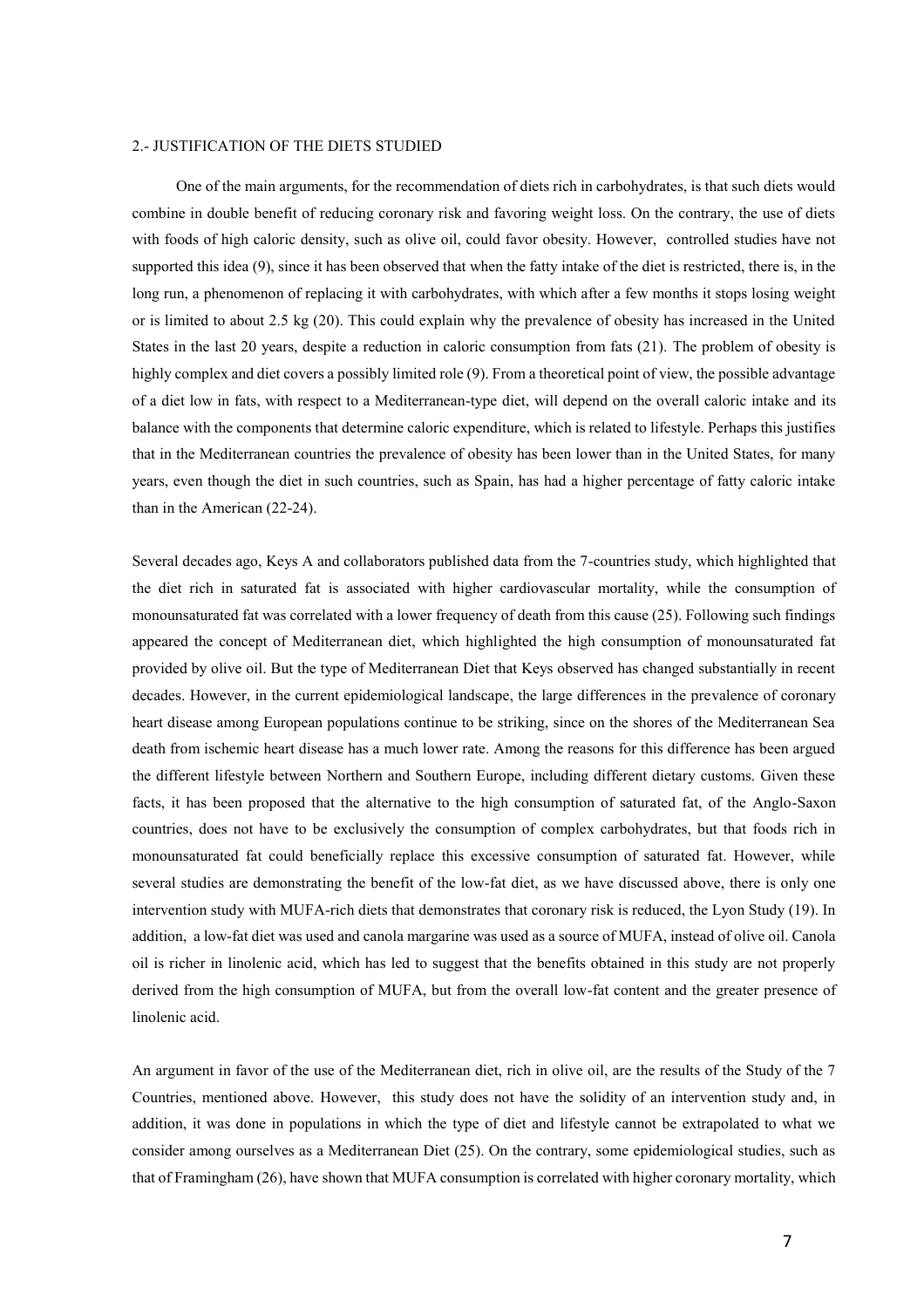should not be surprising when you consider that in the United States most of the MUFA in the diet comes from meat products, which invariably implies that the more MUFA consumption, the greater the consumption of SAT. Other authors have related the lower mortality of Mediterranean countries with the greater dietary presence of foods rich in antioxidants, of which olive oil is one of them, although it is not the most important (27). All these facts suggest that if you want to recommend a diet whose main source of fat is olive oil, you have to develop an intervention study. Oliver (28) recently spoke in this regard when he wrote that, despite biological and epidemiological evidence, a randomized study has never been done on the potential effects of dietary supplementation with olive oil.

In support of carrying out this study, there are, at present, sufficient reasons to think that the diet rich in MUFA, from olive oil, is a good alternative to prevent arteriosclerosis. This evidence is of two types: Indirect evidence and population evidence, as we will analyze below.

# **2.- I: INDIRECT EVIDENCE SUPPORTING THE BENEFIT OF A DIET RICH IN MONOUNSATURATED FAT**

#### **a.- Lipid effects of the diet rich in MUFA**

Elevated plasma levels of LDL cholesterol are positively correlated with the risk of developing coronary heart disease and there are multiple studies (29-35), which show that a diet rich in MUFA reduces its plasma levels. This effect, which is also shared by PUFA-rich diets, is especially relevant when they replace saturated fat in the diet. The biological mechanism of such action is not well known but is related to recovery in the expression of LDL receptors. Some studies have compared the effect of diets rich in MUFA with diets rich in fat, showing that, when you go from a diet low in fat to one rich in MUFA, LDL cholesterol does not change or decreases (33,35), so it can be said that a diet rich in MUFA, such as the Mediterranean Diet, is equal to or more beneficial than the diet rich in carbohydrates, to replace the diet rich in SAT, typical of Western countries.

But the most unique peculiarity of MUFA, and what distinguishes them from PUFA, is their effect on HDL cholesterol (24-26). There are enough intervention studies to accept that isocaloric enrichment of the diet with olive oil, will raise plasma levels of HDL cholesterol. Given the important inverse relationship between this lipid fraction and the risk of ischemic heart disease, this argument is of great force to recommend the Mediterraneantype diet in the prevention and treatment of coronary heart disease. On the contrary, the consumption of a diet rich in carbohydrates would imply a decrease in HDL cholesterol, both consumed in the form of sugars and complex carbohydrates. In addition, this effect will be prolonged as long as the low-fat diet is maintained (9, 31,35). This action of diets rich in carbohydrates is a cause for concern since several genetic syndromes, which occur with low HDL, are associated with premature coronary heart disease and several epidemiological studies have shown that the decrease in HDL cholesterol is associated with an increased coronary risk (36). On the other hand, the circumstances that decrease HDL, such as sedentary lifestyle, tobacco consumption, obesity, alcohol abstinence and the male gender, are also associated with increased cardiovascular risk. On the contrary, its elevation, as in pharmacological intervention studies, predicts, regardless of changes in LDL, the risk of ischemic heart disease (3). Animal studies, infusing HDL, protect against the development of lesions that can lead to arteriosclerosis (37).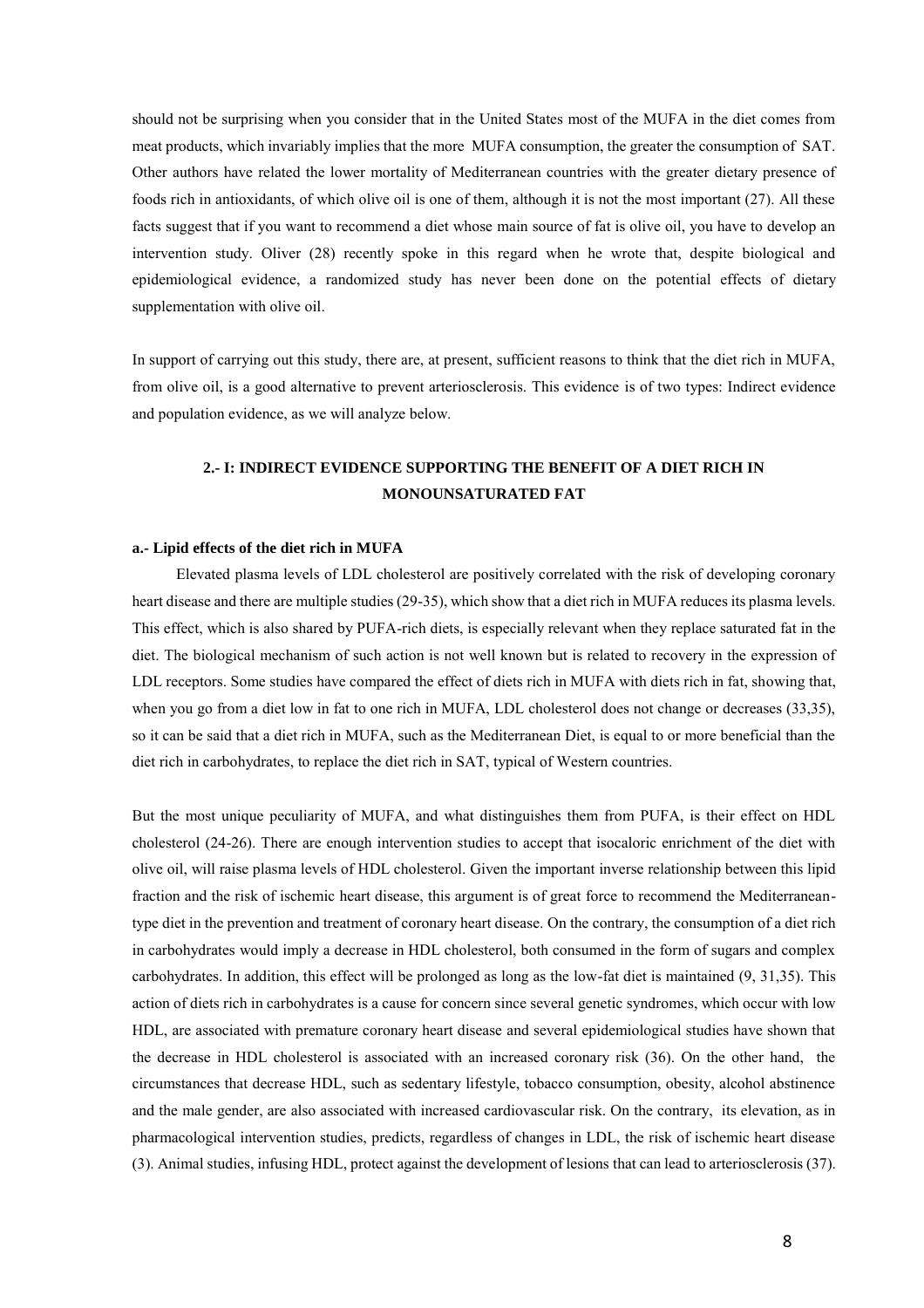All these facts generate great concern about the decrease in HDL cholesterol, with diets low in fat. It can be argued that certain populations that eat low fats, as in China or Japan, have low frequency of coronary mortality, but these populations have peculiarities that distinguish them, such as the low rate of obesity, increased physical exercise, low consumption of saturated fat and zero intake of trans fatty acids (9,38).

In recent years there has also been great interest in the possibility that the lipid benefit of olive oil depends not only on fat but also on its micronutrient content. An example of this is the recent work in which an oil rich in phenolic compounds induced a specific effect, increasing plasma levels of coronary HDL cholesterol (39). Therefore, seen as a whole, diets rich in MUFA, and therefore in olive oil, would be the ones that would provide the best lipid profile, since together with a decrease in LDL cholesterol would raise HDL cholesterol, while the opposite would happen with diets poor in fat, and this without considering the effect on HDL that could be generated by the richness of olive oil in phenolic compounds.

## **b.- Antioxidant effect of diets rich in MUFA**

 In the last decade, experimental evidence has accumulated indicating that LDL oxidation may be the initial phenomenon leading to the development of atheroma plaque (40). LDL circulates in the blood and passes through the endothelium, being in the sub-intimal space where the phenomenon of oxidation would occur. The oxidation of these particles depends on their composition and their richness in antioxidants. The oxidative process probably starts in the polyunsaturated fatty acids of its phospholipids, then spreading to the rest of the molecule and finally affecting the apoproteins. This induces a change in the biological characteristics of the particles and, among other facts, favors their uptake by macrophages, which will be activated and transformed into foamy cells. Diets rich in MUFA induce an enrichment of lipoproteins in oleic acid, which determines an increase in their resistance to oxidation, concerning diets rich in PUFA. Such evidence, demonstrated in animal experiments, has also been tested in humans (41,42). When the *in vitro* oxidation of LDL, obtained after consuming diets with different fatty acids, was studied, the lipoproteins obtained after the diet rich in olive oil were more resistant to oxidation than those obtained after the consumption of two diets rich in PUFA, whether these came from sunflower oil or fish (43). This phenomenon was independent of the vitamin E content of the particles and correlated with the enrichment in MUFA after the olive oil diet. In addition. it was demonstrated that the greatest resistance to oxidation of LDL was also produced by comparing the particles obtained after the diet rich in olive oil with those obtained after diets rich in saturated fatty acids of vegetable origin (palm oil) (43). These facts allow us to affirm that the Mediterranean type diet, rich in MUFA from olive oil, is a possibly superior alternative to the diet low in fats, in the prevention of oxidation and, possibly, the onset of arteriosclerosis.

But in addition, in recent years it has been shown that the consumption of olive oil is accompanied by antioxidant effects that depend on the non-fatty components of virgin olive oil. In a human intervention study (43) it has been observed that a breakfast made with olive oil, with 400 ppm of phenolic compounds, induces a postprandial decrease in lipoperoxides and F-2 isoprostanes, improving the endothelium-dependent microvascular response and increasing the bioavailability of nitric oxide. Moreover, serum from people who had followed a Mediterranean Diet reduces the proliferative layer of smooth muscle cells from human coronary arteries (44). This leads to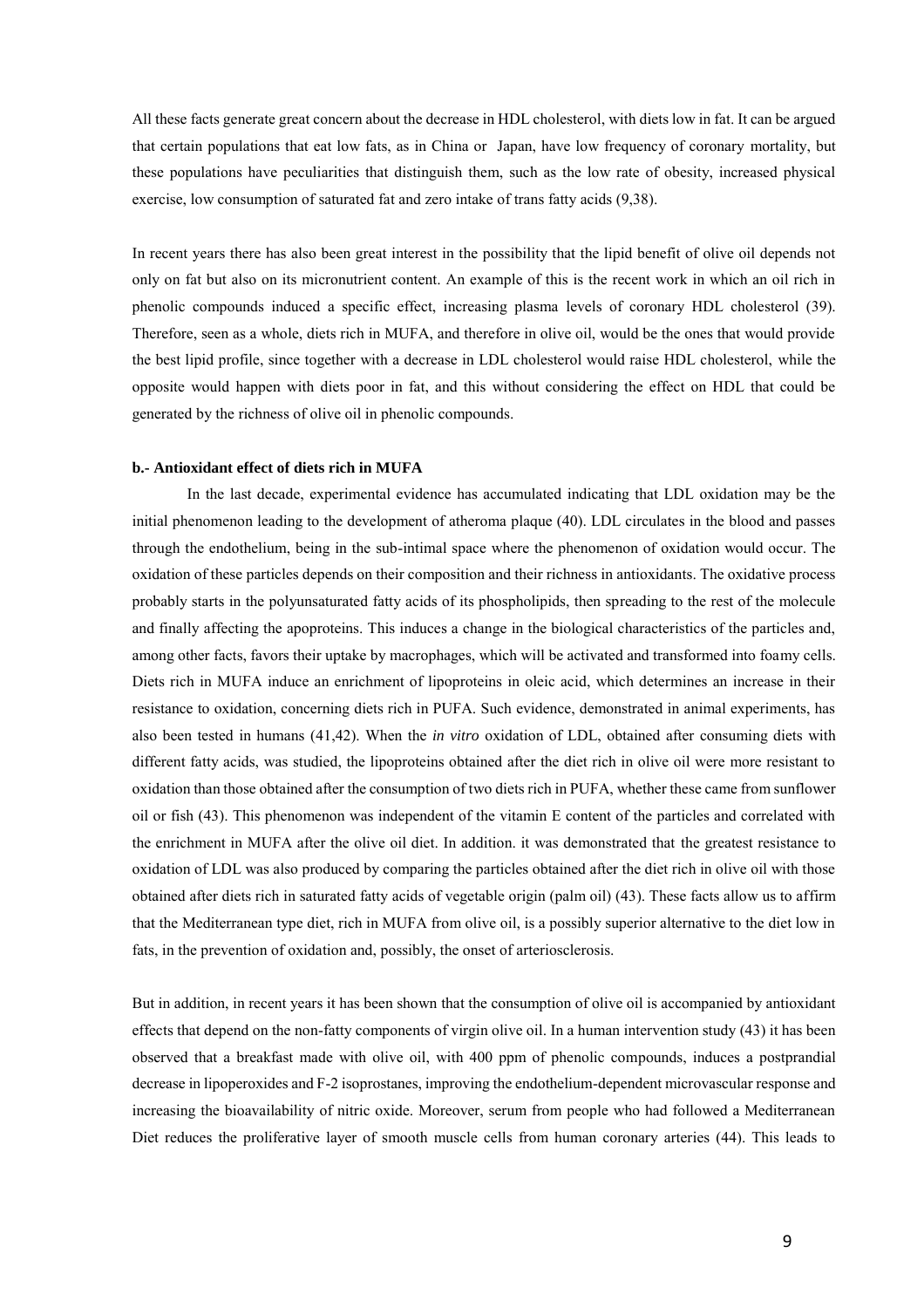thinking that the olive oil of the diet can modify the behavior of the cellular elements involved in the formation of atheroma plaque.

#### **c.- Diet rich in MUFA and thrombosis**

The formation of a thrombus, in which platelets participate and the activation of coagulation and fibrinolysis, is a key fact in the development of clinical episodes of coronary heart disease. Both coagulation and fibrinolysis are supported by enzymatic cascades, in which multiple components interact, which conclude with the formation of thrombin, in the case of coagulation, or plasmin, in the case of fibrinolysis. Fatty acids in the diet can influence these mechanisms, as well as the platelet aggregation process. The consumption of a diet rich in fish reduces this aggregation, which is attributed to an increase in the synthesis of series-3 eicosanoids, with modification of platelet function (45). Similar effects have been described with diets rich in olive oil (46,47) through a change in the production of prostanoids and thromboxane. Several components of coagulation (von Willebrand Factor, Factor VII and fibrinogen) and fibrinolysis (t-PA and PAI-1) are known to predict the risk of coronary heart disease or new episodes with pre-existing vascular disease (48). The possible influence of fatty acids in the diet on these components is less known, although there are already indicative data that Factor VII levels rise with diets rich in saturated fatty acids and that in the postprandial phase their plasma levels increase when taking a diet rich in any fat (49,50). However, the consumption of a diet rich in MUFA, both in healthy people and in diabetic patients, showed that plasma levels of von Willebrand Factor decrease, reducing the risk of thrombosis (50-51). This opens up an interesting perspective on the antithrombotic effect of a diet rich in olive oil.

Another mechanism mentioned above, and which has great importance in the development of vascular thrombosis, is fibrinolysis. This process depends on the activation of plasminogen and is regulated by the balance between the tissue activator (tPA) and its most potent natural inhibitor, the tissue activator inhibitor type 1 (PAI-1). Studies with diets rich in fish oils, of the n-3 series, have shown that plasma levels of PAI-1 do not vary or rise, suggesting that such diets do not improve the fibrinolytic capacity of plasma. However, studies of our group have shown that the presence of olive oil, within a typical Mediterranean diet, reduces PAI-1 levels while reducing plasma insulin levels, suggesting that such a diet may improve fibrinolytic capacity and prevent vascular thrombosis (52, 53). These findings are of extraordinary interest, since the levels of PAI-1 and t-PA correlate with the risk of suffering a coronary episode and with the severity of angiographically assessed arteriosclerosis (48). In the same study, we found, additionally, that the presence of cholesterol in the diet did not reduce the beneficial effect determined by olive oil. It should be noted that the effect on fibrinolysis was observed when comparing the Mediterranean diet with a diet rich in complex carbohydrates, which allows us to consider that, concerning fibrinolysis, the diet rich in olive oil is the most appropriate for potential protection from vascular thrombosis.

### **d.- Diets rich in MUFA and blood pressure**

 Arterial hypertension is an important and independent cardiovascular risk factor, since it favors the appearance of cerebral vascular accidents and coronary heart disease. The development of high blood pressure is related to diet in a complex way since multiple nutrients can influence its appearance. Specially well known is its positive relationship with salt consumption and its negative association with foods rich in calcium, potassium and magnesium. Also, dietary fats can modify blood pressure values. The diet rich in SAT fat is accompanied by a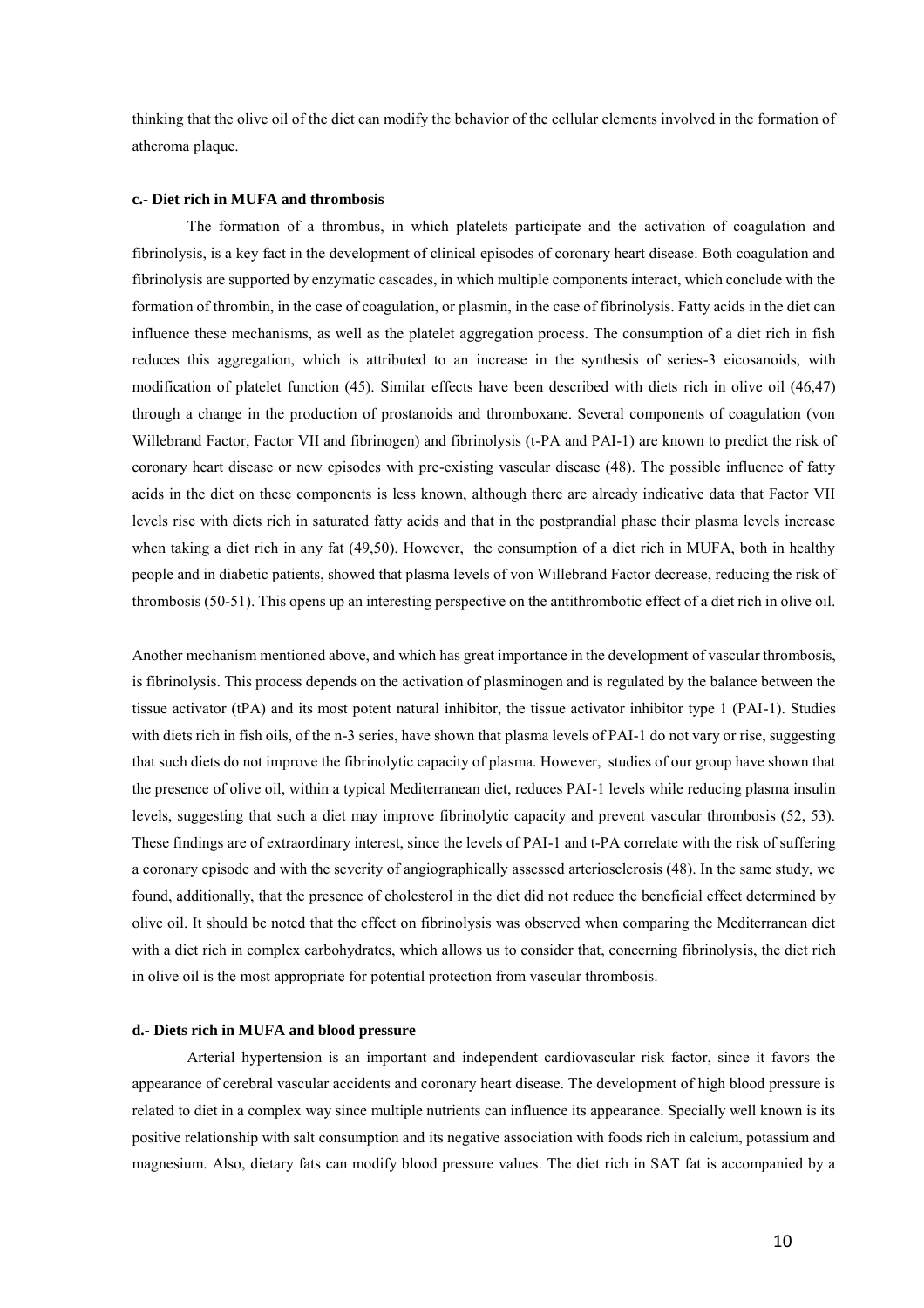tensional increase, largely related to the higher caloric density of these diets and the relationship between SAT consumption and obesity. The unsaturated fatty acids, with the best-known action on blood pressure, are the PUFA of the n-3 series. The diet rich in fish, or supplemented with this type of PUFA, induces a tensional decrease, attributable to an increase in the synthesis of eicosanoids, with vasodilator action (54). These effects have not been as consistent when the diet has been enriched with PUFA of the n-6 series.

There are few randomized, controlled studies in which blood pressure has been measured in people on MUFA high-fat diets, although epidemiological data indicate that MUFA consumption is negatively correlated with blood pressure figures (55). Intervention work (56) has been able to demonstrate that a Mediterranean-type diet, rich in MUFA fat, reduces both systolic and diastolic pressure in young and healthy people. In other studies, in hypertensive women, these findings have been confirmed, providing evidence that the Mediterranean diet can modify the metabolism of prostanoids (57). Moreover, such findings have been observed in large-scale epidemiological studies, in which olive oil was the best predictor of the benefitS of Mediterranean Diet over blood pressure (58). Another interesting fact, highlighted, is that the isocaloric substitution of seed oils with olive oil reduces the need for antihypertensive drugs (59). However, there are still important uncertainties in this field, since a study by a Spanish group has shown that the type of olive oil consumption can be key, given that the generation of polar compounds in frying oil could favor the tensional increase (60).

#### **e.- Diets rich in MUFA and carbohydrate metabolism:**

 Diabetes mellitus is a process that greatly increases the risk of developing ischemic heart disease and arteriosclerosis of different vascular territories. The onset of clinical diabetes, as well as the development of insulin resistance, are situations related to increased caloric intake and the onset of obesity. To control both processes, it has been recommended to use diets rich in complex carbohydrates, always with a reduction in the overall caloric intake if obesity exists. However, studies in diabetics have shown that diets rich in monounsaturated fatty acids increase peripheral insulin sensitivity and improve metabolic control (61). Based on these facts, some expert organizations have considered that greater consumption of MUFA would be a good alternative to classic diets, rich in carbohydrates (62), for better control of diabetic patients. This would place the Mediterranean diet in an excellent situation as an alternative to the use of the Low-Fat diet. But in addition to this potential effect for diabetic patients, data from our laboratory indicate that a Mediterranean-type diet, rich in olive oil, reduces plasma levels of insulin and glucose, both basal and after an oral glucose overload (63-64). This suggests that the MUFA provided by olive oil may increase peripheral sensitivity to the hormone.

## **f.- Diet rich in olive oil and endothelial protection**

In the last decade, a special interest has been paid to the initial phenomena of atherogenesis, which begin with the oxidation of LDL, the development of a local inflammatory response, with endothelial dysfunction. The latter would include the loss of vasodilator capacity dependent on the endothelium and the activation of thrombotic phenomena. Since the diet rich in olive oil protects from oxidation, it stands to reason that it could also dampen inflammation and endothelial dysfunction. Studies from our group have shown that a Mediterranean Diet pattern improves endothelium-dependent vasodilation, reduces plasma levels of adhesion molecules of endothelial origin, in relation to their antioxidant potential (65). The possibility that such effects are attributable to MUFA fat or the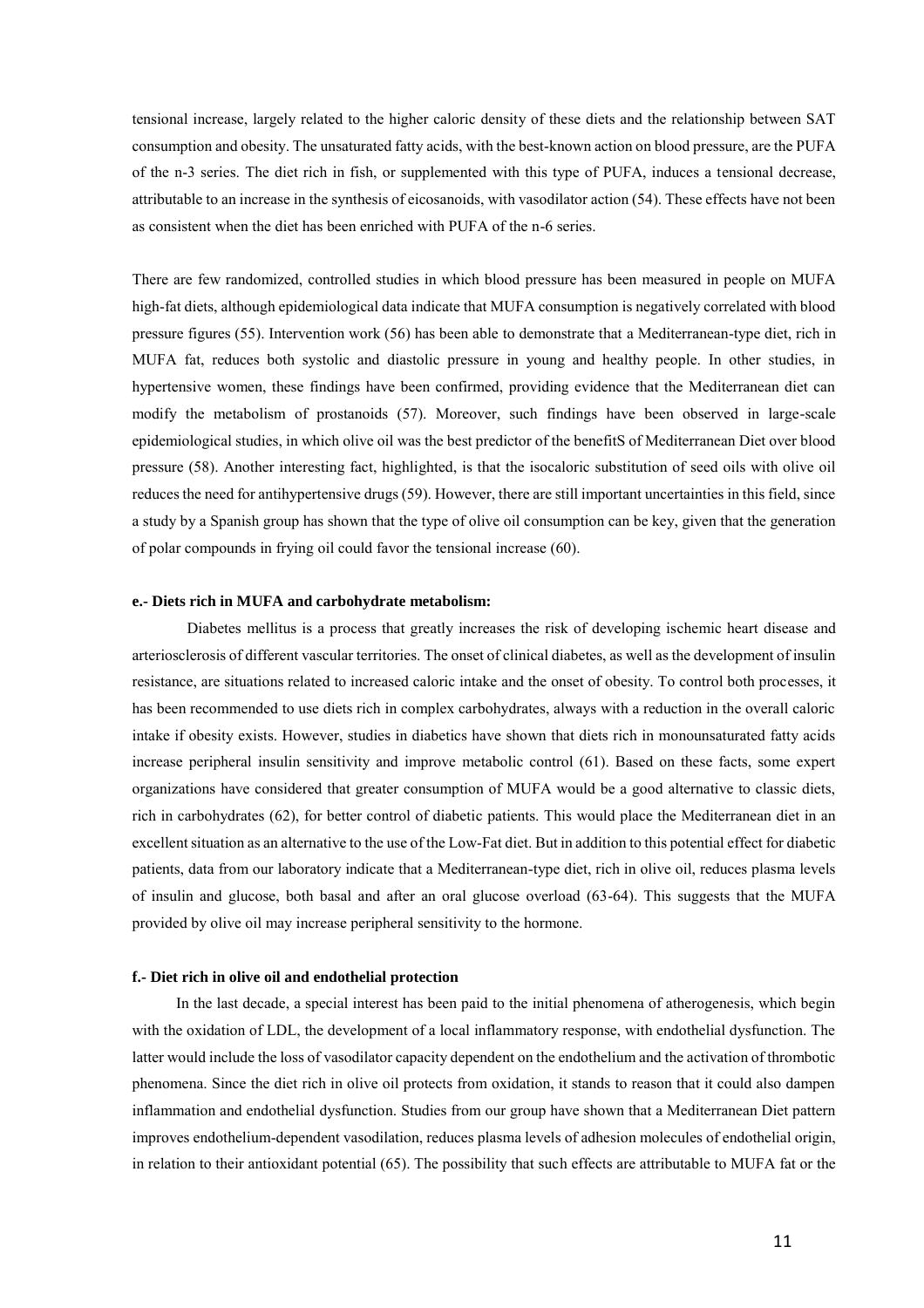minority components of olive oil, remains to be elucidated. In *vitro studies* have shown that the addition of oleic acid to cellular preparations reduces the expression of adhesion molecules, while we have observed, on the other hand, that the acute intake of virgin olive oil decreases the expression of NFkB, a transcription factor, which mediate the inflammatory response, in circulating mononuclear cells of healthy people (66). However, the antioxidant effect could depend on the richness in phenolic compounds of the oil (67). These facts are of special interest because they are accompanied by a set of benefits of great preventive potential in patients with multiple risk factors, cataloged.

#### **g.- Benefits of olive oil related to its non-fatty components**

 Olive oil is the only fat of vegetable origin that can be consumed without the need for industrial processing since, in its virgin and extra-virgin varieties, it is a genuine juice, a product resulting from the milling of the olive. This determines that virgin olive oil has a series of minority components, of a non-fatty nature, which in the rest of the oils are lost, mostly, during the process known as rectification or refining of the oil. Among such components are important substances for their potent neutralizing action of simple oxygen radicals, such as superoxide anion and lipid peroxides. Flavonoids deserve special mention, among which are anthocyanins, catechins, flavones and flavanones. On the other hand, olive oil presents an appreciable amount of tocopherols, such as alpha- and gammatocopherol, and phenolic compounds, which can potentially contribute to the protection of the body against oxidation, especially tyrosol and hydroxytyrosol. Studies from our group have shown that the intake of oils with different content of phenolic compounds induces specific effects, such as antioxidants and endothelial protection (43). But these components can also influence lipid levels (39) and inflammatory markers of endothelial origin (67).

# **2.- II: EPIDEMIOLOGIC EVIDENCE OF THE BENEFIT OF OLIVE OIL AND CHOICE OF DIET MODEL**

In recent years, multiple observational studies have been published, both of cases and controls, as well as of the transverse and cohort type, showing that the Mediterranean Diet reduces cardiovascular risk, as reflected in a recent review (68). A prospective study (PREDIMED) is currently being developed in our country comparing the comparative effect of the consumption of nuts and olive oil, compared to low-fat diets. The first data are very encouraging, as both foods reduce the expression of traditional risk factors (69).

When defining the Mediterranean diet, which we intend to study, it is necessary to remember that this term is usually applied to the diet defined by Willet et al. (70), when it was elaborated the concept of the *pyramid of the Mediterranean diet.* To do this, it took into account the data on food consumption from the eastern Mediterranean, corresponding to the decade of the 60s, which is very different from the subsequent reality (22-24). The main characteristic of the aforementioned Mediterranean diet is the possibility that it had a high percentage of fat (up to 35%), provided that the SAT was at a low limit (7-8%) and that the main source of fat was olive oil. As a special fact, in some Mediterranean regions, such as the island of Crete, fat consumption reached up to 40%.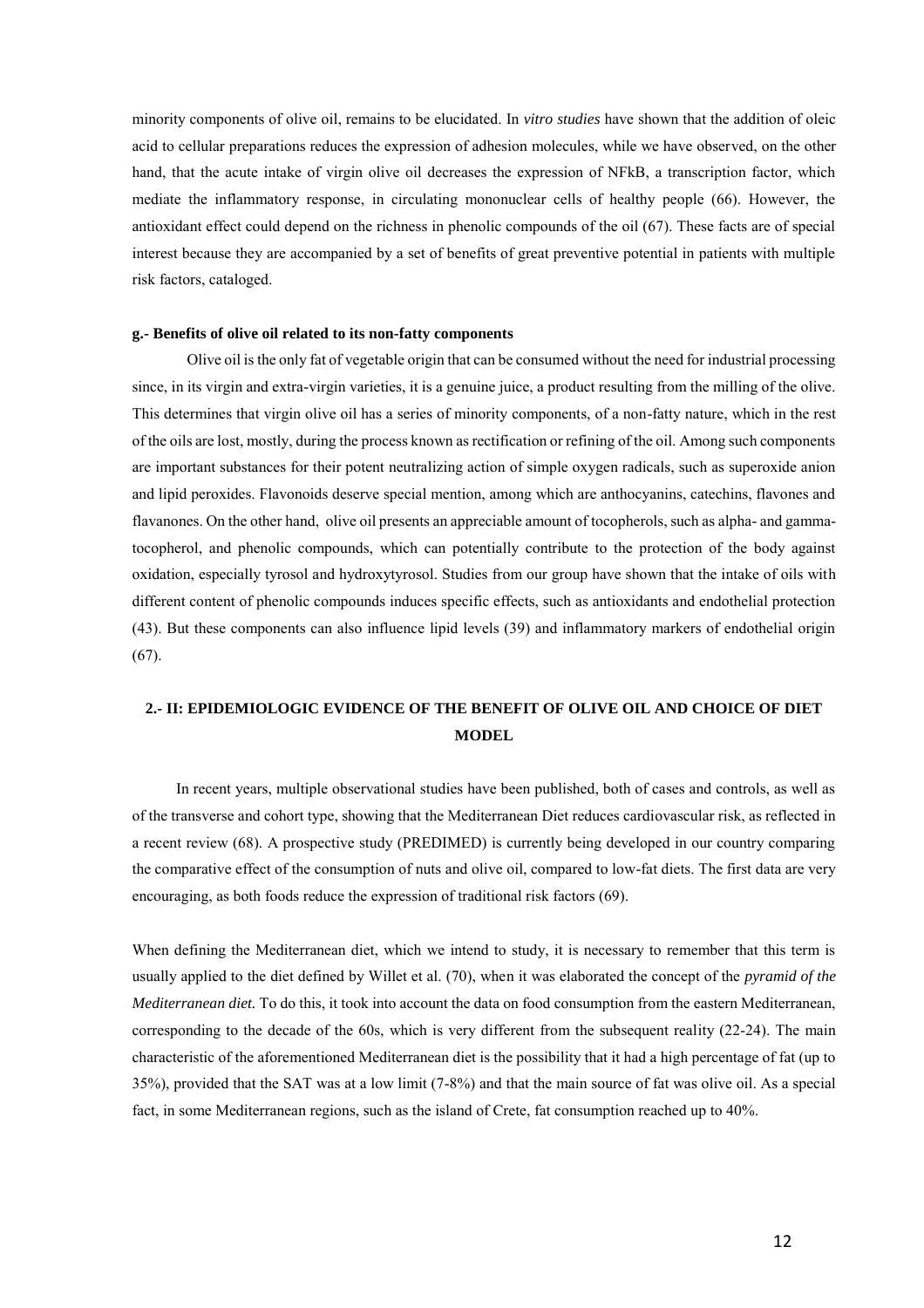The diet that is currently followed in countries like ours is far from corresponding to this diet, since, with the introduction of the typical habits of Anglo-Saxon countries, the consumption of total fat has gone in a few years from 30% to 40% of the total caloric, as Moreiras and Varela have already pointed out (22,23). But in addition, the increase in fat has occurred at the expense of a higher intake of SAT fat of animal origin, dairy products and polyunsaturated fat, from seed oils (23). On the contrary, in the last thirty years the consumption of olive oil, the most frequent source of MUFA in the Mediterranean diet, has been reduced. An idea about this is given by the fact that olive oil consumption could be around 60 grams oil/inhabitant/day, in the 60s, while the 1990s was at 37 grams/person/day (24).

Given these facts, and with the initial results of the PREDIMED study, the diet we propose to study is a diet that adapts to the Mediterranean diet model described by Willet (70), with a relatively high-fat content, but with a low percentage of saturated fat and, above all, with a fat intake superior to the NCEP recommended diet of and to the one used in the Lyon Study (19). This diet is currently easy to perform in our country since it adapts to our traditional habits and is very attractive to the population, given its high-fat content **(Table 3).** 

# III.- HYPOTHESES AND OBJECTIVES OF THE WORK

<span id="page-12-0"></span> There are two dietary patterns or pyramids, with potential beneficial effects on the prevention and treatment of arteriosclerosis. One of them is the diet low in fat, rich in complex carbohydrates. Several randomized studies have shown that this diet reduces the risk of suffering new coronary episodes and dying from ischemic heart disease, so several international organizations recommend it for these patients. The other dietary alternative is the Mediterranean diet, rich in monounsaturated fat from olive oil. There is no randomized study that shows that this diet is beneficial for the secondary prevention of patients with ischemic heart disease.

#### <span id="page-12-1"></span>1. HYPOTHESES

We intend to evaluate whether when high-risk coronary patients consume a Mediterranean diet, rich in olive oil, the clinical evolution of their disease is modified, compared to a low-fat diet. The selected patients will be highrisk patients with acute myocardial infarction, unstable angina or high-risk chronic ischemic heart disease. The null hypothesis will be considered if the group of patients fed the Mediterranean diet has the same clinical events as the patients belonging to the low-fat diet group.

#### <span id="page-12-2"></span>2. OBJECTIVES

#### **1.- Main objective**:

The primary outcome of the CORDIOPREV study is a composite main event, including myocardial infarction, revascularization, ischemic stroke, documented peripheral arterial disease and cardiovascular death, for 7 years, comparing the Mediterranean Diet with the Low Fat Diet.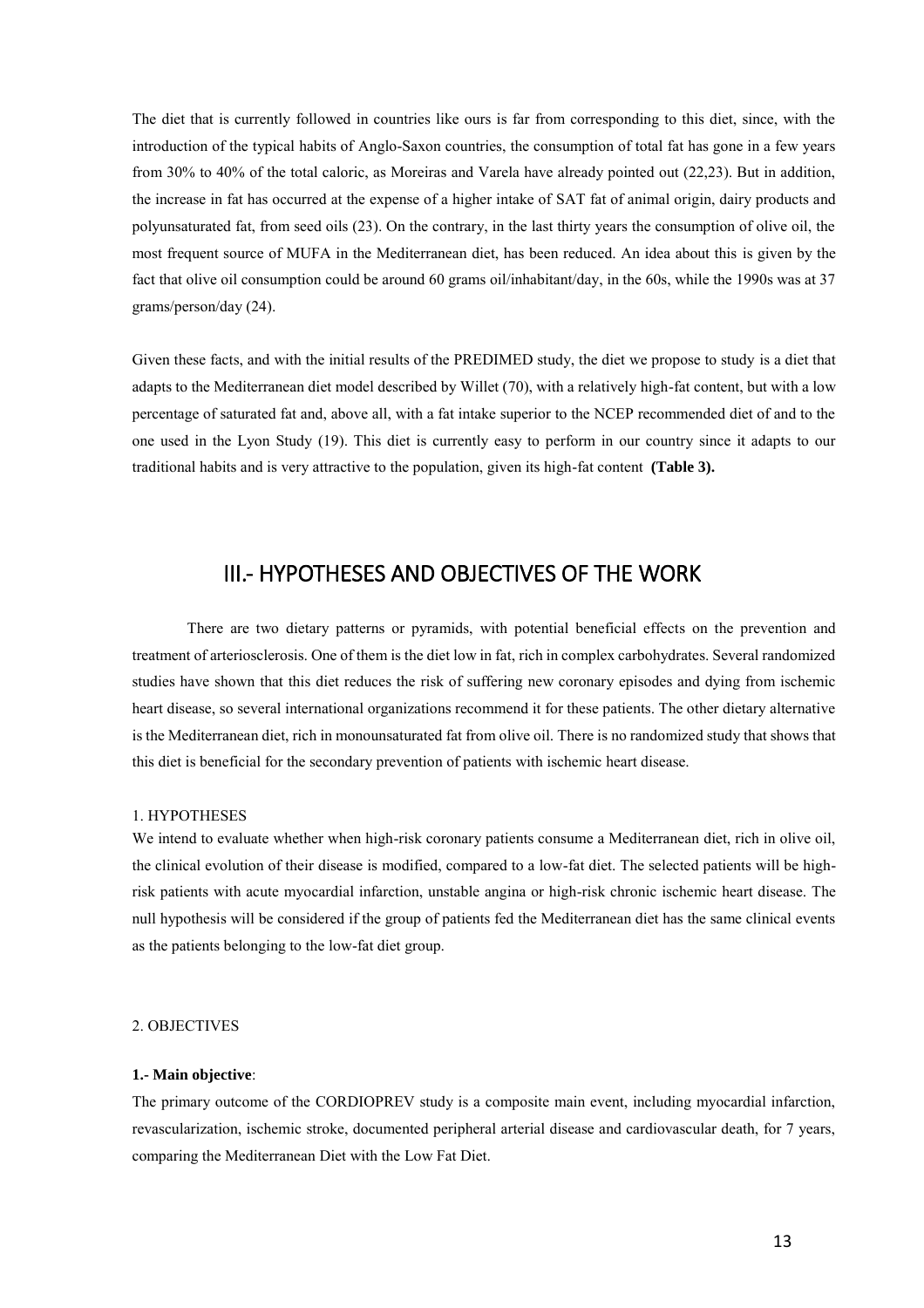## **2.- Secondary objectives:**

The pre-specified secondary outcomes are:

1. Compounded event of cardiac events (cardiac death, myocardial infarction, unstable angina, revascularization, heart failure, heart transplant and heart failure)

2. Expanded compound event of cardiovascular disease progression (cardiac death, myocardial infarction, unstable angina, revascularization, heart failure, heart transplantation, heart failure, stroke and peripheral artery disease)

3. Unqualified clinical events within the primary endpoint, nor in secondary objectives 1 and 2,especially those associated with cardiovascular disease

4. LDL cholesterol concentration, atherogenic ratios related to total cholesterol/HDL and LDL/HDL lipids and other lipid markers

5. Metabolic control of carbohydrates (assessed by glycemic and insulin responses to glucose tolerance tests)

6. Metabolic control of lipids and postprandial lipemia

7. Blood pressure

8. Cancer

9. Incidence, control and regression of type 2 diabetes mellitus

10. Incidence, control and regression of metabolic syndrome

11. Arrhythmias

12. Incidence of all components of the primary endpoint

13. Evolution of arteriosclerosis: Evaluation of arteriosclerosis to different vascular beds. Silent arteriosclerosis.

14. Evolution of cognitive decline

15. Study of the microbiota.

16. Global metabolomics in plasma, as well as techniques aimed at specific sets of metabolites such as lipid species through lipidomics, proteins through proteomics, etc. will be applied.

17. Specific metabolomics in plasma fractions, specific bioparticles such as lipoproteins or specific cells, lipidomics, proteomics, targeted metabolomics, etc.

18. Transcriptomics studies using transcriptomics techniques such as gene expression microarrays, quantitative PCR, GeneChip, etc.

19. Different physiological processes or metabolic pathways related to inflammation and oxidative stress will be studied

20. Genetics, genomics, epigenetics

21. Endothelial function and vascular homeostasis.

22. Metabolism of advanced glycation end products.

23. Mineral metabolism.

24. Studies of cardiac function by echocardiography.

25. Microparticles

26. Anthropometric changes. Metabolic disease

14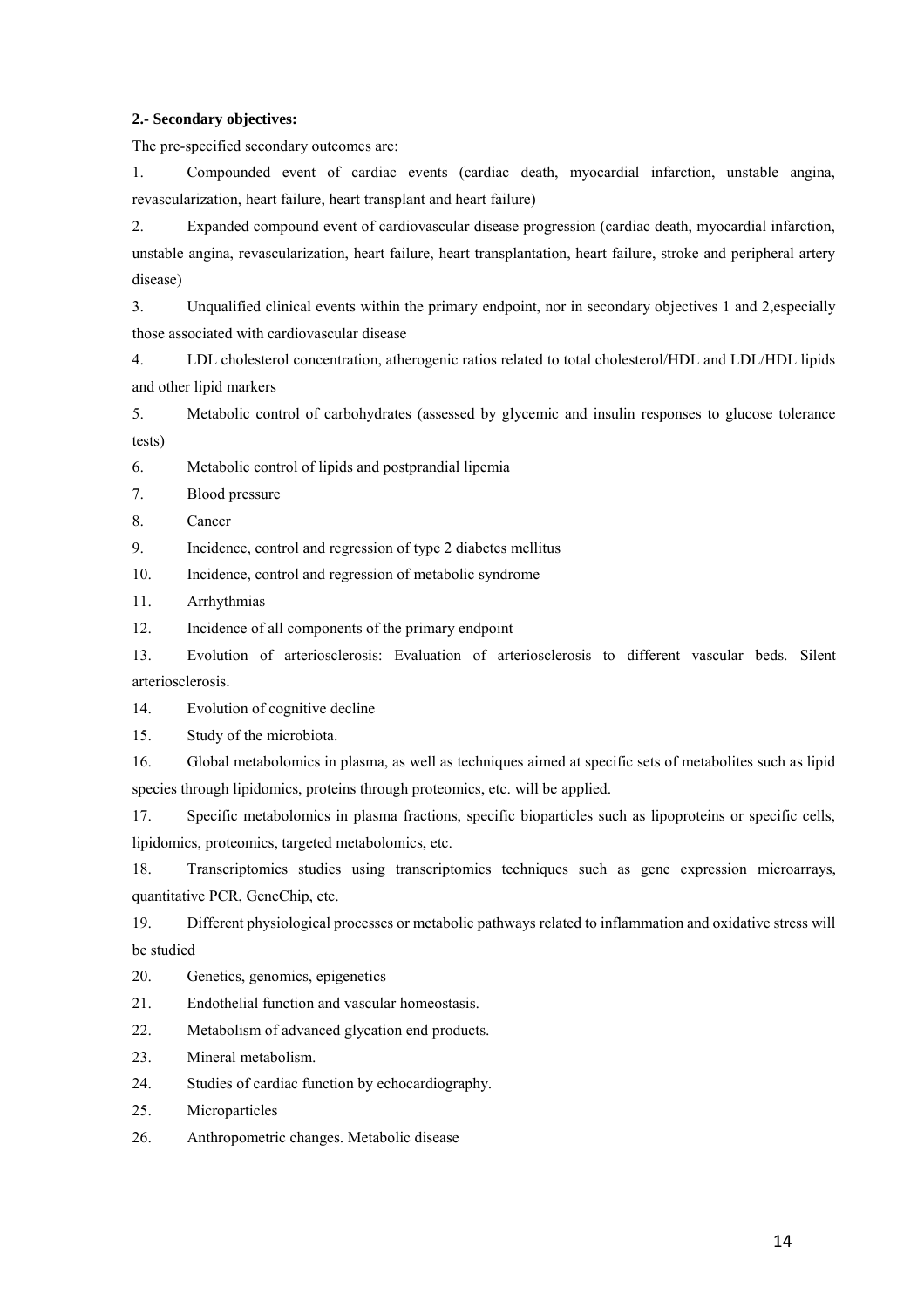27. Differential impact in certain subgroups: Sex, age, anthropometry, genetics, genomics, metabolism of the immediate principles, cardiovascular risk factors, cancer, vascular function.

Additional secondary objectives will be carried out in the light of current and/or future knowledge on ischemic heart disease risk factors, prognostic factors and pathophysiological pathways, including, but not known, endothelial function, inflammation, cell biology, molecular biology, proteomics, metabolomics, genomics, transcriptomics, genetics and epigenetics. All objectives included in research projects funded by competitive public grants within the Cordioprev Project are automatically defined as secondary objectives of the Cordioprev study

# IV.- EXPERIMENTAL DESIGN

## <span id="page-14-1"></span><span id="page-14-0"></span>1.- STUDY POPULATION

## **A.- JUSTIFICATION OF THE SAMPLE SIZE**

The sample size and the power calculation for the final main objective and the final duration of the study (7 years) were calculated based on the following assumptions: an incidence rate in the low fat diet group of 4 events/100 person-years that would be equivalent to a 24.9% cumulative absolute incidence after 7 years, a risk ratio of 0.7 and a statistical power of 80%, with  $\alpha$  of 2 tails =0.05. With these assumptions, the necessary sample size was established from 491 patients in each of the two groups.

## **B.- CRITERIA FOR THE SELECTION OF PATIENTS**

## **I.- INCLUSION CRITERIA:**

**1.- Informed consent**: All participants will accept their inclusion in the study, signing the protocol approved by the Ethical Committee for Clinical Research of the Reina Sofía University Hospital. In this consent, it will be stated that their inclusion in the groups will be random.

#### **2.- Diagnostic criteria**

 Patients with acute coronary heart disease (unstable angina, acute myocardial infarction) and chronic coronary disease of some risk will be selected according to the following criteria:

**a) Acute myocardial infarction**: Existence of at least two of the following three manifestations: chest pain with anginal characteristics (or anginal equivalents), typical changes of the electrocardiogram (appearance of new Q waves and/or ST-segment and/or T wave changes), and elevation of myocardial enzymes (CPK and/or CPK/MB > 2 times the normal upper limit of the laboratory. The criterion of the value of the MB shall prevail, in case of discrepancies, over that of the total CPK.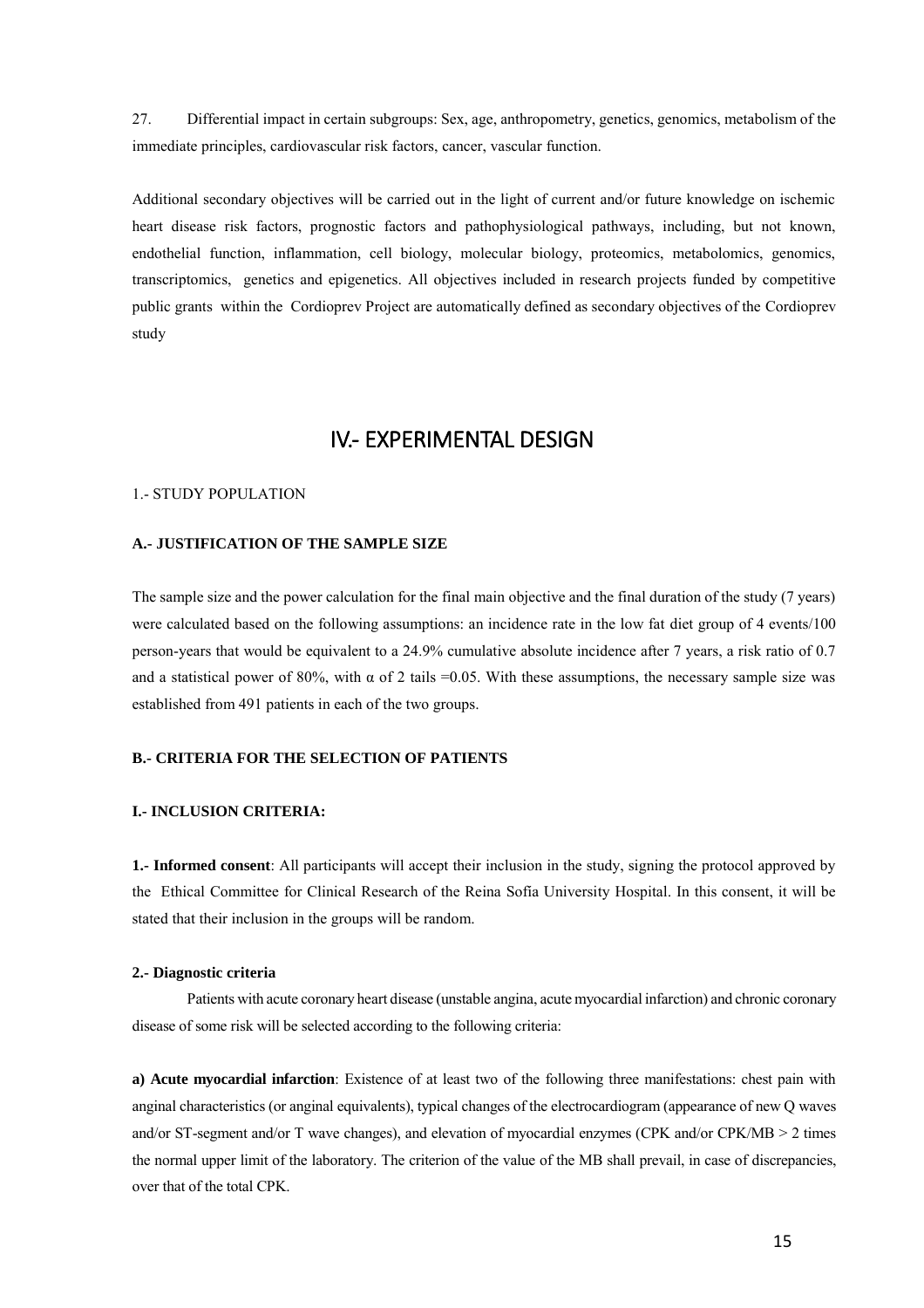#### **b) Unstable angina**

 Hospital admission for chest pain of anginal characteristics of at least 15 minutes duration, both at rest and after exertion, which has increased in frequency and duration in recent days or weeks. The last episode must have occurred within 48 hours before admission and must be accompanied by at least one of the following electrocardiographic or analytical alterations:

- St descent of at least 2 contiguous leads.0,5 mm
- Ascent of the ST of at least 2 adjoining leads.1 mm
- T wave inversion of at least 2 contiguous leads2 mm
- Troponin or CPK-MB positive.

#### **c) High-risk chronic ischemic heart disease.**

It will include those patients who have been admitted for a coronary event and/or stable angina, at least once in the previous 2 years and who have undergone a diagnostic coronary angiography with evidence of severe coronary disease, defined as the existence of an epicardial vessel larger than 2.5 mm in diameter, with stenosis greater than 50%.

## **II- EXCLUSION CRITERIA**

**1.- Age** less than 20 years or greater than 75 years, with a life expectancy that is not less than 5 years.

**2.- Severe heart** failure, functional class III or IV of the NYHA classification, except for self-limiting episodes of acute heart failure at the time of the acute ischemic event.

**3.- Known severe systolic left ventricular dysfunction** (With ejection fraction equal to or less than 35%).

**4.- Patients with limitation to follow the protocol:** People without personal or family capacity to subscribe to the indicated diet will be excluded, for any reason.

**5.- Serious or difficult to control risk factors:** Patients with hypertension and diabetes in which there is organic involvement that limits their survival (chronic renal failure with creatinine persistently >2.5 mg/dl) and disabling clinical manifestations of cerebral arteriosclerosis will be excluded.

**6.- Chronic diseases not related to coronary risk:** Severe psychiatric diseases, chronic processes in need of treatment that may modify lipid metabolism (chronic renal failure, chronic liver disease, neoplasms under treatment, chronic obstructive pulmonary disease with pulmonary respiratory failure with home oxygen therapy, endocrinopathies susceptible to decompensation and diseases of the digestive tract that course with episodes of diarrhea).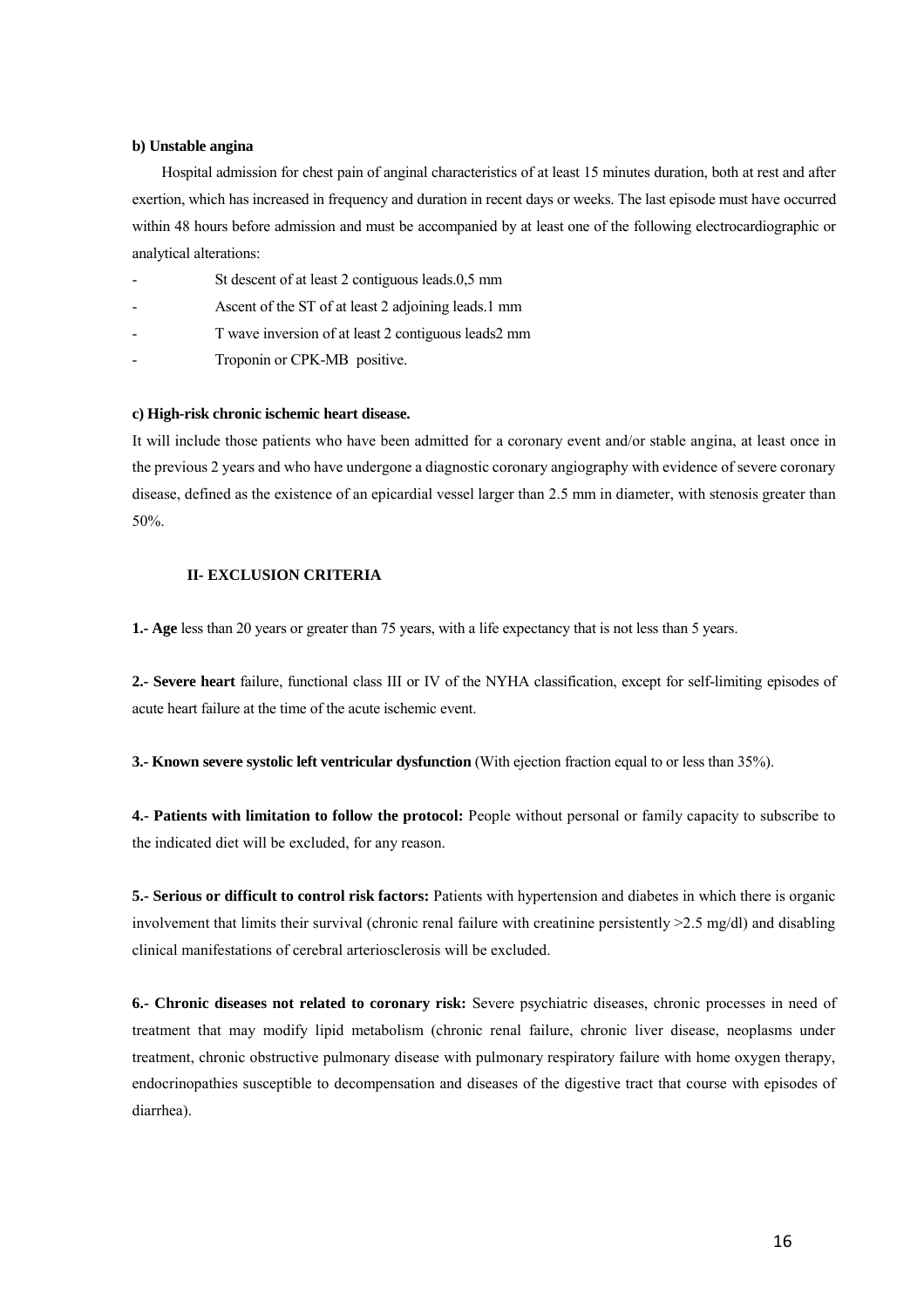**7.- Participants in other studies:** Patients participating in other studies at the time of selection or within 30 days before the start of the study will be excluded.

## **C.- SELECTION AND RANDOMIZATION OF PATIENTS**

 The doctor who treats the patient will suggest his participation in the study, once it has been verified that he meets the inclusion criteria and that he does not have the exclusion criteria. If the patient decides to participate, the corresponding data collection notebook (CRD) will be opened. If the information is favorable, the patient will be asked to sign the informed consent. Then baseline studies (discussed below) will be undertaken and it will be randomized and assigned to one of the two diets of the study. So that the ascription to both diets is well balanced, the randomization will be done by the following variables:

1.- Man or woman

- 2.- Be under 60 years of age or older.
- 3.- Have or not suffered a previous myocardial infarction.

This distribution will result in 8 different groups.

| Randomization groups |                      |                        |                             |  |  |  |  |
|----------------------|----------------------|------------------------|-----------------------------|--|--|--|--|
| Men $\leq 60$ years, | Men $\leq 60$ years, | Women $\leq 60$ years, | Women $\leq 60$ years, with |  |  |  |  |
| no previous IAM      | with previous IAM    | no previous IAM        | previous IAM                |  |  |  |  |
| Men $>60$ years,     | Men $>60$ years,     | Women $>60$ years,     | Women $>60$ years,          |  |  |  |  |
| no previous IAM      | with previous IAM    | no previous IAM        | with previous IAM           |  |  |  |  |

## **Table 2. Randomization groups, resulting from applying the selection criteria.**

## *Randomization procedure.*

Fixed randomization will be carried out, stratified in blocks, keeping the entire randomization process blindly by the researchers who have to participate in the collection of the data and the treatment of the patients. This randomization process will be supervised by an international organization of recognized prestige in the field of Epidemiology and Clinical Research (Andalusian School of Public Health) that will know in detail the entire process of randomization of patients.

A working group will be set up to carry out the whole process of randomizing patients, being independent of the working group responsible for treating and monitoring patients.

## **Randomization Groups**: (1; 2)

- Men <60 years without previous AMI
- Men <60 years with previous AMI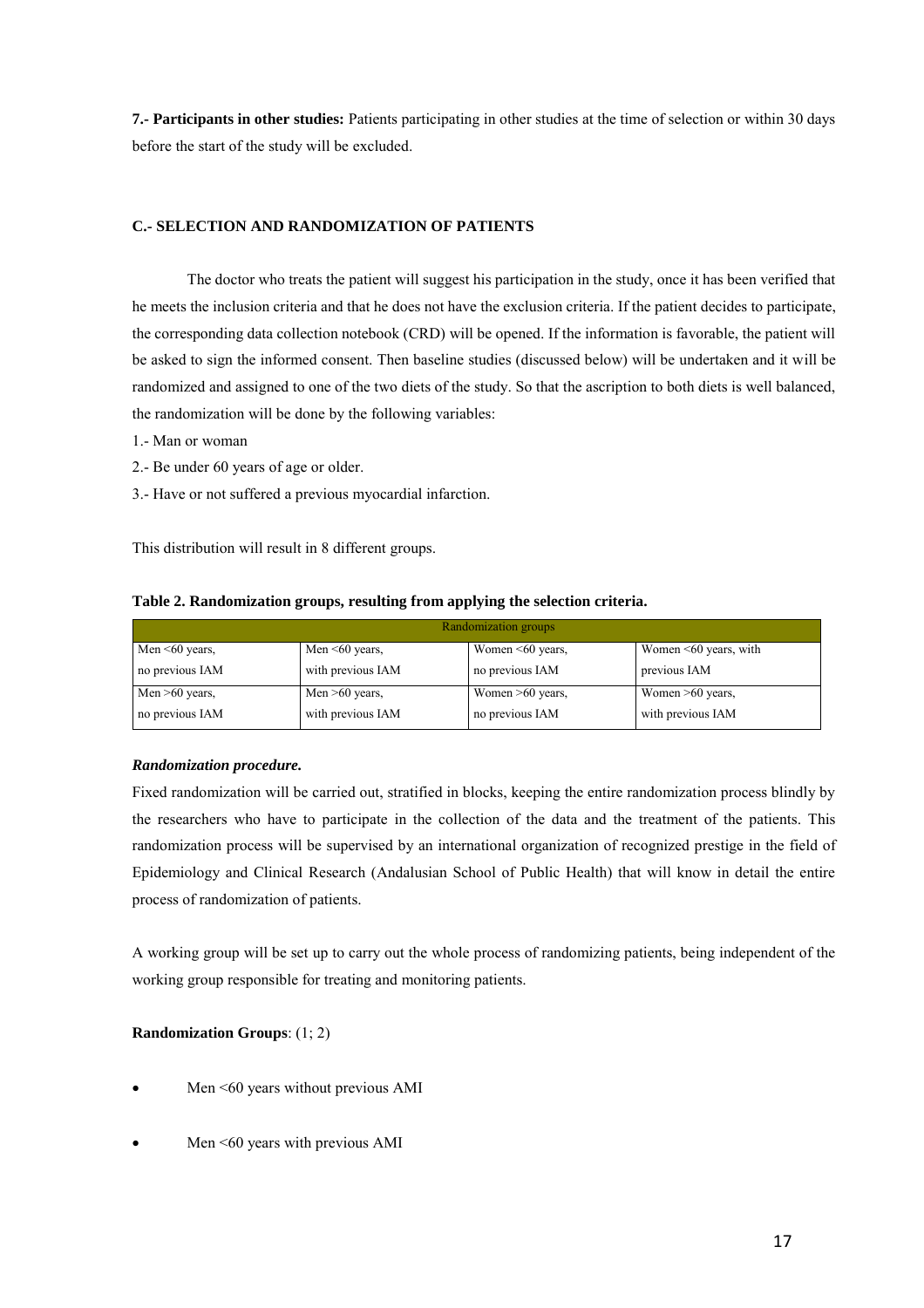- Men >60 years without previous AMI
- Men >60 years with previous AMI
- Women <60 years without previous AMI
- Women <60 years with previous AMI
- Women >60 years without previous AMI
- Women >60 years with previous AMI

## *Practical procedure*

- 1. Patient meets inclusion criteria.
- 2. Informed consent. Collecting all information at time 0
- 3. Randomization (Andalusian School of Public Health)
- 4. Instauración of treatment by the group of dietetics.
- 5. Continue with the follow-up.

## *Procedures for keeping blinded the clinical team*

- 1. Food issues should only be discussed with the dietetics team who will otherwise be unaware of the evolution of the study at all times.
- 2. The medical team will know at all times the type of diet consumed by the patient and will avoid any questions to the patient about it. All questions about diet compliance, adherence to it, degree of satisfaction, etc. will be asked by the dietetics team.
- 3. The statistical analysis team will remain blind about randomization, about the randomization codes, so that it does not know what type of diet each group of patients consumes. (These codes will only be known to the randomization team.)

## **D .- Baseline studies. Study variables**

 The treatment of the samples collected and the different tests to be carried out in all the subjects included in the study is carried out in lipids and arteriosclerosis of the Reina Sofía University Hospital in Córdoba.la Unidad

 All individuals will be completed with a CRD that will include the medical history and the appropriate complementary determinations, in order to define the presence of risk factors and the existence of inclusion and exclusion criteria. This study will be performed by the doctor responsible for your general care (internal medicine specialist). The following parameters shall be included in this study:

## **a.- Clinicians**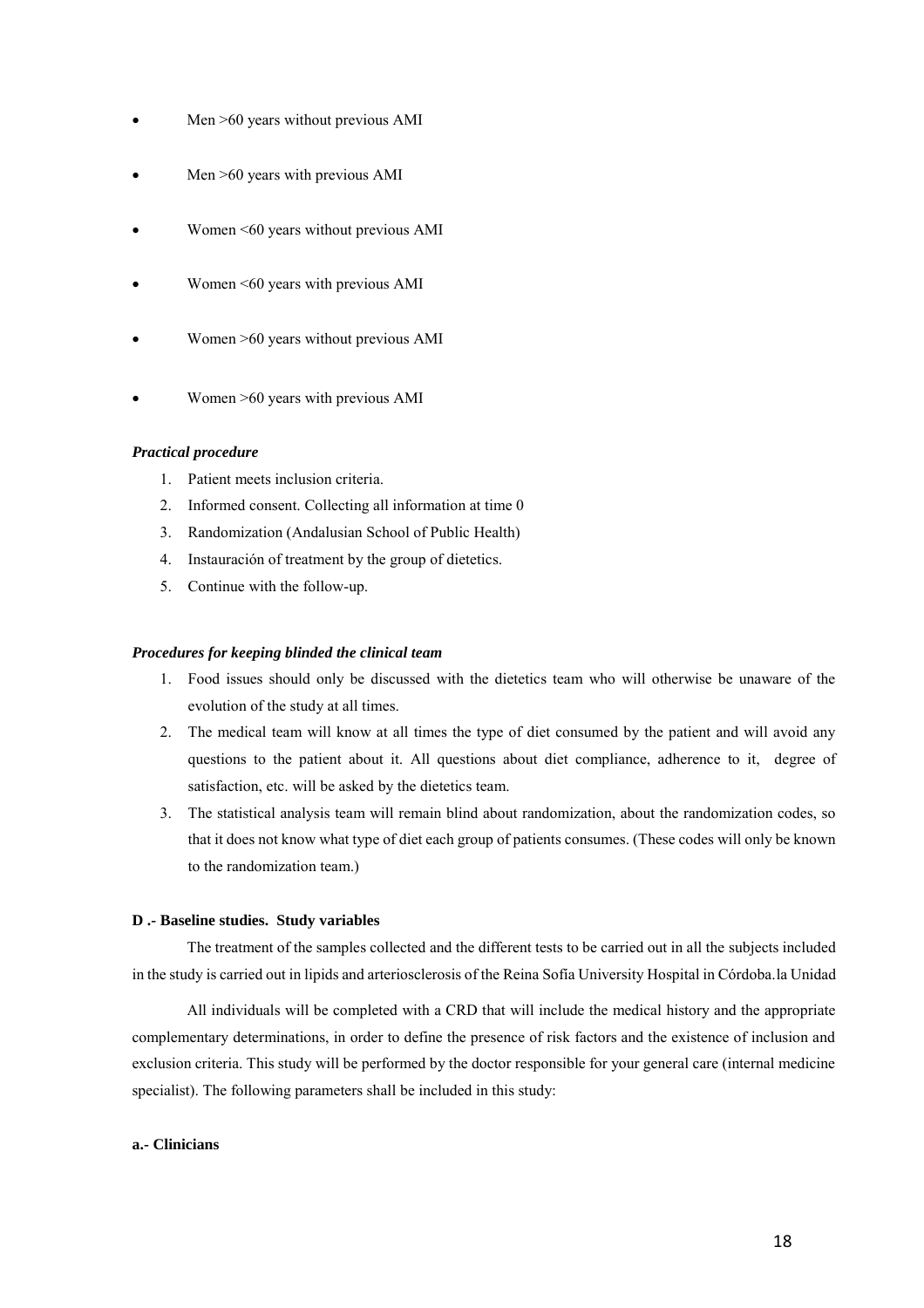1.- Family history of premature coronary heart disease (before the age of 55 in men and 65 in women) in first and second-degree relatives

2.- Calculation of the BMI, by the formula indicated above.

3.- Blood pressure: It will be collected in the right arm, after 5 minutes of rest in a supine position, with the arms supported at the height of the heart. It will be done with a mercury sphygmomanometer and the systolic pressure will be defined by the appearance of the first sound (Phase 1 of Korotkoff) and the diastolic by its disappearance (Phase 5 of Korotkoff). Two measurements will be made at intervals of 2 minutes and if they differ by more than 5mm a third will be made and the average will be obtained. Patients who follow previous antihypertensive treatment will be considered hypertensive, regardless of their tension figures at the beginning of the study. The average of the last two determinations shall be considered final. Individuals with strains equal to or greater than 140/90 (75) will be considered hypertensive.

4.- Tobacco consumption. The average type and daily amount of consumption will be assessed.

5.- Diabetes mellitus. This diagnosis will be made in view of the existence of the classic symptoms of diabetes, together with an unequivocal increase in blood glucose, not necessarily fasting (>200 mg/dl). Likewise, patients with fasting blood glucose equal to or greater than 126 mg/dl, on two different occasions and if the glycemia, after overloading of oral glucose, reaches 200 mg at 2 hours (62) will be considered as such. To do this, all patients will be given an oral glucose overload of 75 grams, (with blood drawn at baseline, 30, 60, 90, 120 minutes). Patients who are treated for the disease will be diagnosed with diabetes without having to meet these requirements.

5.- Alcohol consumption. The quantity and type of beverages will be collected, quantifying it in grams, according to the average alcohol content in the different alcoholic beverages (beer 4% alcohol content; young wine 9%, fine wine 16%; red wine 12%; spirits 50%). The drinking of >30 g/day of alcohol shall be considered excess consumption.

6.- Taking medication. All drugs, in particular antihypertensives (ACE inhibitors, calcium antagonists, beta-blockers), nitrites, antiplatelet agents and lipid-lowering agents, shall be indicated.

7.- Obesity: It will be considered obese when the subjects present BMI equal to or higher than 30 kg/m2.

8.- Physical inactivity: The presence of physical inactivity will be considered if you walk <1 km /day or perform daily work without any physical exercise.

#### **b.- Complementary explorations:**

1. Biochemical: The following determinations will be made in a venous blood draw, after 12 hours of fasting, in supine decubitus and without compression. After extraction, the samples will be processed conventionally, concentrating them and transporting them in ice for immediate study. Aliquots of the samples obtained shall be kept at –80 °C. Glucose, Urea, Creatinine, Bilirubin, Urea, ions, amylase, AST, ALT, GGT, Alkaline Phosphatase, LDH, CK, ApoA, ApoB, Total Cholesterol, LDL, HDL, triglycerides, LpA, Proteins, Albumin, Reactive ProtC, Calcium, Phosphate, Hba1c, TSH, T4 (if applicable), Folate, VitB12, Iron, Ferritin, Hematimetrito complete and coagulation study will be determined.

A urine study will also be carried out

2. Reception, processing and storage of samples: blood, urine, feces

3. Echocardiography: It will be practiced in the initial study of the patient and in the evolution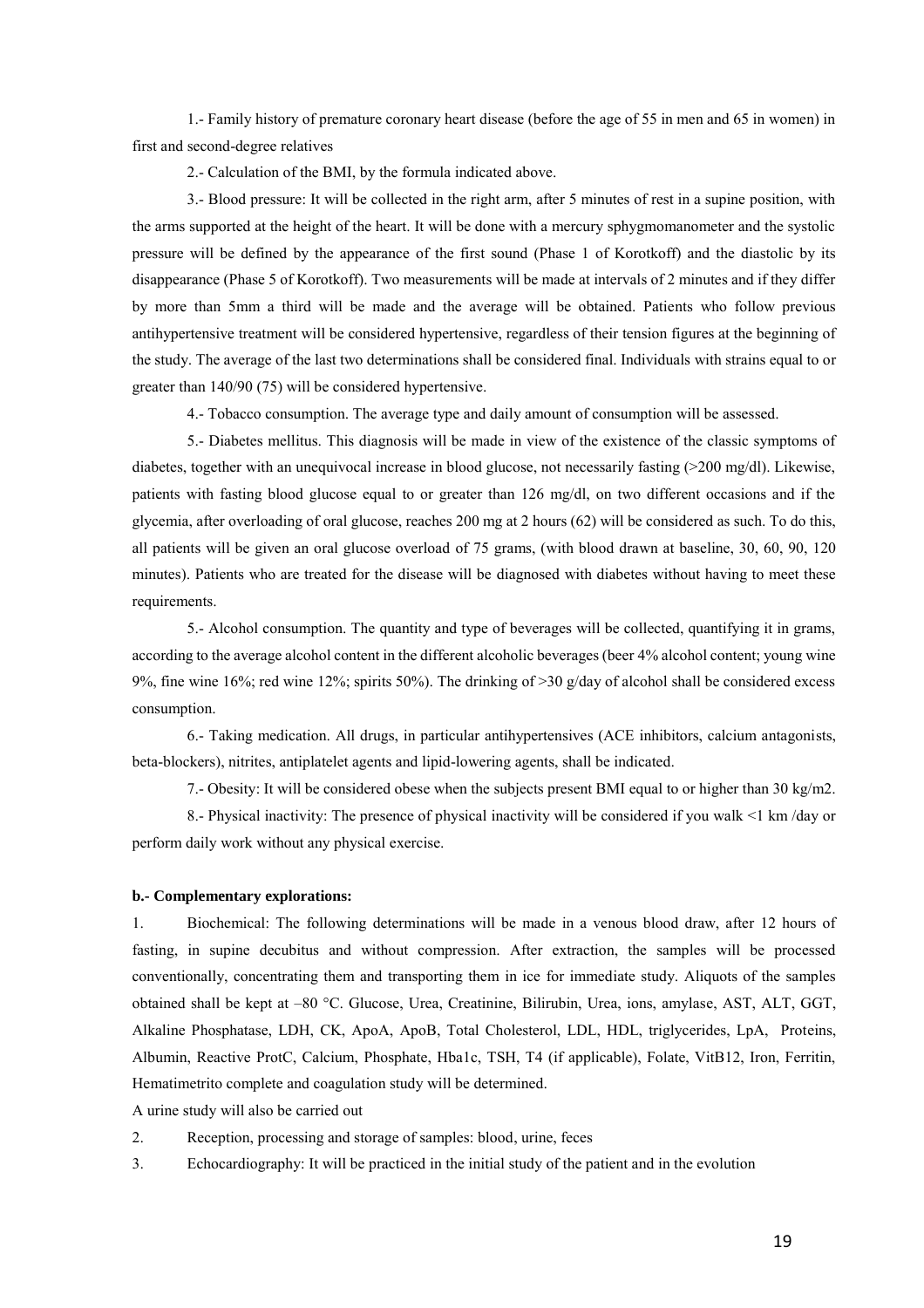- 4. Isolation of mononuclear cells
- 5. Cytokine quantification
- 6. Determination of inflammation and coagulation parameters
- 7. Test insulin resistance.
- 8. Posprandrial lipaemia.
- 9. Study of microparticles
- 10. Study of carotid arteriosclerosis: Thickness of the medial carotid intima, quantification of plaques.
- 11. Impedanciometría
- 12. Endothelial Function: Brachial FMD and Microvascular Laser-Doppler
- 13. Microbiota in feces
- 14. Study of brachial artery vasodilation by FMD by ultrasound.
- 15. Extraction of nucleic acids (DNA and RNA) from mononuclear cells
- 16. Ankle-arm index performance
- 17. Oxidative stress studies
- 18. Evaluation of the metabolism of advanced glycation end products
- 19. Electrocardiogram.

## <span id="page-19-0"></span>2.- DEFINITION OF THE MAIN EVENT AND ITS COMPONENTS

The main event of the study is a composite event that includes the following cardiovascular events: myocardial infarction, revascularization, ischemic stroke, documented peripheral arterial disease, and cardiovascular death.

The main event components are defined as:

## **Acute myocardial infarction:**

Detection of an increase and/or fall in values [cardiac biomarker] (preferably cTn, or Ck-Mb when not possible) with at least 1 value >99th percentile and b) At least 1 of the following:

- 1. Symptoms of myocardial ischemia
- 2. New or assumed significant new ST-segment–T (ST-T) wave changes or new branch blocks on the ECG
- 3. Development of pathological Q waves on the ECG
- 4. Image evidence of new viable myocardial loss or new abnormality of regional wall movement
- 5. Identification of an intracoronary thrombus by angiography or autopsy.

## **Revascularization:**

Any physical procedure to restore circulation, either by percutaneous coronary intervention, or bypass graft surgery.

### **Ischemic stroke:**

Acute neurological deficit lasting more than 24 hours caused by thrombosis or arterial embolism of the cerebral arteries, in which a brain imaging technique (CT scan or MRI) demonstrates a stroke.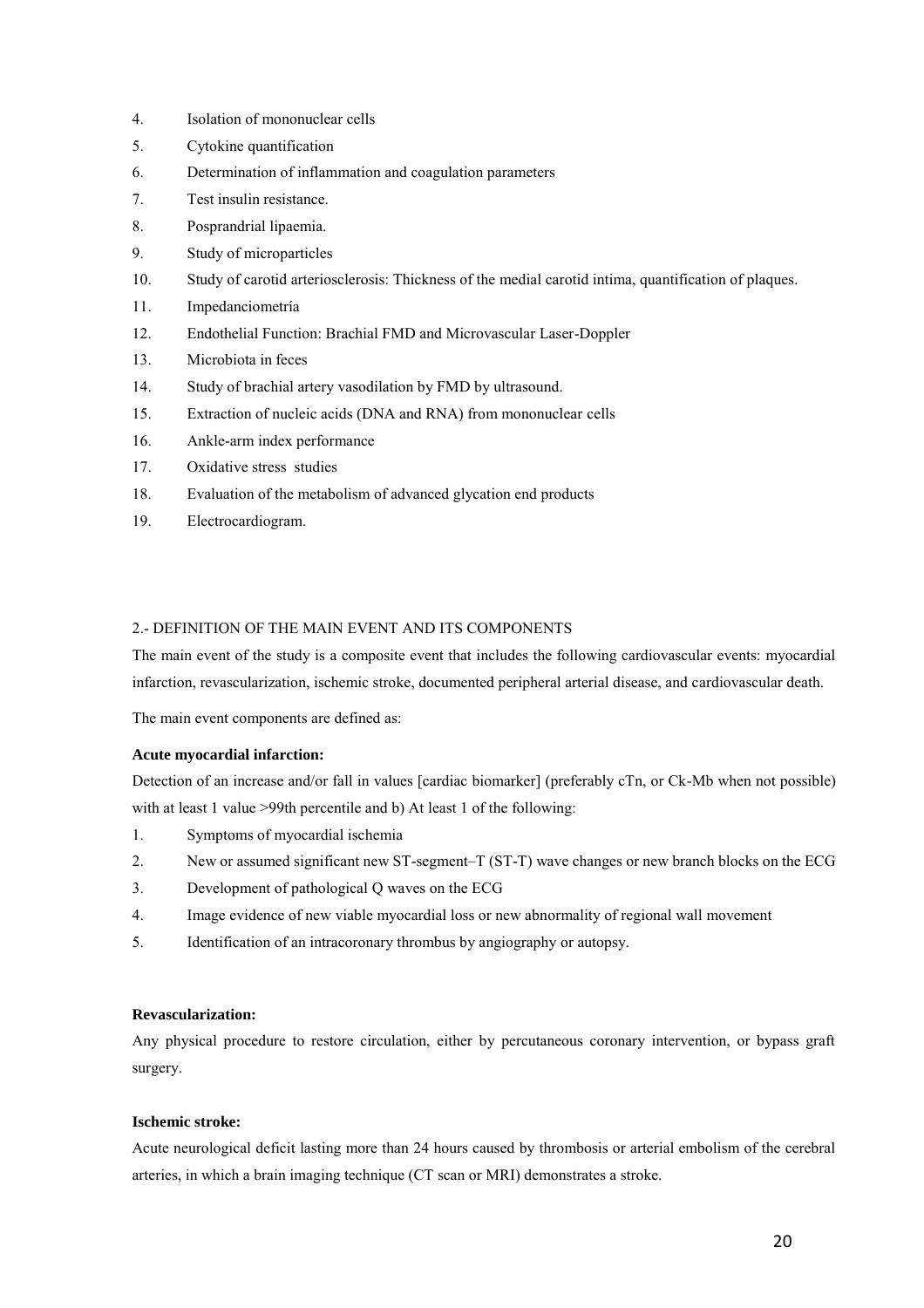#### **Documented peripheral arterial disease:**

Clinically symptomatic patients, who also showed documented disease in the different territories:

1. Carotid: DUS, CT or MRI showing significant stenosis (>70%), or revascularization.

2. Lower limb: symptomatic patients with at least 1 of the following criteria: Clinical diagnosis of arterial occlusive disease based on imaging tests (duplex ultrasonography, magnetic resonance angiography, computed tomographic angiography or catheter-based radiocontrast angiography), or clinical indication for endovascular or open surgical procedure (revascularization or amputation).

3. Mesenteric: clinical and radiology compatible

## **Cardiovascular death:**

Coronary deaths from heart disease (i.e., acute myocardial infarction, unstable angina pectoris, and other forms of chronic ischemic heart disease), ischemic stroke, arrhythmias, dysrhythmias, congestive heart failure, pulmonary edema and pulmonary embolisms, and sudden death shall be considered as such. For a death to be considered sudden, the patient must have been seen by someone less than 24 hours before the supposed time of death, with no clinical worsening of his baseline condition detected. Sudden nonviolent deaths will be considered cardiovascular deaths unless other causes are evident. The reason for this assumption is the overwhelming percentage (90%) of these deaths that in necropsy studies are of cardiovascular origin in Spain, and supported by the AHA/ACC consensus(1-3)

## <span id="page-20-0"></span>3.- DESCRIPTION OF FOOD MODELS

The objective of this study is to compare two types of diets, the Mediterranean diet with 35% calories in the form of fat (22% monounsaturated fat, 6% polyunsaturated fat, <10% saturated fat), 15% protein and 50% carbohydrates, versus a low-fat diet with <30% total fat <10% SFA, 12-14% MUFA, 6-8% PUFA),15% protein and 55% carbohydrates. In both diets the cholesterol content will be adjusted to less than 300 mg/day. The goal is not to compare two types of diet defined by a given percentage of nutrients, but two different eating patterns or two different food pyramids: the food pattern of the Mediterranean diet pyramid versus the low-fat diet (80).

 Both therapeutic diets must provide a diversity of foods of all types: vegetables, fruits, cereals, potatoes, legumes, dairy products, meats and fish.

### **1. Dietary model following the Low-Fat diet group.**

The following rules should be followed with regard to the choice of specific foods or food groups.

 1.1 **Cereals and derivatives** (bread, cereals, pasta, potatoes, rice, legumes). Between 6 and 11 daily servings of cereals and derivatives, preferably whole grains, should be consumed. Each serving corresponds to the following quantities: 1 slice of bread, 30 g of dry cereals, 1/2 cup of potatoes, rice, noodles, legumes, etc.

 These foods are rich in carbohydrates, provide protein and in general have a low content of saturated fat and cholesterol. Pasta, legumes, potatoes, rice and vegetables can be combined with small amounts of lean meat, fish or poultry to prepare a tasty second course.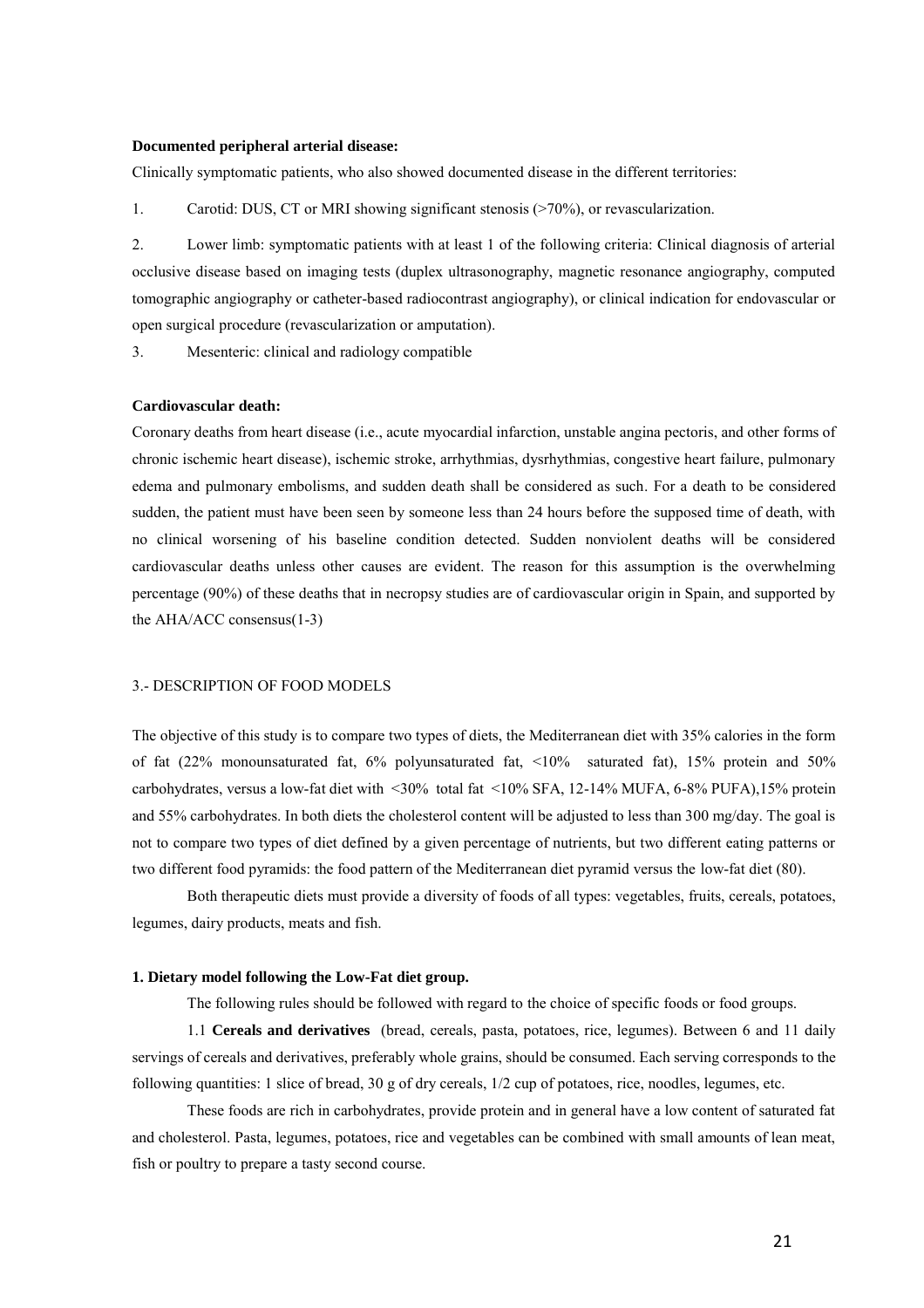1.2 **Vegetables** (lettuce, corn, pea, green beans, broccoli, carrots, cabbage, celery, tomato, spinach, pumpkin, eggplant, mushrooms, etc.). It should be consumed between 3 and 5 servings a day. One serving of vegetables equals about 150-200g (one plate of salad, one plate of cooked vegetables, one tomato, etc). Fresh, frozen and/or packaged vegetables without added fats or sauces can be used.

 1.3 **Fruits** (Orange, apple, pear, bananas, grape, plum, peach, strawberries, melon, kiwi, mango, papaya, etc.) It should be consumed between 2 and 4 servings a day. Each serving corresponds to 1 medium piece of fruit, 1/2 cup of cut fruit or 3/4 cup of fruit juice.

**1.4 Skimmed dairy** (skimmed milk, skimmed yogurt, low-fat cheeses). Between 2 and 3 servings a day should be taken. A serving corresponds to one cup of skimmed milk or 30 g of low-fat cheese or fresh cheese.

 1.5 **Lean meats, poultry meat or fish.** It should be consumed about 150 gr a day. The lean cuts of the veal are the sirloin, the round steak, the butt and in the case of the pig, the central part of the ham, the loin or the sirloin. All visible fat must be removed before consumption and before cooking. In the case of chicken and turkey the skin should be removed before cooking. Choose white fish (pollock, cod, sole, hake, etc.)and avoid oily fish (tuna, bonito, mackerel, anchovy, etc.)and/or canned in oil.

 The amount of 150g equals 2-3 fillets of loin, 1-2 fillets of chicken breast, 2-3 slices of fish or 1 fillet of fish.,

 Seafood contains less fat than meat, but some types such as prawns contain a lot of cholesterol so its inclusion should be limited as far as cholesterol consumption is recommended (<300 mg/day).

 1.6 **Fat and oils**. Use a maximum daily of 2-3 tablespoons (1 tablespoon≈10 ml), including both the oil used for cooking and that used for raw preparations. Use vegetable oils such as sunflower, corn or soy. You can replace a portion of the daily fat/oil (1 tablespoon) with normal olive oil or margarine.

1.7 **Nuts.** The consumption of nuts and peanut butter must be limited due to their richness in fat.

1.8 **Eggs.** Limit your intake to no more than 2-4 eggs a week.

 1.9 **Miscellaneous.** Snacks of the type of crunchy cookies without any fat, toasted rice, bread doughnuts, etc. are suitable. Popcorn should be made with a small amount of vegetable oil.

 1.10 **Desserts and sweets.** Fruits, low-fat fruit yogurt, fruit ice cream, sorbets, jellies and fat-free ice milk are suitable options. Limit sweets prepared with milk, chocolate and tropical oils.

 1.10 **Culinary techniques.** Use cooking methods that do not include fats (boiling, baking, grilling, steaming, shaving, etc.), remove visible fat (or skin) from meats before cooking and defat soups and broths. Salt must be limited in the preparation of soups, broths and other dishes replacing it with spices, aromatic herbs or lemon juice.

 Since the main sources of saturated fats in the American diet are high-fat meats and dairy products, patients should limit the consumption of butter, whole milk, and whole milk products such as ice cream, cream, fatty cheese, fatty meats such as hamburger, processed meats (sausages, bacon, etc.), high-fat sausages (salami, chorizo, sausage, ham derivative) and poultry skin.

## **2. Mediterranean Food Model.**

The following rules should be followed to achieve the recommendations of a Mediterranean diet: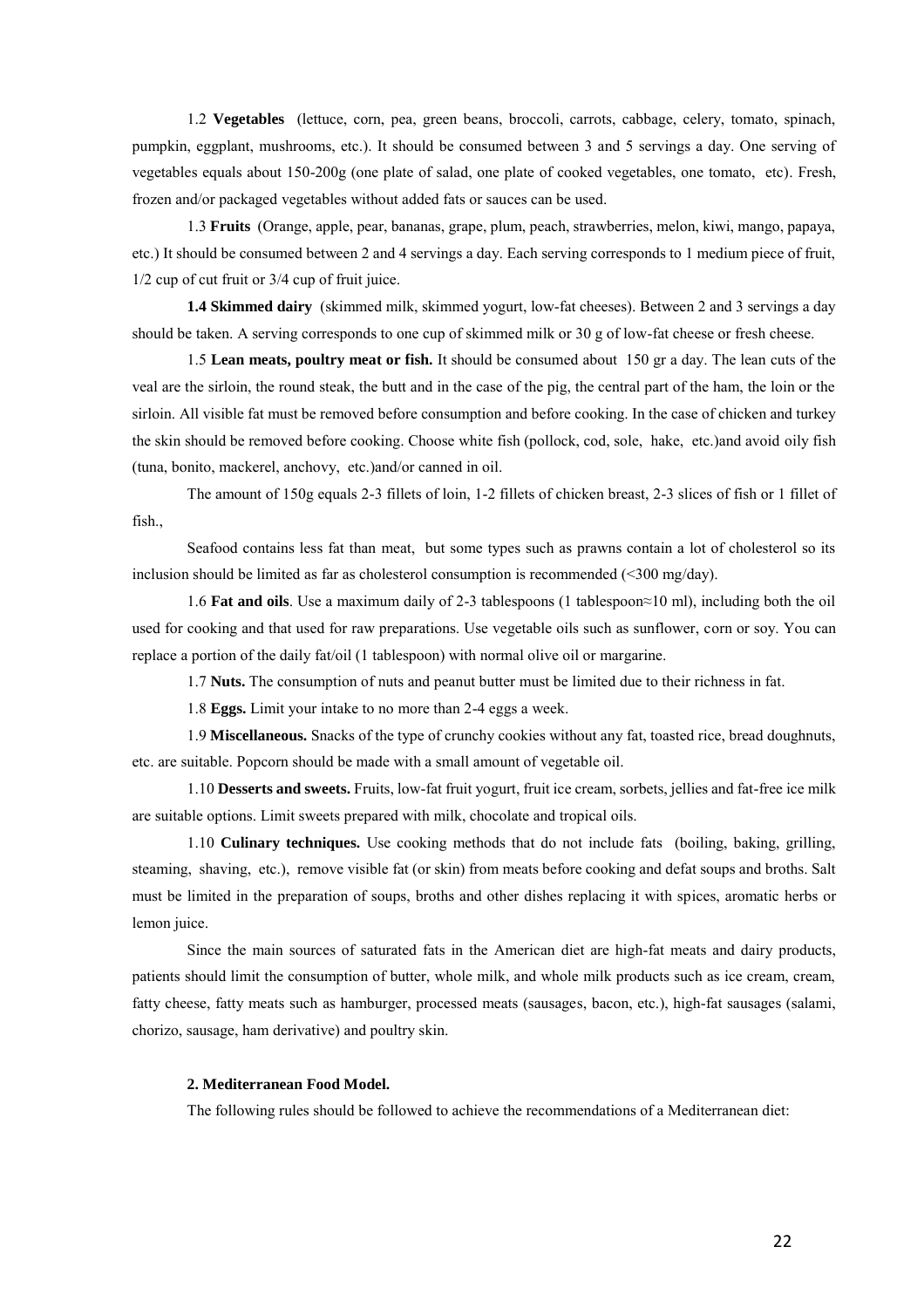2.1 **Cereals and derivatives** (bread, cereals, pasta, potatoes, rice, legumes). Consume about 6 servings a day, preferably whole grains. Each serving corresponds to the following quantities: 1 slice of bread, 30 g. of dry cereals, 1/2 cup of potatoes, rice, noodles, legumes, etc.

 Use bread with meals. Legumes and cereals should be the basis of the first dishes in the main meals (chickpeas, lentils, beans, rice, etc.). At least 3 dishes of legumes will be consumed per week.

 2.2 **Vegetables** (lettuce, corn, pea, green beans, broccoli, carrots, cabbage, celery, tomato, spinach, pumpkin, eggplant, peas, mushrooms, etc.). It should be consumed between 3 and 5 servings a day, at least one serving will be raw vegetables or in the form of a salad seasoned with extra virgin olive oil A serving of vegetables is equivalent to about 150-200g (a salad dish, a cooked vegetable dish, a tomato, etc.). Preference will be given to fresh and seasonal vegetables.

 2.3 **Fruits** (orange, apple, pear, banana, grape, plum, peach, strawberries, watermelon melon and any fruit of the time). It should be consumed between 2 and 4 servings a day. Each serving corresponds to 1 medium piece of fruit, 1/2 cup of cut fruit or 3/4 cup of fruit juice. As a general rule, the equivalent of at least one piece of fruit should be consumed at each of the two main meals, as a dessert, and no other desserts should be used.

**2.4 Dairy** (preferably fermented dairy products such as yogurt and cheese). Consume about 2 and 3 servings a day. A serving corresponds to a cup of milk, plain yogurt or fresh cheese.

 2.5 **Fat and oils.** Use extra virgin olive oil for culinary preparations, especially together with bread, toasted or natural, breakfast and snack, in the preparation and dressing of vegetables and salads, in the cooking process of all dishes (legumes, vegetables, fried fish, etc.), for the preparation of certain typical dishes of Mediterranean Andalusian cuisine, such as *gazpacho* and *salmorejo*. The recommended portion of extra virgin olive oil should be taken daily, calculated to be about 50 milliliters/person/day ( $\approx$ 4-5 tablespoons), for men with normal weight, with a caloric intake of about 2,000 Kcal/day. In the case of women with normal weight, and overweight men and women, the consumption of extra virgin olive oil will keep the appropriate proportion for the overall caloric intake. The following table gives several examples of different diets and their corresponding proportions of consumption of extra virgin olive oil. No other fat should be consumed and especially other types of oils, butter, margarine or fatty derivatives should be eliminated.

| Table 3. Examples of various diets, with different caloric content and the corresponding consumption of |  |  |  |
|---------------------------------------------------------------------------------------------------------|--|--|--|
| extra virgin olive oil.                                                                                 |  |  |  |

|                                                         | Men with      | Overweight men | Women with     | Overweight women |
|---------------------------------------------------------|---------------|----------------|----------------|------------------|
|                                                         | normal weight |                | normal-health  |                  |
| Daily keals                                             | 2,000         | 1,500          | 1,700          | 1,200            |
| Daily consumption of extra virgin 50 milliliters<br>oil |               | 45 milliliters | 50 milliliters | 36 milliliters   |
|                                                         |               |                |                |                  |

 2.6 **Poultry or fish.** Fish should be consumed several times a week (4-5 times) and 2 times/week (150 gr in each serving) skinless poultry meat. Preferably, oily fish (tuna, bonito, mackerel, anchovy, etc.) will be consumed. In the case of cooking the fish by frying, this will always be done in virgin olive oil.

2.7 **Eggs.** Limit your intake to no more than 2-4 eggs a week.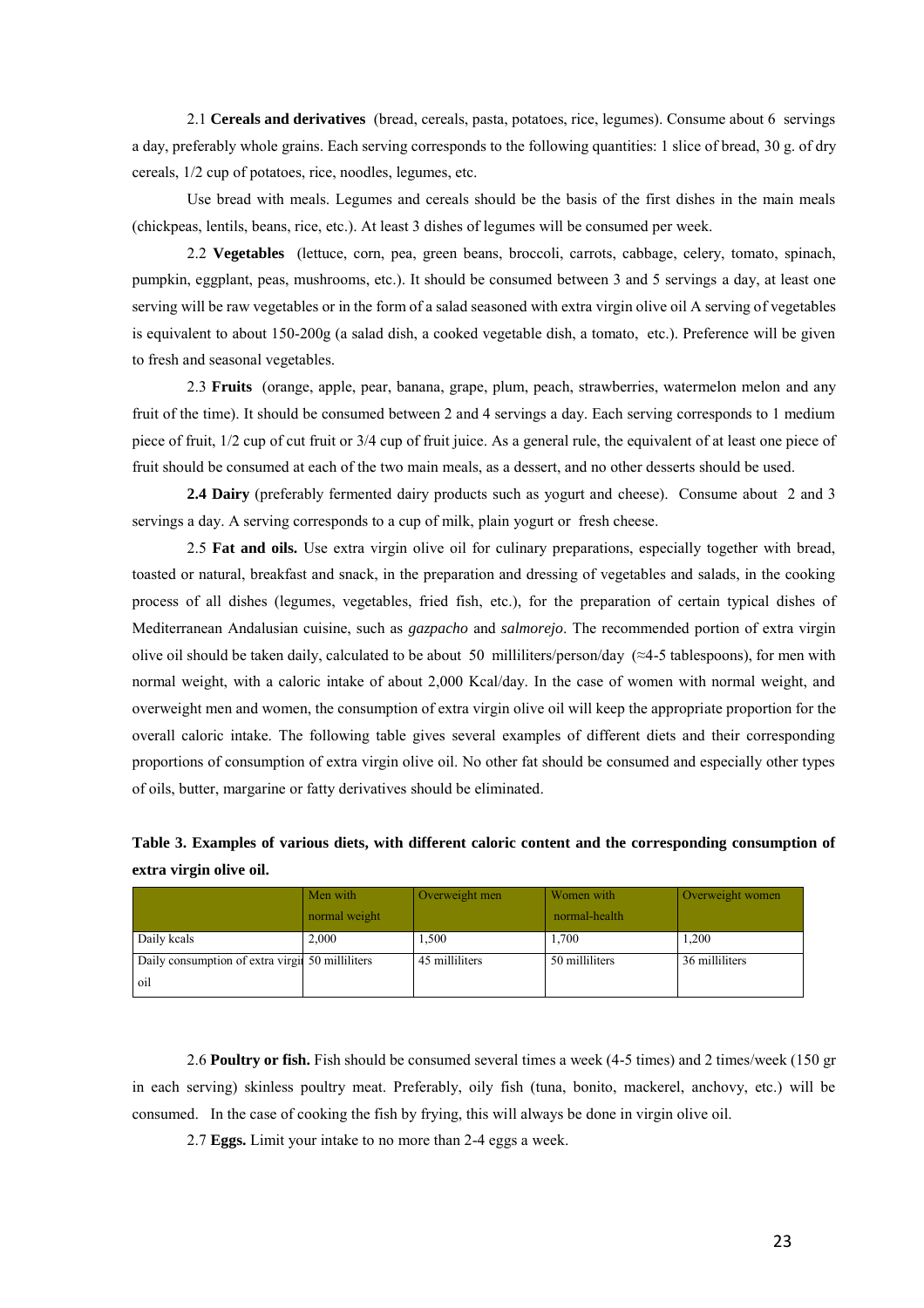2.8 **Nuts.** Natural nuts (not roasted or fried) will be consumed at least 3 times a week, considering that one serving is equivalent to a stab or 30g of walnuts, almonds, hazelnuts, chestnuts, etc.

 2.9 **Red and processed meats.** Lean red beef is sirloin, round steak, butt and in the case of pork, the central part of ham, loin or sirloin. All visible fat should be removed before consumption and before cooking. Consume only occasionally or sporadically, i.e. several times a month, no more than once a week and on average twice a month (taking into account that 1 serving of red meat equals about 100-150g and 1 serving of processed meat equals 50g).

 2.10 **Miscellaneous. Desserts and sweets.** Fruits are the best dessert to take on all occasions. The remaining desserts made with skimmed dairy, low-fat fruit yogurt, fruit ice cream, sorbets, jellies and fat-free ice milk are suitable options to take only sporadically in those circumstances where it is not possible to take a piece of fresh fruit. Eliminate sweets prepared with milk, chocolate and tropical oils.

 Consume only homemade sweets made with virgin olive oil, flour and spices (for example, *pestiños*, homemade muffins, etc.)

 2.11 **Culinary customs and condiments.** As a general rule, fresh foods will be consumed avoiding canned foods. In the Mediterranean diet the axis of culinary techniques is found in the use of olive oil. Virgin olive oil will be used for fried foods (fish, eggplants, potatoes, eggs, etc.), to sauté fresh vegetables once cooked, to add it to fresh vegetables and salads. Virgin olive oil will also be used in the preparation of typical dishes of Mediterranean cuisine (*salmorejo, gazpacho*, etc.), sweets (fritters, syringes, muffins, *pestiños*, etc.) and in the preparation of all dishes and stews (stew, beans, lentils, paella, etc.). There are also a number of condiments very typical of the Mediterranean cuisine and diet so that in the seasoning of most dishes garlic, onion and tomato are used, especially in the form of sofrito (saucemade with tomato and onion, which often includes garlic and some aromatic herbs, and simmered with olive oil). Use the sofrito at least 2 times a week.

 2.12 **Wine:** In those people who already consume wine regularly in their diet, a maximum of 2 glasses/day for men and 1 glass/day for women would be allowed.

| <b>Foods</b>                  | <b>Low-Fat</b>                                       | <b>Mediterranean</b>                     |  |  |  |  |  |
|-------------------------------|------------------------------------------------------|------------------------------------------|--|--|--|--|--|
| Olive oil                     | No                                                   | $\approx$ 50 ml/day                      |  |  |  |  |  |
| Vegetable oils<br>(sunflower, | $<$ 30 ml/day                                        | N <sub>0</sub>                           |  |  |  |  |  |
| soybeans) (1)                 |                                                      |                                          |  |  |  |  |  |
| Cereals and derivatives (2)   | 6-11 servings/day                                    | $6$ servings/day                         |  |  |  |  |  |
|                               |                                                      | Bread in all meals                       |  |  |  |  |  |
|                               |                                                      | Legumes ( $\geq$ 3 times/sem)            |  |  |  |  |  |
| Vegetables (3)                | 3-5 servings/day                                     | 3-5 servings/day fresh                   |  |  |  |  |  |
| Fruits (4)                    | 2-4 servings/day                                     | 3-4 servings/day fresh                   |  |  |  |  |  |
| Skimmed dairy (5)             | 2-3 servings/day                                     | 2-3 servings/day                         |  |  |  |  |  |
| $Red$ meat $(6)$              | $<$ 150 g/day                                        | $150$ g/2 times a month                  |  |  |  |  |  |
| Chicken meat (6)              | $<$ 150 g/day                                        | $150$ g/2 times/week                     |  |  |  |  |  |
| Fish(6)                       | $<$ 150 g/day                                        | $150$ g/4-5 times/week                   |  |  |  |  |  |
| <b>Nuts</b>                   | of<br>Sporadically,<br>any                           | $30g/\geq 3$ times/week                  |  |  |  |  |  |
|                               |                                                      | Natural<br>(not<br>nuts<br>roasted<br>or |  |  |  |  |  |
| Eggs                          | 2-4 units/week                                       | 2-4 units/week                           |  |  |  |  |  |
| Desserts                      | Fruit, jellies, sorbets, ice cream with skimmed milk | Fresh seasonal fruits                    |  |  |  |  |  |
| <b>Other Desserts</b>         | 4-5 times/week.                                      | Very occasional. In celebrations         |  |  |  |  |  |
|                               | Yogurt, sorbets, jellies, skimmed                    |                                          |  |  |  |  |  |
|                               | Cream                                                |                                          |  |  |  |  |  |
| Alcohol                       | N <sub>o</sub>                                       | Allow 2 glasses wine/day in men          |  |  |  |  |  |
|                               |                                                      | 1 glass wine/day in women                |  |  |  |  |  |
| Culinary techniques           | Steaming, grilling, baking, boiling.                 | Use of sofrito $\geq$ 2 times/week       |  |  |  |  |  |

**General scheme of consumption of the different foods in both diets**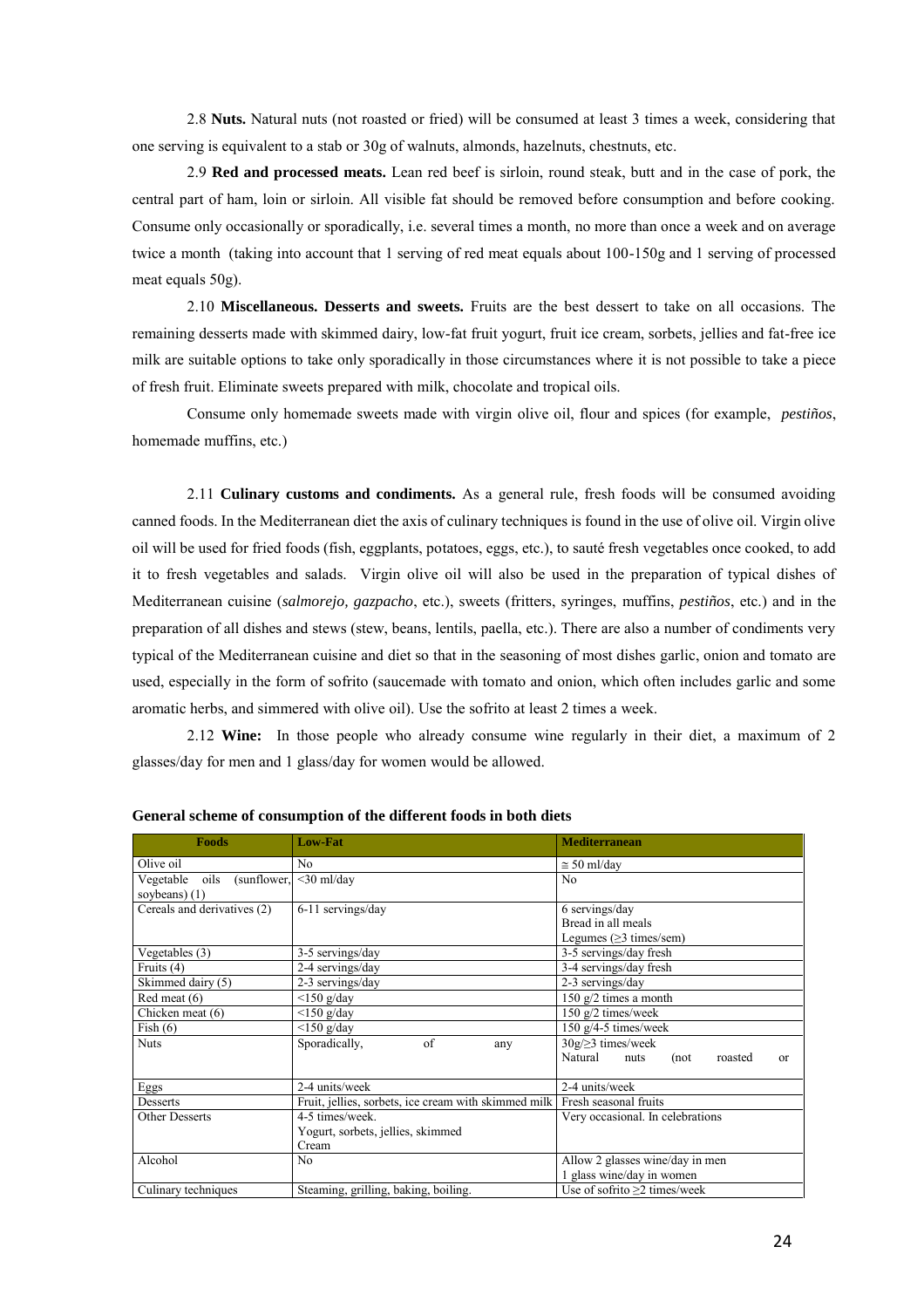| meat<br>trom<br>anc<br>.sk1n<br>move<br>. tat<br>ഛ |  |
|----------------------------------------------------|--|
| ' soups.<br>and<br>hroths.<br>т.<br>nuas.          |  |

(1) You can replace a portion of the daily fat/oil (1 tablespoon) with normal olive oil or margarine.

(2) One serving is equivalent to 15-20 g/of bread, 30 g of dry cereals or half a cup of legumes, rice, noodles or potatoes.

(3) One serving is equivalent to about 150-200g (one plate of salad, one plate of cooked vegetables).

(4) One serving is equivalent to one medium piece of fruit, half a cup of cut fruit or three quarters of fruit juice.

(5) One serving corresponds to one cup of milk , yogurt or fresh cheese.

(6) To be chosen by the patients one of them to consume in the day.

#### <span id="page-24-0"></span>4.- MONITORING OF THE POPULATION.

During the follow-up of the patient, periodic revisions or controls of two types, dietary and clinical check-ups, will be carried out.

#### **A.- Scheduled dietary and nutritional controls:**

 The dietary controls aim to ensure that the nutritional contribution is adequate and that the adherence of the patient to the assigned diet is ensured. For this purpose, a dietitian will be available. The scheduled controls are as follows:

**1.- Bimonthly telephone follow-up:** It will consist of a telephone call, made by the dietitian, to reinforce the monitoring of the diet and solve specific problems that may arise. The duration of the telephone conversation will be about 10 minutes.

#### **2.- Semiannual face-to-face** follow-up

 This consultation will be carried out by the dietitian, as a complement to the clinical consultation (B.- Clinical controls), every 6 months. In it, the dietitian will measure the level of dietary adherence achieved by the patient through the 14-point Mediterranean diet adherence questionnaire (to be administered in both intervention groups) and the 9-point low-fat diet adherence questionnaire (to be administered only in the low-fat diet group). The dietitian will give personalized recommendations to improve those dietary items that the patient does not meet and reinforce those that the patient does. Thus, the appropriate corrections will be made, immediately, to ensure good adherence to the protocol. The duration of this review, which will include tips/educational material to reinforce nutritional monitoring, will be 20 minutes. In this consultation, the anthropometric parameters included in the study will be evaluated.

 Semiannual visits that coincide with the annual check-up (1,2,3,4,5,6 and 7 years) will also include the administration of the food consumption frequency questionnaires, the Minnesota physical activity questionnaire and the SF36 quality of life questionnaire. These visits will last approximately 1 hour.

 In all follow-up visits, food will be delivered to the patient to encourage adherence to the assigned diet: extra virgin olive oil in the Mediterranean diet group (approximately 1 L per week) and packs of low-fat products in the low-fat diet group.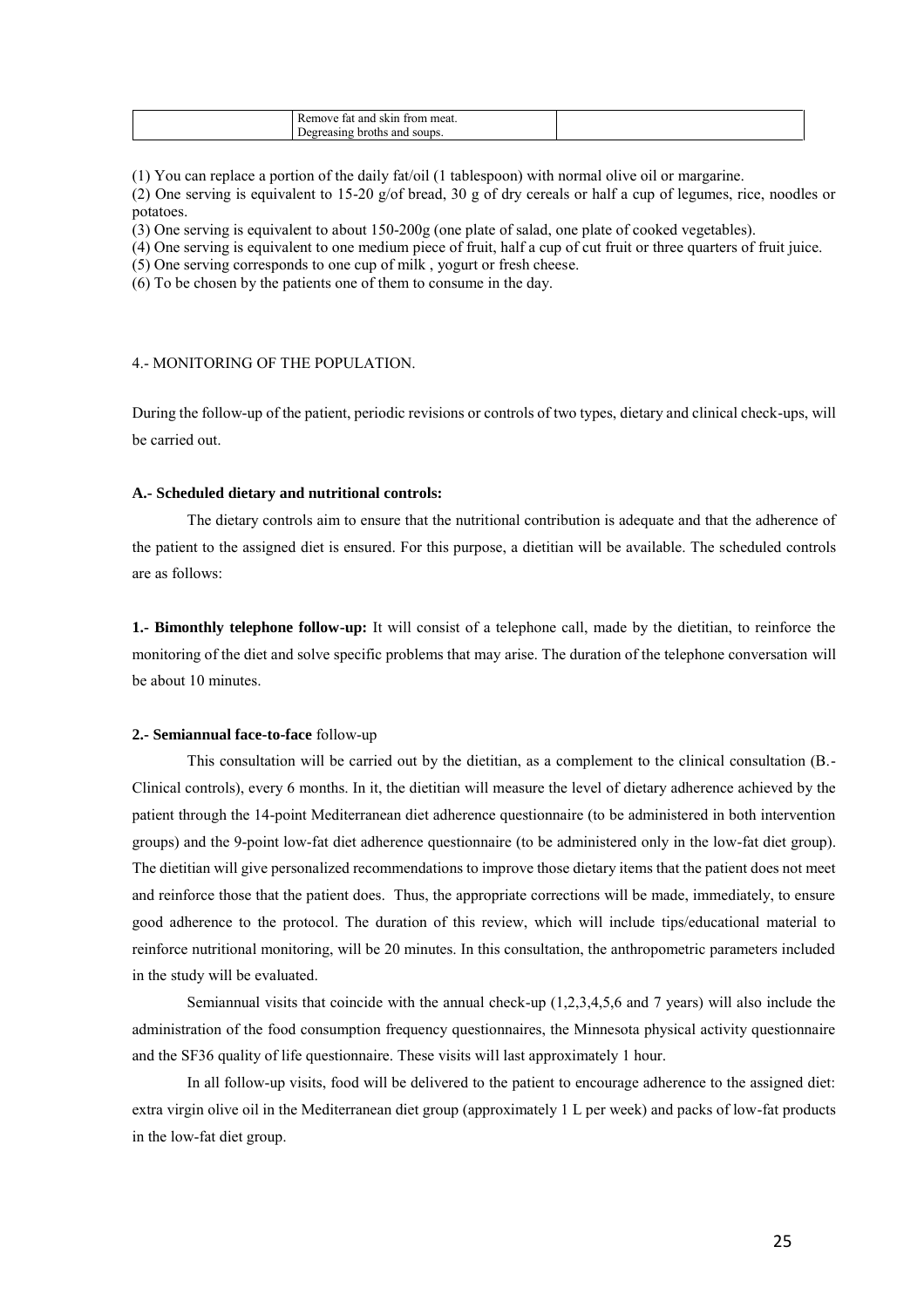#### **3.- Four-year group visits**

Group visits will be organized separately for each intervention group (Mediterranean diet and low-fat diet) and will include a maximum of 20 participants. These sessions will be conducted by the dietitian who will explain the chosen topic, resolve doubts and reinforce the dietary recommendations according to the assigned diet. The structure of each session will be flexible and adapted to the learning needs of the participants. Typically, these sessions will last approximately 1 hour and will include: a) PowerPoint presentation, b) group discussion, c) practical activities, and d) reinforcement of dietary recommendations. The patient will receive printed educational material on the content of the group session (cooking recipes, shopping list, etc.).

### **B.- Clinical controls**

**1.- The Control by the responsible doctors will be done by an** internal medicine specialist, who will pay attention to any medical aspect related to the follow-up of the patient. It will be semiannual and will monitor all eventualities and evolutionary changes related or not to the fundamental disease, especially with regard to the monitoring and control of risk factors, acute intercurrent processes and the appearance of any other process that may influence the nutritional protocol. The patient will keep a diary in which he will collect any new phenomenon that modifies his normal life, both of clinical significance and the need to take any unscheduled drug or the consumption of drugs on demand, such as nitrates. In this consultation, the data collection notebooks will be completed, to facilitate the cardiological review. It will be completed with a blood draw, fasting, to complete the biochemical evaluation. It is estimated that the time consumed in the follow-up query will be forty minutes.

## <span id="page-25-0"></span>5.- WORK PLAN

With the material of each patient, a CRD will be developed, which will include the clinical, nutritional and dietary protocols of each one.

#### **A.- Chronological development of the project**

A minimum recruitment rate of 9 patients per week has been calculated so that the time required will be a maximum of 24 months. This recruitment will be done with patients diagnosed at the Reina Sofía University Hospital. If 50% of the patients have not been included at 12 months, other regional centres will be used. An intermediate analysis is expected to be carried out within 40 months of starting the (it is estimated that by then it will be at an average follow-up of 2.5 years) to investigate whether the recurrence rate is within the forecast. If this prediction is not met, the sample size shall be recalculated in accordance with the criteria set out above).

### **B.- Task of researchers and organization of work.**

#### **1.- Coordinator:**

He will be responsible for the CRDs. It will coordinate the progress of the study, ensuring that each one meets the defined objective. Special interest will be given to the control of the most critical points of the study, such as the application of the inclusion and exclusion criteria, completion of data collection notebooks, collection and handling of biological samples, archiving of the material and personal monitoring of the patients. In this sense, it will arbitrate a system that allows it to know, in the shortest possible time, any eventuality that arises in the evolution of the patients, especially if they have been treated in the conventional care system. It will ensure that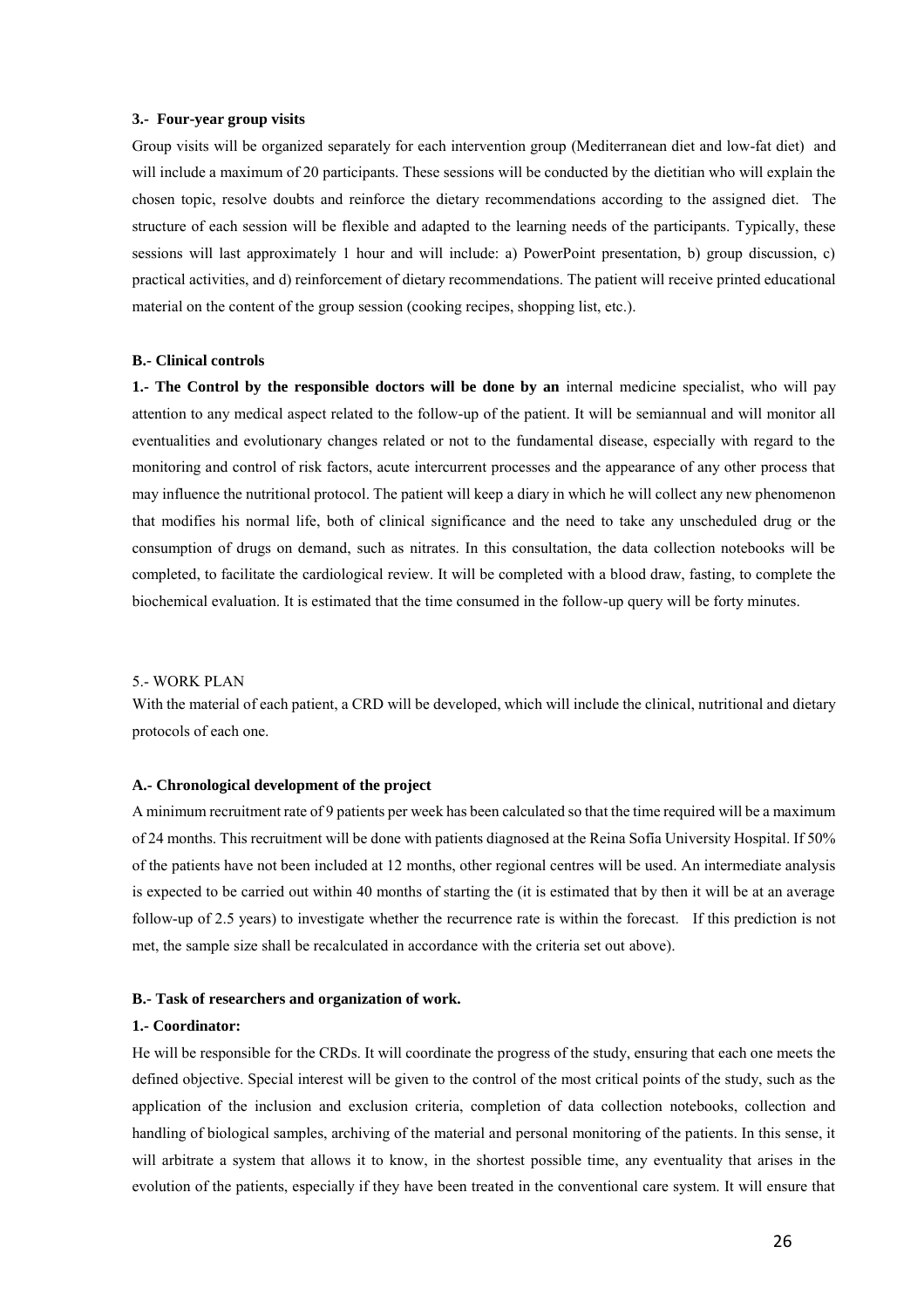the handling of the samples is adequate and that the study as a whole is integrated. In case of any assistance need, it must be available to solve it. The expected occupancy is calculated in 3 hours daily.

**2.- Internal Medicine Consultation.** This consultation will be organized with internal medicine specialists, and they will be responsible for the clinical follow-up of the patients. For this they must have experience in the management of this type of patients, and therefore have the capacity and dedication to interpreting any clinical process, related or not to the study. The scheduled consultations will be quarterly and will channel and attend to those that may arise on demand. It is intended that each specialist who participates is the doctor responsible for a group of patients. Different forms will be made on health and changes in clinical status. All documentation relating to any occurrence of a clinical event shall be completed. The expected of this consultation is 40 minutes.

**3.- Nursing consultation:** It will have the same periodicity as the medical consultation and the blood extractions, the reception of biological samples and the functional tests that are required according to the planned schedule will be carried out.

**4.- Dietitian.** Conducting telephone control approximately every 2 months and a personal control, in consultation, also every 6 months, in addition to the different group sessions.

**5.- Team of auxiliary** personnel: It includes a laboratory technician, secretariat staff and management control. Each one will carry out the tasks of his profession, from the introduction of the information in the database, help in the consultation of the doctor, extraction, management and archiving of biological samples.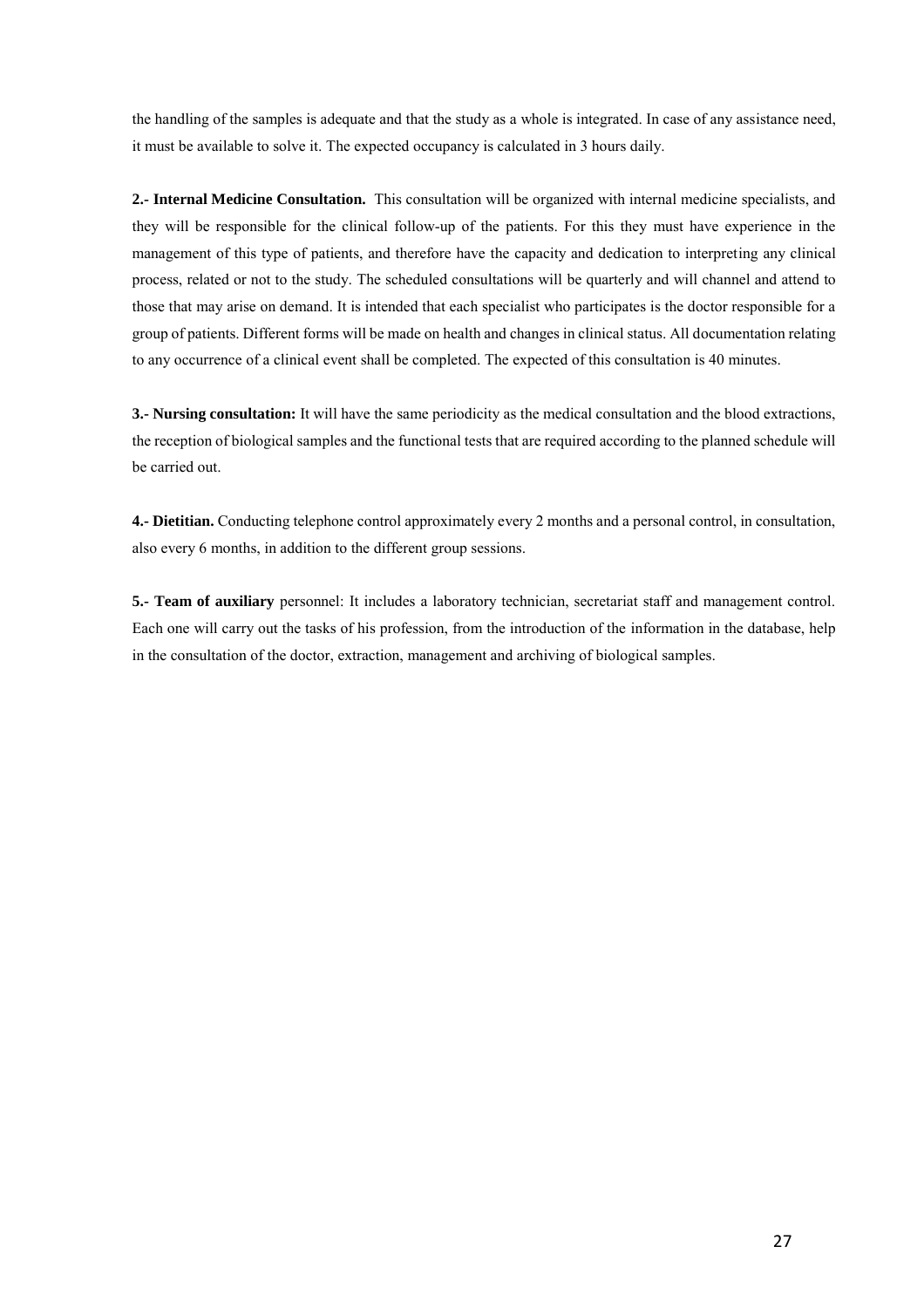## <span id="page-27-0"></span>6.- STATISTICAL PLAN

## **6. 1 Trial Identifications**

| <b>TRIAL FULL TITLE</b>                        | ESTUDIO CONTROLADO SOBRE EL EFECTO DE LA DIETA<br>MEDITERRANEA, RICA EN ACEITE DE OLIVA, EN LA<br>REDUCCION DEL RIESGO CORONARIO DE PACIENTES CON<br>CARDIOPATÍA ISQUÉMICA (CORDIOPREV STUDY) |
|------------------------------------------------|-----------------------------------------------------------------------------------------------------------------------------------------------------------------------------------------------|
| <b>CLINICALTRIALS</b><br>NUMBER <sup>1</sup>   | NCT00924937                                                                                                                                                                                   |
| <b>SAP VERSION</b>                             | V7                                                                                                                                                                                            |
| <b>SAP VERSION DATE</b>                        | 01/06/2018                                                                                                                                                                                    |
| STATISTICIAN TEAM                              | Javier Delgado Lista<br>Juan Francisco Alcalá Diaz<br>Jose Lopez Miranda                                                                                                                      |
| <b>TRIAL PRINCIPAL</b><br><b>INVESTIGATORS</b> | Jose Lopez Miranda<br>Francisco Perez Jimenez                                                                                                                                                 |

<sup>1</sup>https:// Clinicaltrials.gov /

## **6.2 Ambit of Use**

This document is provided as a guideline to perform statistical analysis in the Cordioprev Study.

## **6.3 Introduction**

## 6.3.1 Preface

There are two dietary patterns with potential beneficial effects in the prevention and treatment of arteriosclerosis. One of them is the low-fat diet, rich in complex carbohydrates. Several randomized studies have shown that this diet reduces the risk of suffering new coronary episodes and of dying from ischemic heart disease, which is why several international organizations have recommended it for these patients. The other dietary alternative is the Mediterranean diet, rich in monounsaturated fat from olive oil. There is no randomized study that demonstrates that this diet is beneficial for secondary prevention in patients with ischemic heart disease in a large, long-term study.

## 6.3.2 Purpose of the study

The aim of this study is to evaluate whether a Mediterranean diet rich in olive oil (34% of calories in the form of fat, with 22% MUFA, 6% PUFA and <10% SAT) changes the clinical course of the disease in high-risk coronary patients compared to a diet low in fat,  $(28%$  of calories in the form of fat, 12% as MUFA, 8% PUFA and 8% SAT). The patients selected will be high-risk patients with acute myocardial infarction, unstable angina and high-risk chronic ischemic heart disease not amenable to revascularization. The null hypothesis will be considered if there are no differences in the clinical events between the two groups.

## **6.4 Study Objectives and Endpoints**

## 6.4.1 Study Objectives

This study aims to evaluate the difference in the evolution of persons with coronary heart disease (CHD) when following the Mediterranean or the Low-Fat diets. The main objective will be evaluated by the presence of major cardiovascular events, while several secondary objectives will evaluate other outcomes in health.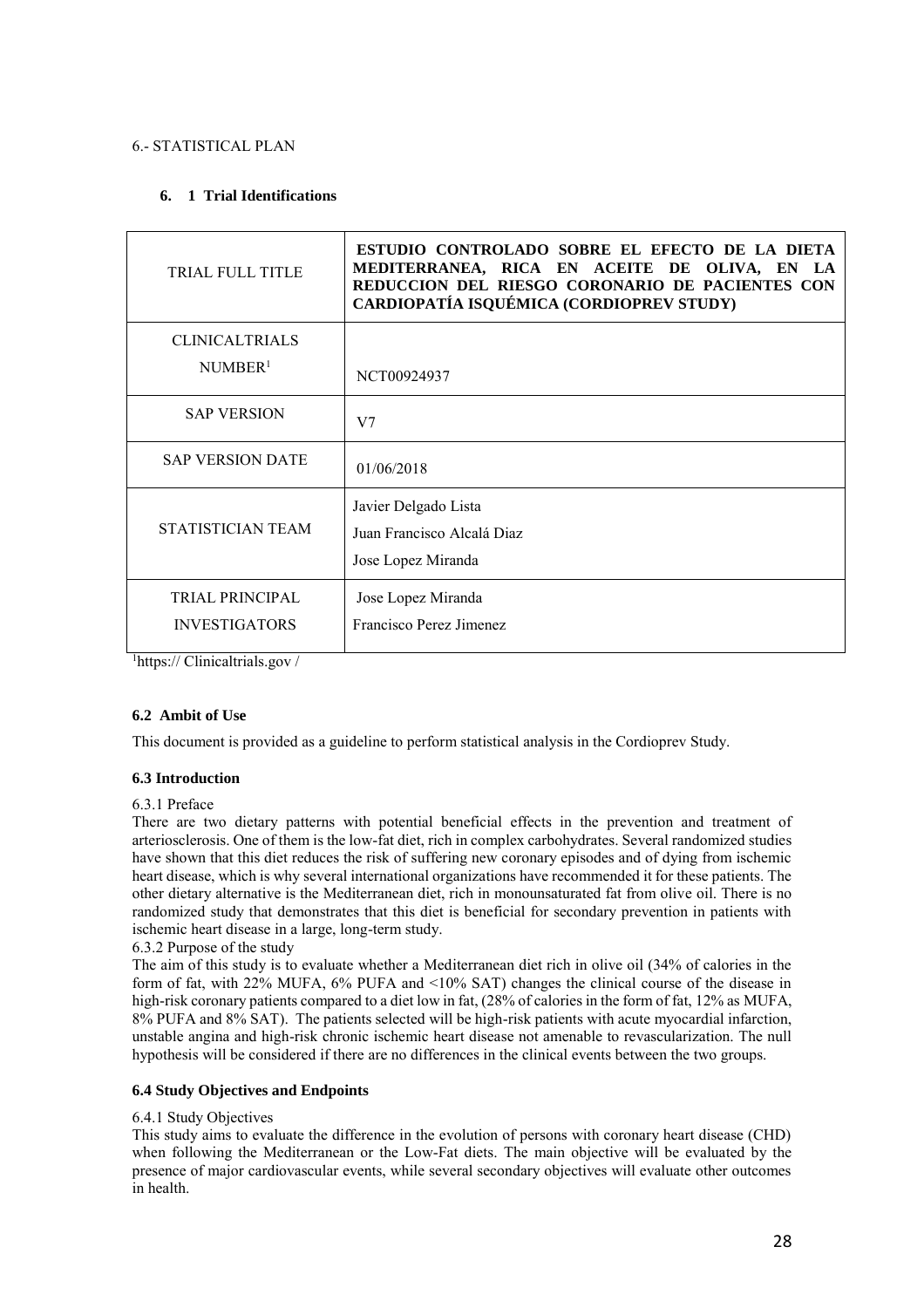## 6.4.2 Endpoints

## 6.4.2.1.- Main objective:

The primary result of the CORDIOPREV study is a major compound event, which includes myocardial infarction, revascularization, ischemic stroke, documented peripheral artery disease and cardiovascular death, for 7 years, comparing the Mediterranean Diet with the Low Fat Diet.

6.4.2.2.- Secondary objectives:

The prespecified secondary objectives are:

- 1. Extended compound event of cardiac events (cardiac death, myocardial infarction, unstable angina, revascularization, heart failure, heart transplant and cardiac arrest)
- 2. Extended compound event of cardiovascular disease progression (cardiac death, myocardial infarction, unstable angina, revascularization, heart failure, cardiac transplantation, cardiac arrest, stroke and peripheral artery disease)
- 3. Clinical events not qualifying as primary endpoint nor in the secondary objectives 1 and 2, especially those associated with cardiovascular disease
- 4. LDL cholesterol concentration, atherogenic ratios related to total cholesterol lipids/ HDL and LDL/HDL and other lipid markers
- 5. Metabolic control of carbohydrates (assessed by glycemic and insulin responses to glucose tolerance tests)
- 6. Metabolic control of lipids and postprandial lipemia
- 7. Blood pressure
- 8. Cancer
- 9. Incidence, control and regression of type 2 diabetes mellitus
- 10. Incidence, control and regression of metabolic syndrome
- 11. Arrhythmias
- 12. Individual evaluation of all components of the primary outcome.
- 13. Evolution of arteriosclerosis: Evaluation of arteriosclerosis at different vascular beds. Silent arteriosclerosis
- 14. Evolution of cognitive decline.
- 15. Microbiota study.
- 16. Global metabolomics in plasma, as well as techniques targeting specific sets of metabolites such as lipid-based lipid species, protein by proteomics, etc.
- 17. Specific metabolomics in plasma fractions, specific bioparticles such as lipoproteins or specific cells, lipidomics, proteomics, targeted metabolomics, etc.
- 18. Changes in Gene Expression using transcriptomic techniques such as gene expression microarrays, quantitative PCR, GeneChip, etc.
- 19. Different physiological processes or metabolic pathways related to inflammation and oxidative stress will be studied
- 20. Genetics, genomics, epigenetics
- 21. Endothelial function and vascular homeostasis.
- 22. Metabolism of advanced glycation end products.
- 23. Mineral metabolism.
- 24. Cardiac function studies by Echocardiography.
- 25. Microparticles
- 26. Anthropometric changes. Metabolic disease
- 27. Differential impact on certain subgroups: Sex, age, anthropometry, genetics, genomics, metabolism of immediate principles, cardiovascular risk factors, cancer, vascular function.

## 6.4.2.3 Other secondary objectives

Additional secondary objectives will be carried out in light of current and/or future knowledge of ischemic heart disease risk factors, prognostic factors and pathophysiological pathways, and will include, but not be limited to, endothelial function, inflammation, cell biology, molecular biology, proteomics, genetics and epigenetics.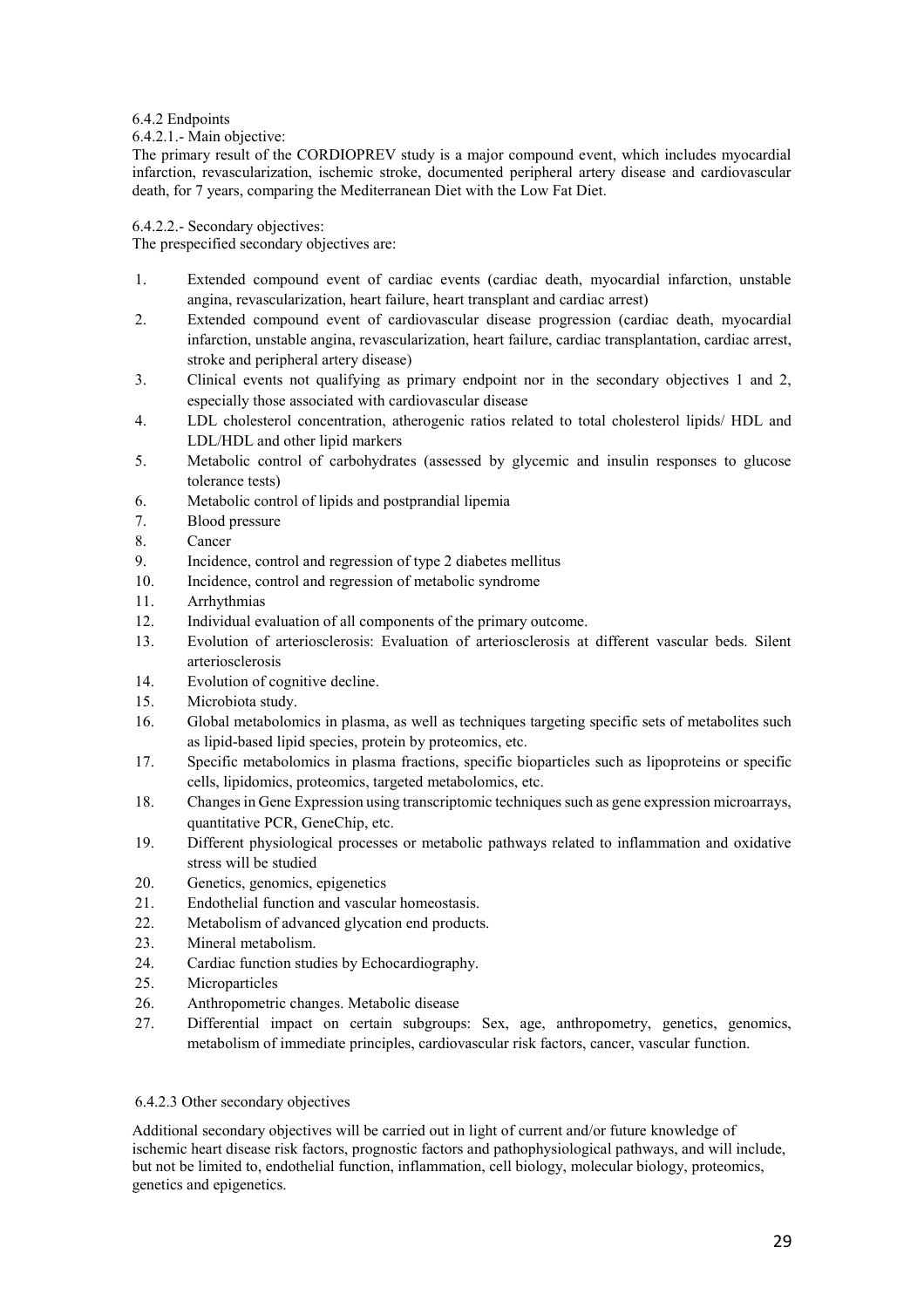All objectives included in research projects funded by competitive public grants within the Cordioprev Project are automatically defined as secondary objectives of the Cordioprev study

## **6.5 Methodology of the Study**

6.5.1 General Design

Experimental design: Randomized trial with two active arms. No control group.

Blinding: Only patient, Personnel performing randomization and dietists will be aware of the arm

Randomization: Stratified by sex and medical history

Type of main analysis: Intention to treat analysis.

6.5.2 Non-Inferiority Clause

If the study does not meet the superiority significance criterion, the non-inferiority of the Mediterranean Diet will be tested and established if the upper 95% CI for the estimated hazard ratio falls below 1.10. 6.5.3 Inclusion-Exclusion Criteria and General Study Population

The inclusion and exclusion criteria are detailed in Table 1. To sum up, patients are eligible if they are over 20 years old, but under 76, had established CHD without clinical events in the last six months, are believed to be following a long-term dietary intervention and have no severe illnesses or an expected life expectancy of under five years. All the patients gave their written informed consent to participate in the study.

## **Inclusion Criteria in the CORDIOPREV study:**

1.- Informed Consent: All participants will agree to be included in the study by signing the protocol approved by the Reina Sofia University Hospital Clinical Research Ethics Committee. In this written statement of consent, it will state that patients will be chosen for inclusion in the groups on a random basis.

2.- Diagnostic Criteria:

The patients are selected with acute coronary syndrome (unstable angina, acute myocardial infarction) and high-risk chronic coronary heart disease, according to the following criteria:

a) Acute myocardial infarction: The existence of at least two of the following three signs: angina-type chest pain (or anginal equivalents), typical ECG changes (appearance of new Q waves and/or changes in ST segments and/or T waves), and a rise in myocardial enzymes (CPK and/or CPK / MB> of twice the normal laboratory limits). The CPK-MB value criterion will prevail in case of discrepancies over the total CPK.

b) Unstable angina: Admission to hospital for angina-type chest pains lasting at least 15 minutes, both at rest and after exercise, which have increased in frequency and duration in recent days or weeks. The latest episode must have occurred at least 48 hours before admission and must be accompanied by at least one of the following electrocardiographic or analytical changes:

- ST depression of at least 0.5 mm in 2 contiguous leads.

- ST elevation of at least 1 mm in 2 contiguous leads.

- T-wave inversion of at least 2 mm in 2 contiguous leads.

- CPK-MB or troponin result.

c) Chronic high-risk ischemic heart disease: patients will be included who have been hospitalized for a coronary event and/or stable angina, at least once in the past 2 years and who have undergone diagnostic coronary angiography with evidence of severe coronary disease, which is defined as the existence of an epicardial vessel greater than 2.5 mm in diameter with stenosis of over 50%.

## **Exclusion Criteria**

1.- Patients under 20 years of age or over 75 years old with a life expectancy of over 5 years.

2.- Severe heart failure, NYHA functional class III or IV, except for self-limited episodes of acute heart failure at the time of the acute ischemic event.

3.- Severe left ventricular systolic dysfunction (with ejection fraction equal to or under 35%).

4.- Patients with restricted capacity to follow the protocol: those unable to follow the prescribed diet for whatever reason, due to personal or family circumstances.

5.- Risk factors that are severe or difficult to control: patients with hypertension and diabetes, where there is organ involvement that limits their survival, will be excluded (chronic renal failure with creatinine which is persistent>2.5 mg/dl) and disabling clinical manifestations of cerebral atherosclerosis.

6.- Chronic diseases unrelated to coronary risk: severe psychiatric illnesses, chronic conditions requiring treatment that could modify the lipid metabolism (chronic renal failure, chronic liver disease, neoplasia under treatment, chronic obstructive pulmonary disease involving respiratory pulmonary failure with home oxygen therapy, endocrine diseases susceptible to decompensation and diseases of the digestive tract that involves episodes of diarrhea).

7.- Participants in other studies: patients taking part in other studies will be excluded, at the time of selection or up to 30 days before the study begins.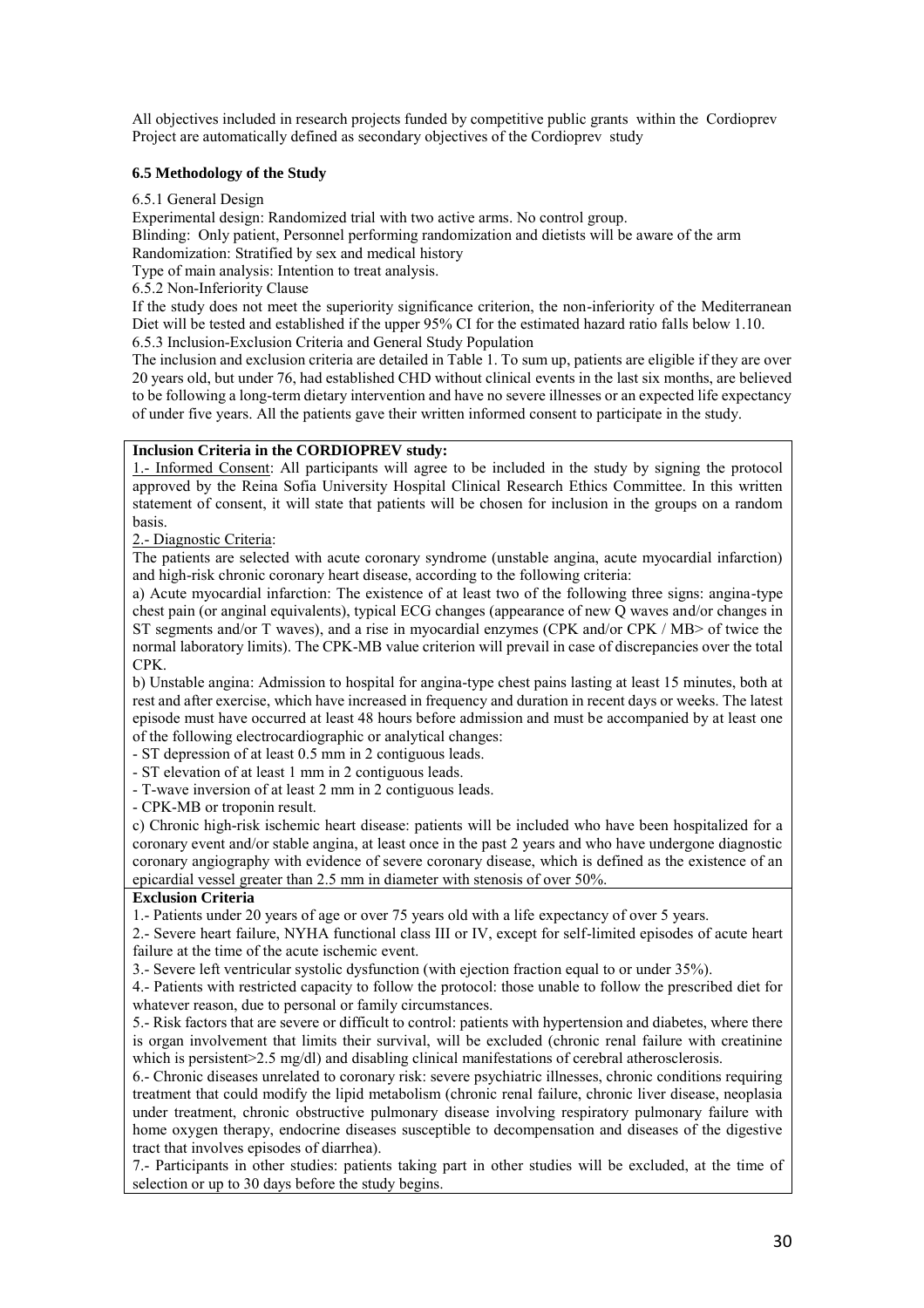## Table 1. Inclusion and exclusion criteria for CORDIOPREV study.

## 6.5.4 Randomisation and Blinding

Performed by a fixed randomization stratified in blocks keeping blind the whole process of randomization to the researchers who participate in the collection of data and in the treatment of patients. This process of randomization will be performed by an International organization of recognized prestige in the field of Epidemiology and Clinical Research (Andalusian School of Public Health), located in Granada (Spain). A working group has been established which will oversee carrying out the whole process of randomization of patients and which will be independent and act blindly from the working group in charge of treating and monitoring patients.

Randomization has been carried out so that the assignment to both diets will be balanced and based on these variables: sex (male, female), age (under and over 60 years old), and previous myocardial infarction (yes, no). Eight groups have been derived from the combinations of these variables and independent allocation blocks have been created. The procedure for assigning a diet have been as follows: when there was a candidate for randomization, the study dietitians phoned the person in charge of the study in the Andalusian School of Public Health, which communicated the assigned diet to the dietitian. The dietitians have been the only members of the intervention team to be aware of the dietary group of each participant.

The assignment to the diet group was made by telephone by a representative of the Andalusian School of Public Health. To this end, a mobile phone was set up.

## RANDOMIZATION BLOCKS.

The following randomization groups will be used:

1. Men <60 years without previous AMI

- 2. Men <60 years with previous AMI
- 3. Men >60 years without previous AMI<br>4. Men >60 years with previous AMI
- 4. Men >60 years with previous AMI<br>5. Women <60 years without previous
- 5. Women <60 years without previous AMI
- 6. Women <60 years with previous AMI<br>7. Women >60 years without previous A
- 7. Women >60 years without previous AMI<br>8 Women >60 years with previous AMI
- 8. Women >60 years with previous AMI

#### Internal control.

There were periodic teleconferences between the two parties reviewing the randomizations made in the different periods, where, if a mistake was found, a decision on the final randomization group were taken. As a rule, the randomization group that would apply by the stratification blocks would be applied. Exceptional changes could be done, always with the creation of a document explaining the motivations.

## 5.5 Study Variables

Baseline and annual visits included: 1) collection of biological samples: 2) a short questionnaire about lifestyle variables, medical conditions, and use of medication, 3) the MEDAS screener, which was performed in the two intervention groups; 4) a 9-point Low-Fat diet adherence score, which was only administered in the Low-Fat diet group(4) 5) a 137-item validated food frequency questionnaire(5, 6), and 6) a validated Spanish version of the Minnesota Leisure-Time Physical Activity questionnaire(7, 8) and a validated SF36 quality of life questionnaire(9). Weight, height and waist circumference were measured using standardized procedures. Regular medical visits to ascertain clinical, prescription drugs or other health changes were carried out, or alternatively on-demand, when the patients attended dietary visits and collected information on any changes in their health or treatment.

|                          |                          | Number of yearly measurements |  |  |  |  |  |                                    |  |
|--------------------------|--------------------------|-------------------------------|--|--|--|--|--|------------------------------------|--|
| <b>Item/Measurements</b> | <b>Brief description</b> | <b>Baseline</b>               |  |  |  |  |  | Year Year Year Year Year Year Year |  |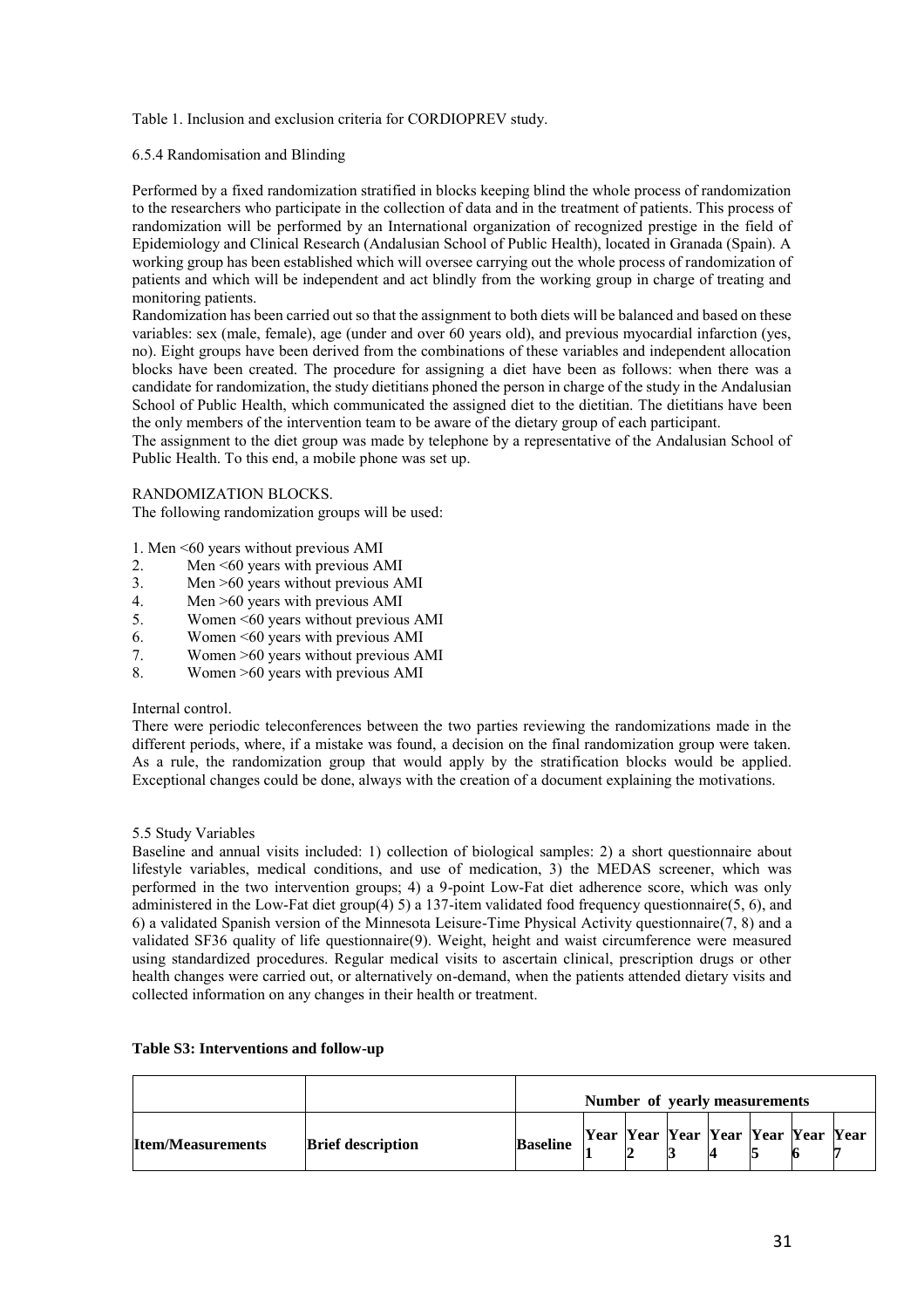| Eligibility questionnaire                                                          | Inclusion/Exclusion Criteria                                                                                            | 1        | $\theta$         | $\Omega$       | $\theta$       | $\theta$         | $\boldsymbol{0}$ | 0        | $\bf{0}$ |
|------------------------------------------------------------------------------------|-------------------------------------------------------------------------------------------------------------------------|----------|------------------|----------------|----------------|------------------|------------------|----------|----------|
| General questionnaire <sup>a</sup>                                                 | Personal and family history,<br>medical<br>conditions,<br>medications,<br>anthropometry,<br>BP, smoking, alcohol intake | 1        | $\theta$         | $\theta$       | $\mathbf{0}$   | $\boldsymbol{0}$ | $\boldsymbol{0}$ | 0        | $\bf{0}$ |
| <b>Informed Consent</b>                                                            |                                                                                                                         | 1        | $\theta$         | $\theta$       | $\theta$       | $\theta$         | $\boldsymbol{0}$ | 0        | $\bf{0}$ |
| Randomization                                                                      |                                                                                                                         | 1        | $\theta$         | $\theta$       | $\theta$       | $\theta$         | $\boldsymbol{0}$ | 0        | $\bf{0}$ |
| Follow-up questionnaire a                                                          | Symptoms<br>and<br>conditions,<br>marital status, job, medications, 0<br>anthropometry, BP                              |          | $\overline{2}$   | $\overline{2}$ | $\overline{2}$ | 2                | 2                | 2        | 2        |
| Review prior/concomitant<br>medications and<br>Event<br>Questionnaire <sup>b</sup> |                                                                                                                         |          |                  |                |                |                  |                  |          |          |
| Tolerance questionnaire                                                            | Adverse experiences                                                                                                     | $\theta$ | 1                | 1              | $\mathbf{1}$   | 1                | $\mathbf{1}$     |          | 1        |
| Socio-economic<br>questionnaire                                                    | Socio-demographic<br>and<br>characteristics,<br>economic<br>marital status, job, level of<br>education                  |          | $\theta$         | $\theta$       | $\theta$       | $\boldsymbol{0}$ | $\boldsymbol{0}$ | 0        | Ю        |
| Circadian<br>chronotype<br>questionnaires                                          | Horne-Östberg<br>Morningness-<br>Eveningness<br>Questionnaire 1<br>(Spanish version), sleep diaries                     |          | $\theta$         | $\theta$       | $\theta$       | $1*$             | $\boldsymbol{0}$ | 0        | $\bf{0}$ |
| Mini-mental<br>examination (MMSE)                                                  | state Validated tool for screening $\begin{bmatrix} 1 \end{bmatrix}$<br>cognitive function                              |          | $\boldsymbol{0}$ | $\mathbf{0}$   | $\mathbf{0}$   | $\boldsymbol{0}$ | 1                | 0        | 0        |
| Geriatric<br>Depression<br>Scale (GDS) or Yesavage                                 | Validated tool for identifying<br>depression<br>the<br>elderly 1<br>in<br>(Spanish version)                             |          | $\mathbf{0}$     | $\theta$       | $\theta$       | $\mathbf{0}$     | $\boldsymbol{0}$ | $\bf{0}$ | $\bf{0}$ |
| life                                                                               | Health related quality of Validated 36-Item Short Form<br>Health Survey (SF-36)                                         | 1        | $\theta$         | $\theta$       | $\mathbf{1}$   | $\boldsymbol{0}$ | $\mathbf{1}$     |          | 1        |
| Physical<br>activity<br>questionnaire                                              | Validated<br>Minnesota<br>questionnaire                                                                                 | 1        | 1                | $\mathbf{1}$   | -1             | $\mathbf{1}$     | $\mathbf{1}$     |          | 11       |
| Food<br>frequency<br>questionnaire (FFQ)                                           | Validated 137-item FFQ                                                                                                  | 1        | 1                | 1              | -1             | $\mathbf{1}$     | $\mathbf{1}$     |          | 1        |
| 14-item<br>MedDiet<br>questionnaire                                                | MedDiet adherence tool                                                                                                  | 1        | 6                | 6              | 6              | 6                | 6                | 6        | 6        |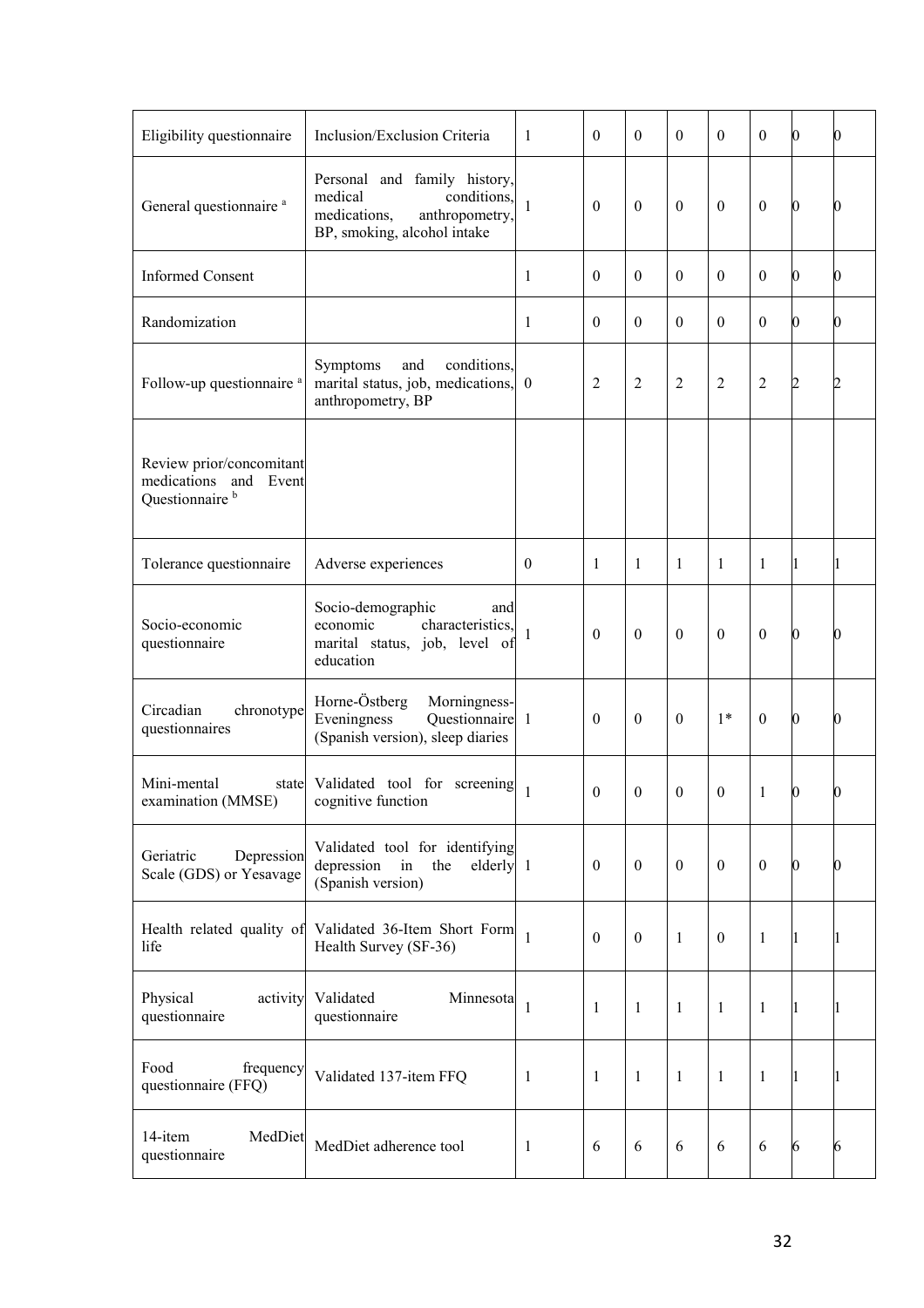| 9-item Low<br>Fat Diet<br>questionnaire                                | Low-fat Diet adherence tool                                                                                         | -1           | 6                | 6                | 6                | 6                | 6                | 6                | 6                |
|------------------------------------------------------------------------|---------------------------------------------------------------------------------------------------------------------|--------------|------------------|------------------|------------------|------------------|------------------|------------------|------------------|
| Dietary reinforcement                                                  | Face-to-face<br>telephone<br>and<br>interviews                                                                      | 1            | 6                | 6                | 6                | 6                | 6                | 6                | 6                |
| Group education sessions                                               | Separate sessions for each group<br>(20 participants/session)                                                       | $\theta$     | 3                | $\overline{3}$   | 3                | $\mathfrak{Z}$   | $\mathfrak{Z}$   | З                | 3                |
| Dispensing study foods                                                 |                                                                                                                     | 1            | $\overline{2}$   | $\overline{2}$   | $\overline{2}$   | $\overline{2}$   | $\overline{2}$   | 2                | 2                |
| Blood sample                                                           | Lipids, glucose, renal function,<br>transaminases, blood count and 1<br>others                                      |              | 1                | $\mathbf{1}$     | $\mathbf{1}$     | 1                | $\mathbf{1}$     | L                | 11               |
| Urine sample                                                           |                                                                                                                     | 1            | 1                | $\mathbf{1}$     | $\mathbf{1}$     | $\mathbf{1}$     | $\mathbf{1}$     | L                | 11               |
| Stool sample                                                           |                                                                                                                     | 1            | 1                | 1                | 1                | 1                | 1                |                  | 11               |
| Insulin<br>resistance<br>test/Oral<br>Glucose<br>Tolerance Test (OGTT) |                                                                                                                     | 1            | $\mathbf{1}$     | $\mathbf{1}$     | $\mathbf{1}$     | $\mathbf{1}$     | $\mathbf{1}$     | 11               | 11               |
| Postprandial lipaemia                                                  |                                                                                                                     | $\mathbf{1}$ | $\boldsymbol{0}$ | $\boldsymbol{0}$ | $\mathbf{1}$     | $\mathbf{0}$     | $\mathbf{1}$     | $\boldsymbol{0}$ | $\boldsymbol{0}$ |
| Intima-media<br>thickness (IMT) study                                  | Carotid-Wall<br>Intima-Media<br>Thickness measurement                                                               | 1            | $\theta$         | $\theta$         | $\theta$         | $\theta$         | $\mathbf{1}$     | $\bf{0}$         | 11               |
| <b>Brachial Artery Reactivity</b><br>study                             | Ultrasound<br>assessment<br>of<br>endothelial-dependent<br>flow-<br>mediated vasodilation of the<br>brachial artery | 1            | $\boldsymbol{0}$ | $\boldsymbol{0}$ | $\boldsymbol{0}$ | $\boldsymbol{0}$ | 1                | 0                | 0                |
| Ankle-brachial<br>index<br>(ABI)                                       |                                                                                                                     | 1            | $\boldsymbol{0}$ | $\mathbf{1}$     | $\boldsymbol{0}$ | $\boldsymbol{0}$ | $\mathbf{1}$     | 0                |                  |
| Microvascular endothelial<br>function                                  | Laser doppler flowmetry                                                                                             | $\mathbf{1}$ | $\mathbf{1}$     | $\mathbf{1}$     | $\mathbf{1}$     | $\mathbf{1}$     | $\mathbf{1}$     | 1                | 11               |
| Echocardiography                                                       |                                                                                                                     | 1            | $\boldsymbol{0}$ | $\boldsymbol{0}$ | 1                | $\boldsymbol{0}$ | $\boldsymbol{0}$ | 0                | $\bf{0}$         |

Table of interventions and follow-up. BP, blood pressure. (a) includes direct measurements of weight, height and waist circumference, and (b) only if necessary. \*Circadian chronotype questionnaires were made at the beginning and one time during the study. They began to be collected in year 3 onwards, and the vast majority were obtained between the 3rd and 4th year (627), the rest were collected in the 5th year (135) and in the 6th year onwards (95)

## **6 Sample Size**

The sample size and power calculation have been calculated on the following assumptions: an incidence rate in the control group (Low Fat) of 4 events/100 person-years that will amount to 24.9% of absolute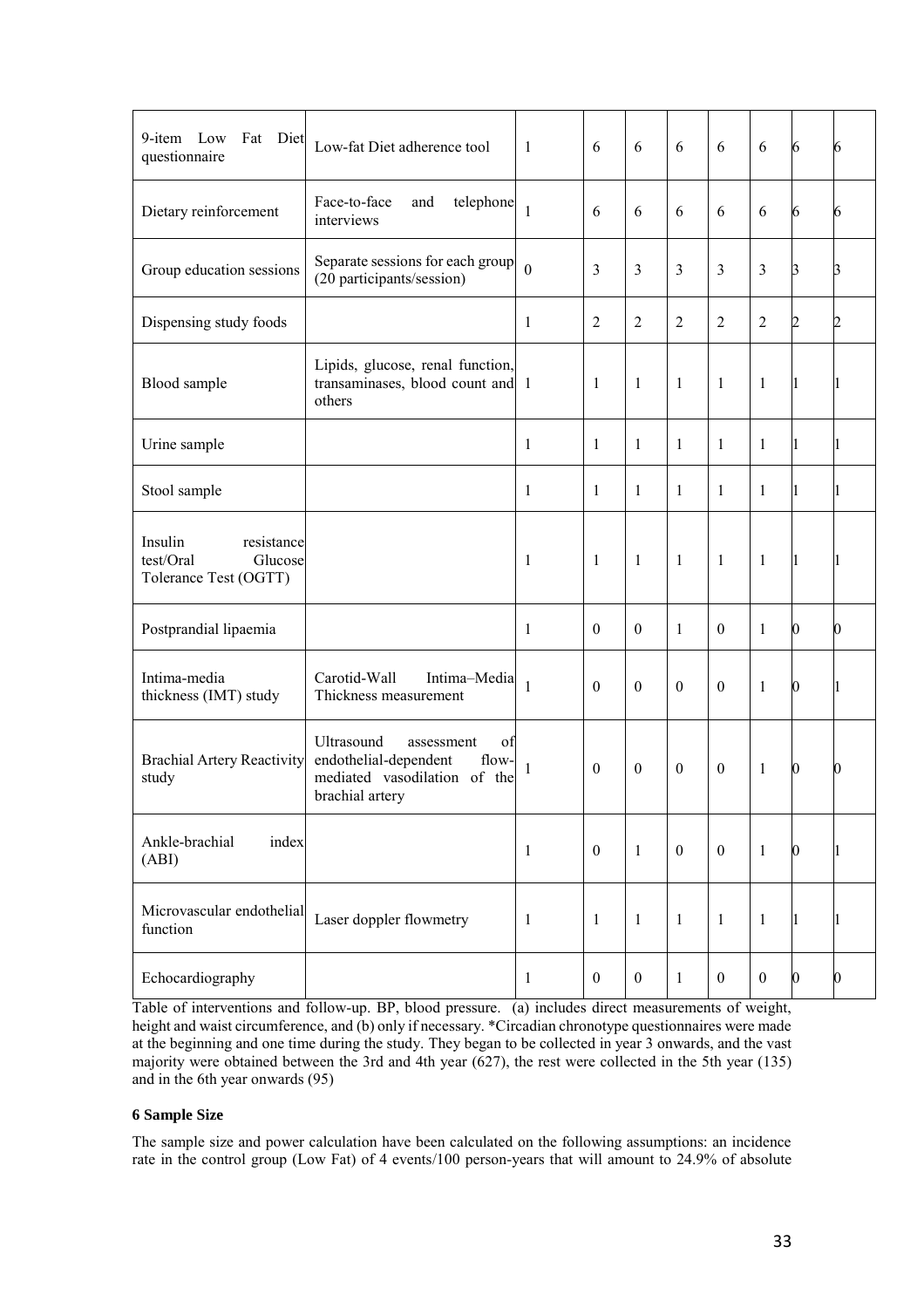cumulative incidence after 7 years, a hazard ratio of 0.7 and a statistical power of 80%, with two-tailed alpha=0.05. Under these assumptions, the required sample size was 491 patients in each of the two groups. The size of the sample for the CORDIOPREV study was initially calculated for a cardiovascular disease recurrence of 35% in the Low Fat diet group and of 25% in the Mediterranean Diet group in 5 years, with an annual loss of 2%, an alpha error  $= 0.05$  and a power of 0.90 (minimum sample size: 874 patients) of a composite endpoint that included cardiac death, myocardial infarction, unstable angina, revascularization, heart failure, heart transplantation, cardiac arrest, stroke, peripheral artery disease or any other manifestation of cardiovascular disease. In the meeting of the external advisory board in the third year of the study, and according to recent cardiovascular studies, the advisory board recommended limiting the definition of cardiovascular events to those finally included in the study, and which are defined above. This fact was in accordance with a clause in the original protocol, where an interim analysis evaluating the need for a change of sample size was included. Subsequently, based on the lower number of expected events, the final calculations for sample size and power were set as above.

#### **7 General Considerations**

#### 7.1 Timing of Analyses

Power curves for the original assumptions of the number of events can be found below.

Yearly interim analyses will begin after a median of 2 years of follow-up. The interim analyses are planned for years 3, 4,5 and 6(O'Brien Fleming, pre-specified ps for the anticipated end of the study study 0·001,  $0.004$ ,  $0.019$  and  $0.043$ ).



Power curves under several assumptions for anticipated effect estimates (hazard ratios: 0.65, 0.70, 0.75 and 0.80) for the comparison of a Mediterranean Diet Intervention group versus the low-fat diet group.

#### 7.2 Analysis Populations

#### 7.2.1 Full Analysis Population

Analysis for Primary outcome will be performed in all subjects who were randomized  $(n=1002)$ . Analysis for secondary analysis will be performed in all subjects with all needed data for performing the statistical analysis. Subjects with missing or implausible data on the database on a per-subject basis could be excluded from the specific analysis after a reasoned informed approved by the Trial Steering Committee.

#### 7.2.2 Per Protocol Population

Per Protocol main analysis included all subjects who will adhere to their randomized dietary model with a mean adherence higher or equal to 80% in all performed dietary assessments during the study, excluding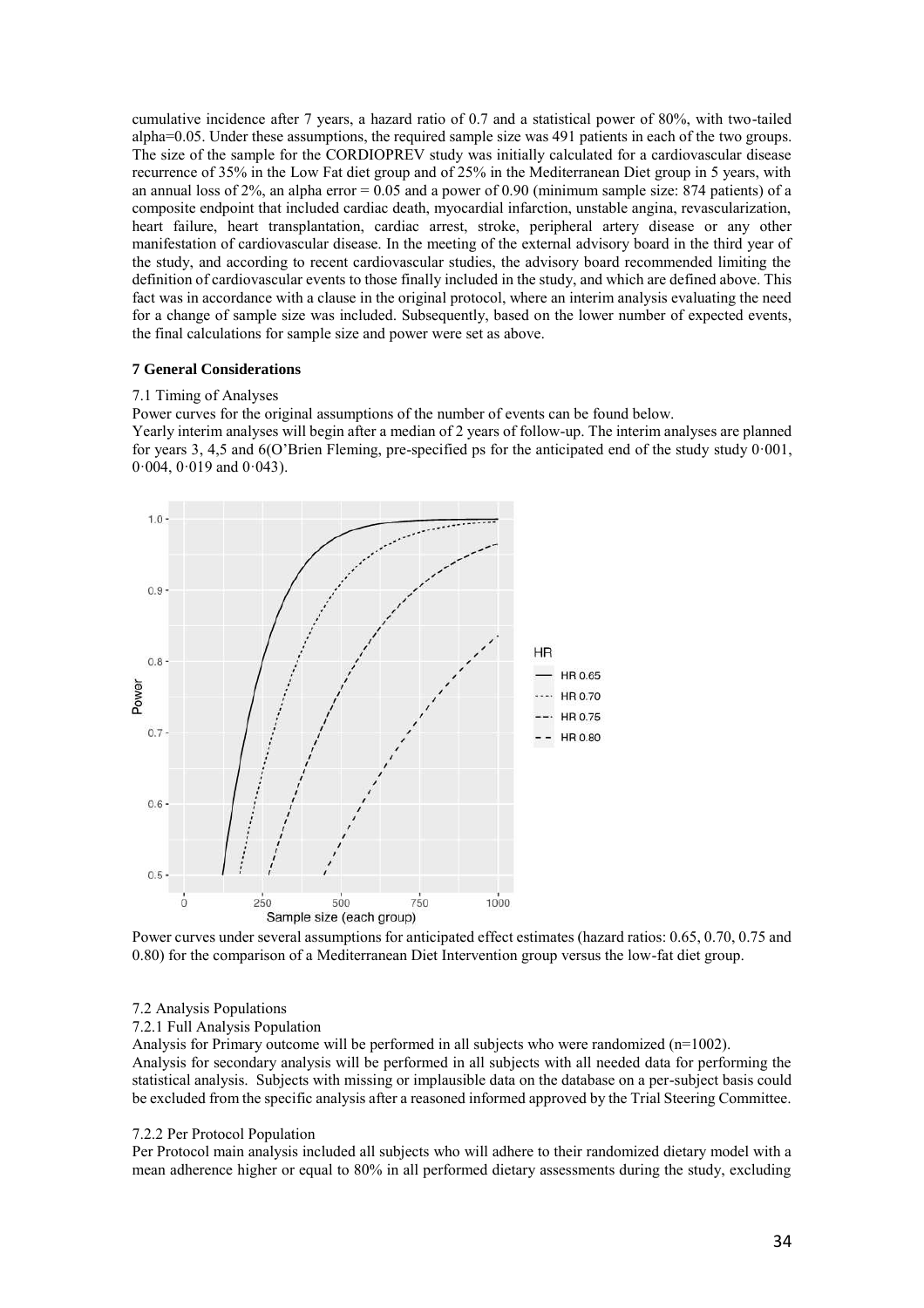baseline data, based in the dietary screeners (MEDAS or Low-Fat score). Additional Per Protocol analysis will be evaluated by tentative cut-off points.

## 7.2.3 Safety Population

All subjects who started dietary intervention, until its censoring time.

## 7.3 Subgroup Analysis

Pre specific subgroup analysis will be performed based on:

- Sex
- $\bullet$  Age
- Anthropometry
- Genetics
- Genomics
- Metabolism Of Immediate Principles
- Cardiovascular Risk Factors
- Cancer
- Vascular Function.

## 7.4 Missing Data

Missing data will be handled through multiple imputation protocol. Multiple imputation is a relatively flexible, general-purpose approach to dealing with missing data that reduces the risk of bias associated with excluding or including incomplete data sets in analysis. We will use multiple imputation by chained equations (MICE) which uses a separate conditional distribution and model for each imputed variable and allows imputation of data at a specific visit by including (imputed) data obtained at other visits. We will use R-software. Additional adjustments due to newer imputations systems could be used.

## 7.5 Interim Analyses and Data Monitoring

7.5.1 Purpose of Interim Analyses

Interim analysis will be performed to assess refining sample size at the third year of intervention, and to inform Data Monitoring Committees and assess the need for study stop.

## 7.5.2 Planned Schedule of Interim Analyses

An intermediate analysis will be done within 40 months of recruiting the first patient, to decide whether to change the sample size. In this analysis it will be assessed the random distribution of the patients selected, according to the risk factors. The control will be carried out by a person unaware of the randomization process. Yearly interim analyses will begin after a median of 2 years of follow-up. These interim analyses are planned for years 3, 4,5 and 6(O'Brien Fleming, pre-specified ps for the anticipated end of the study 0·001, 0·004, 0·019 and 0·043).

#### **8 Efficacy Analyses**

#### 8.1 Primary Efficacy Analysis

Kaplan-Meier curves will be used for the graphical assessment of the risk provided by the different intervention groups as well as for calculating the probability of presenting new cardiovascular events after treatment and to study the differences between the two groups of patients the Log-Rank test will be used. The time until a new episode of the disease occurs will be assessed using Cox's proportional risk model. The risk to the development of cardiovascular events in each group will be calculated using Cox's proportional risk models by adjusting by multiple variables, performing forced models based on risk factors and risk markers. For the final analysis and the different interim analyses, cases will be censored on reaching the assessed follow-up time, on reaching life expectancy (as defined in the inclusion/exclusion criteria), on the date of abandon of the dietary intervention of participants who do not authorize the followup by electronic health records or telephone, or on the date of the first endpoint (major cardiovascular event), whichever occurred first.

 For multivariate analysis of this data, it is predicted to use the SPSS statistical package and R software.

## 8.2 Secondary Efficacy Analyses

Continuous variables will be compared using preferentially Student "t" test and analysis of variance (ANOVA). If these variables do not follow a normal distribution, the relevant transformation of the data will be used for analysis. The association between categorical variables will be analyzed using the chisquare test.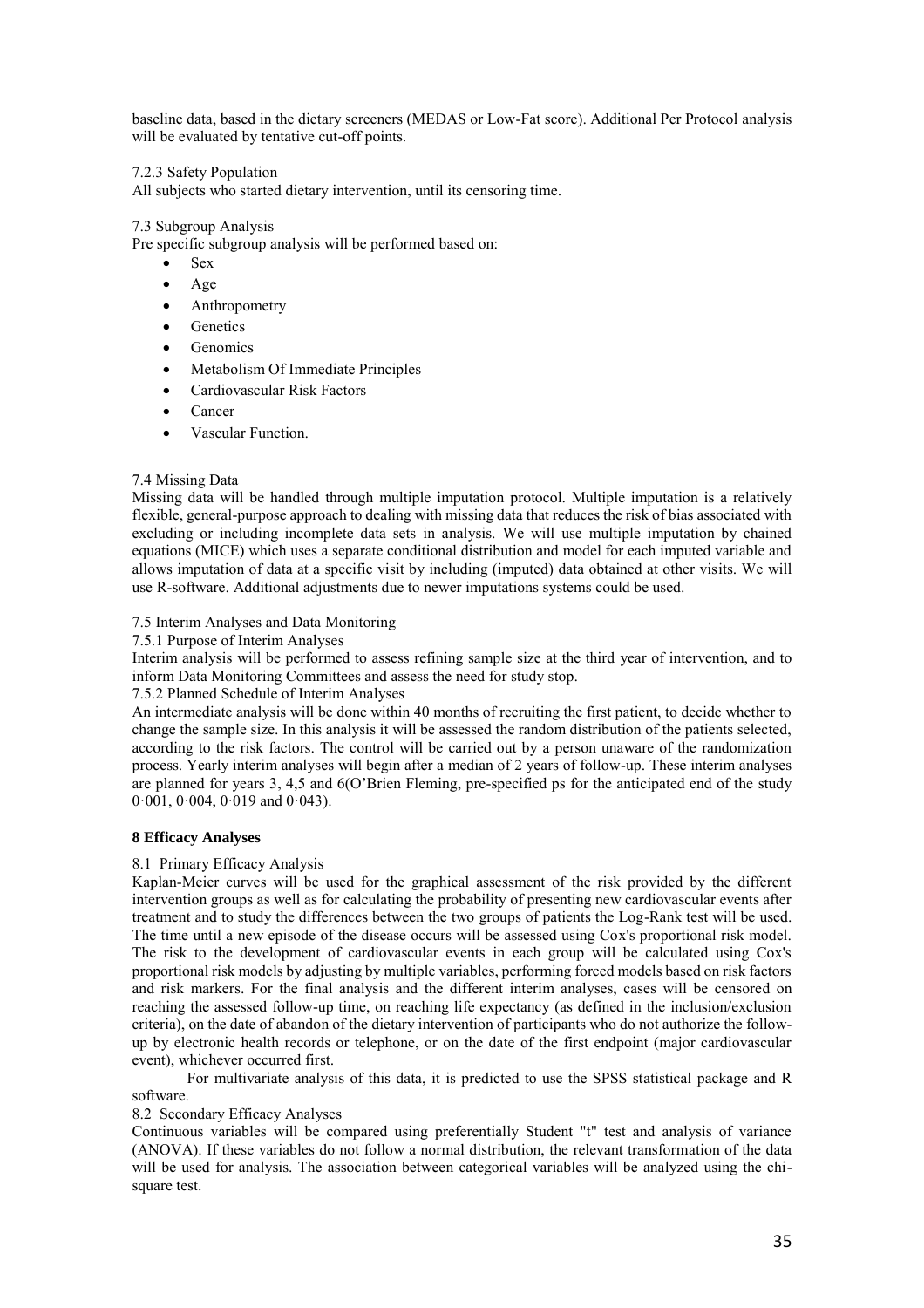In multivariate analysis, continuous variables could be categorized by levels of pathological significance (e.g. blood pressure, BMI, cholesterol, triglycerides) and introduced into the model as indicator variables. Continuous variables without defined cut-off points could be categorized by quartiles or quintiles, also entering them as indicators. To analyze the linear trend of the effect of an ordinal variable, it will be entered as continuous.

In those studies where a time-dependent study will be investigated, the log-rank test and the Cox's proportional risk models will be preferentially used.

## 8.3 Exploratory Efficacy Analyses

Due to the expected large amount of data to be generated, and the tight characterization of the population, with more than 1000 patients and several years of intervention, many hypothesis generator analyses will be made, in the light of present or future evidence.

#### 8.4 Adjudication of events

In any medical visit, participants will be asked about any clinical event from the last visit. If there is any, a Final Event Report form (IFE) will be made, which will be eventually evaluated by a Clinical End Point Committee member.

**Clinical End Point Committee:** Cardiology: Eduardo de Teresa Galvan; Joaquin Ruiz de Castroviejo. Neurology: Juan José Ochoa, Roberto Valverde; Oncology: Enrique Aranda; Internal Medicine: Juan Antonio Ortiz Minuesa; Maria Angeles Blanco Molina. Cardiovascular Surgery: Ignacio Muñoz-Carvajal.

## 8.5 Definition of the components of the Primary Outcome:

The primary outcome of the CORDIOPREV study was to compare the appearance of several cardiovascular events after a median follow-up of 7 years in secondary prevention with 2 dietary models: a Mediterranean diet (rich in olive oil) or a low-fat diet. The composite outcome includes the following cardiovascular events: myocardial infarction, revascularization, ischemic stroke, documented peripheral artery disease, and cardiovascular death. These final components of the primary endpoint were adopted following the recommendation of the External Advisory Board during the third year of the study, based on contemporary relevant cardiovascular studies, in which only "hard events" were considered, reducing the number of components initially planned (namely, cardiac death, myocardial infarction, unstable angina, revascularization, heart failure, heart transplantation, cardiac arrest, stroke and peripheral artery disease). Following the adoption of the revised primary composite endpoint, the originally planned outcome was considered a secondary endpoint. As a result of the reduction of the components which defined the primary endpoint, and to maintain the power of the study, we extended the study follow-up from the 5 years originally planned to 7 years to have the power to detect a significant difference in the primary outcome between the 2 arms or until reaching futility on a 6-month basis analysis.

The components of the primary endpoint are defined as:

Acute myocardial infarction: Detection of a rise and/or fall of [cardiac biomarker] values (preferably cTn) with at least 1 value  $>99<sup>th</sup>$  percentile of the URL and b) At least 1 of the following:

1) Symptoms of myocardial ischemia

2) New or presumed new significant ST-segment–T wave (ST-T) changes or new LBBB on the ECG

- 3) Development of pathological Q waves on the ECG
- 4) Imaging evidence of new loss of viable myocardium or new regional wall motion abnormality

5) Identification of an intracoronary thrombus by angiography or autopsy.

Revascularization: Any physical procedure to restore circulation, either by percutaneous coronary intervention, or bypass graft surgery.

Ischemic stroke: Acute neurological deficit lasting more than 24 hours caused by thrombosis or arterial embolism of brain arteries, in which a brain imaging technique (computed tomography or magnetic resonance imaging) demonstrates a cerebral infarction.

Documented peripheral artery disease: Clinically symptomatic patients, which also showed documented disease in the different territories:

Carotid: DUS, CTA or MRA showing significant stenosis (>70%), or revascularization.

Lower limb: symptomatic patients with at least 1 of the following criteria: Clinical diagnosis of arterial occlusive disease based on imaging tests (duplex ultrasonography, magnetic resonance angiography, computed tomographic angiography, or catheter-based radiocontrast angiography), or clinical indication for endovascular or open surgical procedure (revascularization or amputation).

Cardiovascular Death: coronary heart disease deaths (i.e., acute myocardial infarction, unstable angina pectoris, and other forms of chronic ischemic heart disease), ischemic stroke, arrhythmias, dysrhythmias,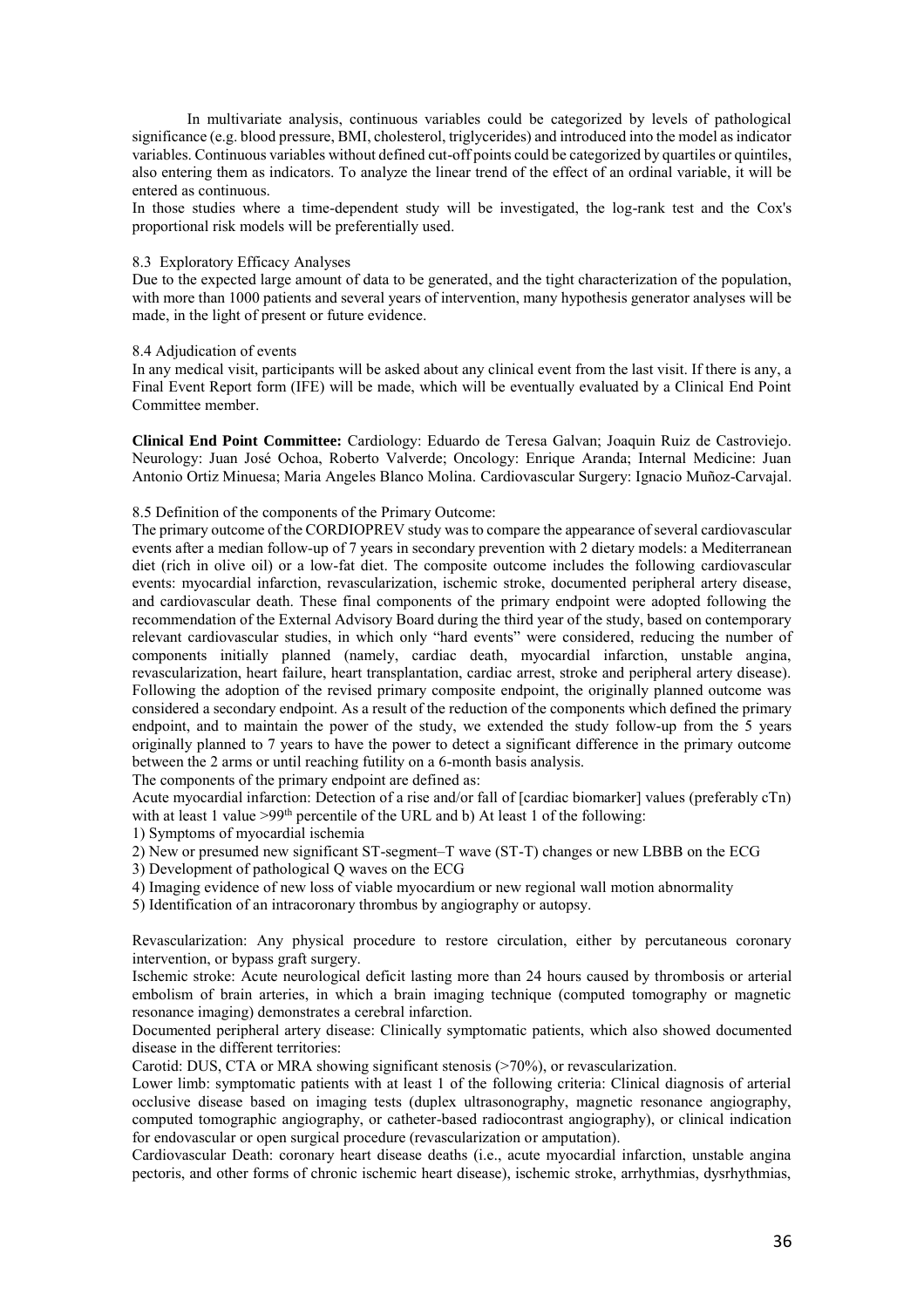congestive heart failure, pulmonary edema and pulmonary embolisms. For a death to be considered sudden, the patient must have been seen by someone less than 24 hours before the presumed time of death, with no clinical worsening detected with respect to his or her baseline condition. Non-violent sudden deaths were considered cardiovascular deaths unless other causes were evident. The rationale for this assumption is the overwhelming (90%) percent of such deaths that in necropsy studies are found to be cardiovascular in origin in Spain and supported by the AHA/ACC consensus.

## **9 Safety Analyses**

In any medical/dietist visit, participants will be asked about any secondary adverse event of diets. If there is any, a Final Event Report form (IFE) will be made, which will be eventually evaluated by a Clinical End Point Committee member.

## Bibliography

1. Subirana MT, Juan-Babot JO, Puig T, Lucena J, Rico A, Salguero M, et al. Specific characteristics of sudden death in a mediterranean Spanish population. Am J Cardiol. 2011;107(4):622-7. 2. Bayes de Luna A, Kotzeva A, Goldwasser D, Subirana M, Puig MT, Bayes-Genis T, et al.

[Relevancy of sudden death of cardiac origin]. Archivos de cardiologia de Mexico. 2007;77 Suppl 4:S4-  $123-8.$ <br>3.

3. Hicks KA, Mahaffey KW, Mehran R, Nissen SE, Wiviott SD, Dunn B, et al. 2017

Cardiovascular and Stroke Endpoint Definitions for Clinical Trials. Circulation. 2018;137(9):961-72. 4. Estruch R, Ros E, Salas-Salvado J, Covas MI, Corella D, Aros F, et al. Primary Prevention of Cardiovascular Disease with a Mediterranean Diet Supplemented with Extra-Virgin Olive Oil or Nuts. N Engl J Med. 2018;378(25):e34.

5. Fernandez-Ballart JD, Pinol JL, Zazpe I, Corella D, Carrasco P, Toledo E, et al. Relative validity of a semi-quantitative food-frequency questionnaire in an elderly Mediterranean population of Spain. Br J Nutr. 2010;103(12):1808-16.

6. Martin-Moreno JM, Boyle P, Gorgojo L, Maisonneuve P, Fernandez-Rodriguez JC, Salvini S, et al. Development and validation of a food frequency questionnaire in Spain. Int J Epidemiol. 1993;22(3):512-9.

7. Elosua R, Garcia M, Aguilar A, Molina L, Covas MI, Marrugat J. Validation of the Minnesota Leisure Time Physical Activity Questionnaire In Spanish Women. Investigators of the MARATDON Group. Medicine and science in sports and exercise. 2000;32(8):1431-7.

8. Elosua R, Marrugat J, Molina L, Pons S, Pujol E. Validation of the Minnesota Leisure Time Physical Activity Questionnaire in Spanish men. The MARATHOM Investigators. Am J Epidemiol. 1994;139(12):1197-209.

9. Vilagut G, Ferrer M, Rajmil L, Rebollo P, Permanyer-Miralda G, Quintana JM, et al. [The Spanish version of the Short Form 36 Health Survey: a decade of experience and new developments]. Gac Sanit. 2005;19(2):135-50.

#### **Intermediate Analysis.**

Annual statistical intermediate analyses of the patients included in the study up to that time will be performed from year 3. If any difference in the occurrence of complications or survival between the groups will be detected, the study would be discontinued. Cut-off points based on O'Brien Fleming's rules will be used. In addition, an intermediate analysis shall be carried out 40 months after the first patient is recruited to decide whether to modify the sample size. In this analysis, the random distribution of the selected patients will be checked, according to the risk factors.

## <span id="page-36-0"></span>7. ETHICAL ASPECTS

The study has been prepared to respect the fundamental principles established in Helsinki Declaration (1964), in the Council of Europe Convention on Human Rights and Biomedicine (1997), in the human genome and human rights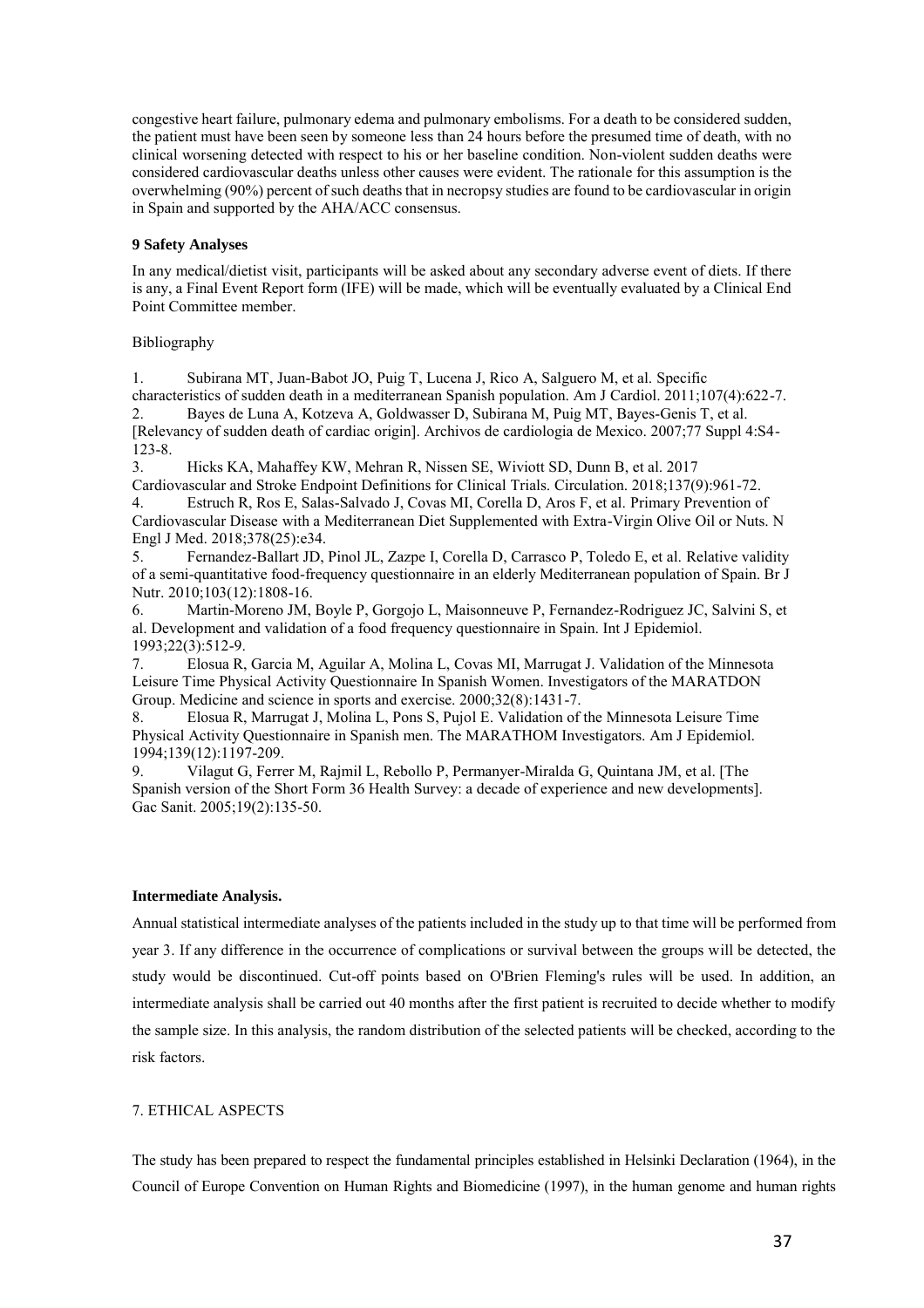UNESCO regulation (1997), as well as in compliance with the requirements established in Spanish legislation in the field of biomedical research, the protection of personal data and bioethics. The research project has been evaluated by the Ethics and Clinical Research Committee of the Reina Sofía University Hospital. All patients will be informed about the project and will be asked for written informed consent before entering it.

## <span id="page-37-0"></span>8. SCIENTIFIC-TECHNICAL DISSEMINATION PLAN

The research team undertakes to disseminate the results obtained in this study in the appropriate scientific forums and media.

The Results Dissemination Plan includes two important and complementary facets at the same time.

- First, the results of this research project will be presented at the National and International Congresses of the Scientific Societies related to the following fields: Arteriosclerosis, Nutrition and Internal Medicine. They will also be presented at the Annual Congress of the AHA, the highest international organization in the field of cardiovascular research in which our group has been making scientific contributions annually since 1992, at the International Congresses of Arteriosclerosis, at the Congress of Atherosclerosis and at the National Congress of Arteriosclerosis.
- Secondly, the results will be published in international journals related to the following fields: Arteriosclerosis, Nutrition and Metabolism. (Am J Clin Nutr; Arterioscler Thromb and Vasc Biol; Atherosclerosis; J Nutr; J Clin Endocrinol Metab, etc.). These forecasts are supported by the publications made by the research group in the last 5 years (54 original articles in the journals of maximum impact in the area (Am J Clin Nutr; J Mol Endocrinol; J Lipid Res; J Clin Endocrinol Metab; Atherosclerosis; Ann Int Med; Diabetes; Diabetology, Diabetes Care, Current Opinion in Cardiology, Current Opinion in Lipidology).
- Finally, the results will be disseminated in multiple conferences in other national and international forums (e.g. EXPOLIVA, MEDOLIVA, etc.) in which members of our research group participate every year.
- 2. Social and health dissemination.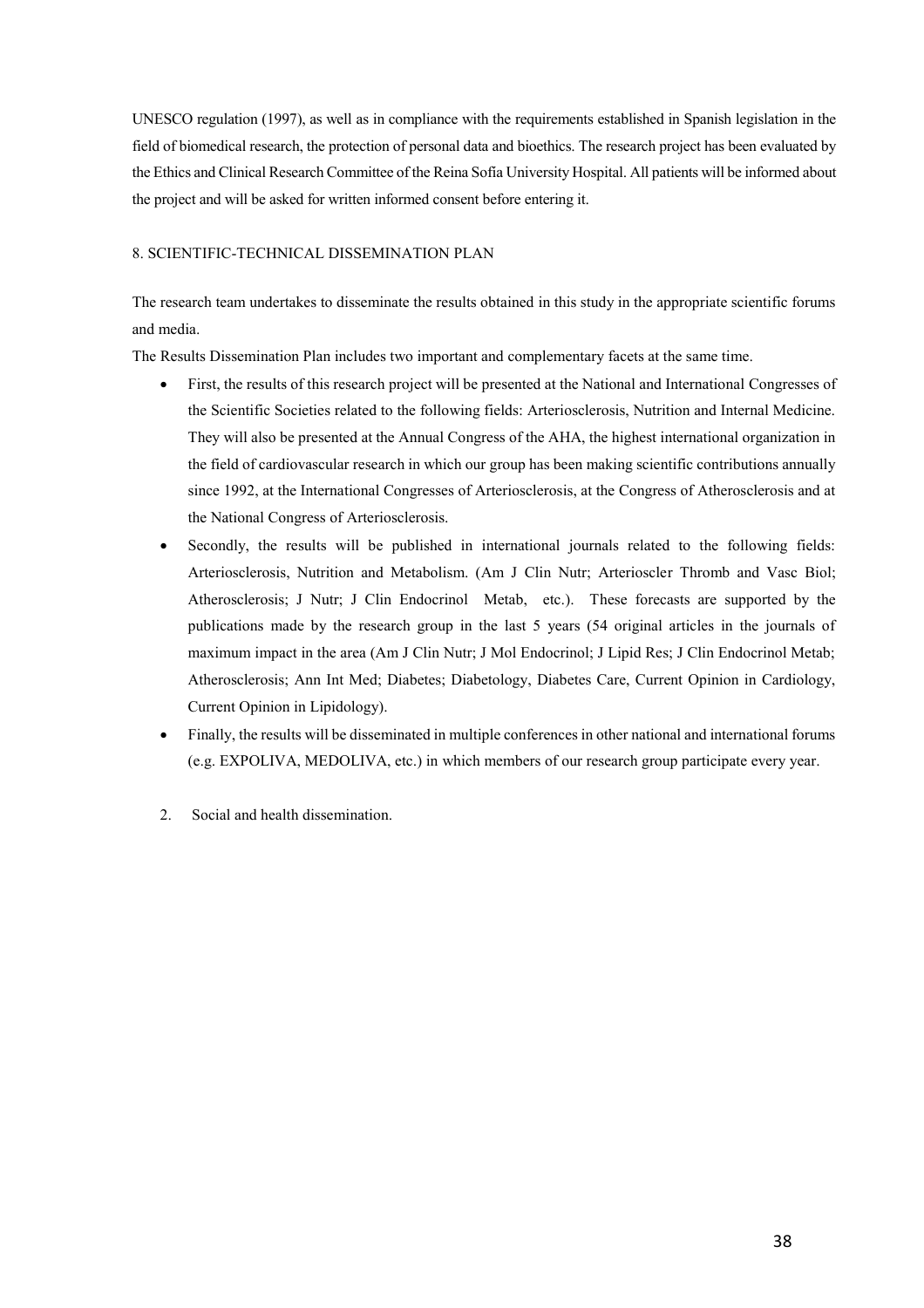# <span id="page-38-0"></span>V.- BIBLIOGRAPHY.

1. Murray CJL, Lopez AD. Alternative projections of mortality and disability by cause 1990-2020:global burden of disease study. Lancet. 1997; 349:1498-1504.

2. Kannel WB, Castelli WP, Gordon T: Cholesterol in the prediction of atherosclerotic disease: new perspective based on the Framingham Study. Ann Intern Med 1979;90:85-91

3. Gordon DJ, Probstfield JL, Garrison RJ: High-density lipoprotein cholesterol and cardiovascular disease: four prospective American studies. Circulation 1989; 79:8-15

4. Keys A, Anderson JT, Grande F. Prediction of serum cholesterol responses of man to changes in fats in the diet. Lancet. 1957; 2:959-966.

5. Dayton S, Pearce ML, Hashimoto S, Dixon WJ, Tomiyasu U. A controlled clinical trial of a diet high in monounsaturated fat in preventing complication of atherosclerosis. Circulation, 1969; 39-40 Suppl II.

6. Turpeinen O, Karvonen MJ, Pekkarinem M, Miettinen M, Elosuo R, Paavilainen E. Dietary prevention of coronary heart disease: The Finnish mental hospital study. Int J Epidemiol. 1979; 8:99-118.

7. Leren P. The Oslo-Heart Study; eleven year report. Circulation 1970; 42:935-942.

8. Research Committe to the Medical Research Council. Controlled trial of soya-bean in myocardial infarction. Lancet 1968; 2:693-700.

9. Katan MB, Grundy SM, Willet WC. Beyond low fat diets. N Engl J Med. 1997; 2:563-566.

10. Rose DP. Dietary fatty acids and cancer. Am J Clin Nut. 1997; 66(suppl):998S-1003S.

11. National Cholesterol Education Program. Second Report of the Expert Panel on Detection, Evaluation, and Treatment of High Blood Cholesterol in Adults (Adult Treatment Panel II). Circulation 1994; 89:1330-1445.

12. Hjermann I, Byre VK, Holme I, Leren P. Effect of diet and smoking intervention on the incidence of coronary heart disease. Lancet 1981; II; 1303-1310.

13. Burr ML, Fehily AM, Gilbert JF, Rogers S, Holliday RM, Sweetnam PM, Elwood PC, Deadman NM. Effects of changes in fat, fish, and fiber intakes on death and myocardial reinfarction: Diet and reinfarction trial (DART). Lancet 1989; 2; 757-761.

14. Ornish D, Brown SE, Schwertwitz LW. Can lifestyle changes reverse coronary heart disease?. Lancet, 1990; 336:129-133.

15. Singh RB, Rastogi SS, Verma R, Bolaki L, Singh R, Ghosh. Randomized controlled trial of cardioprotective diet in patients with recent acute myocardial infarction: results of one year follow up. Br Med J. 1992; 304: 1015- 1019.

16. Singh RB, Dubnov G, Niaz MA; Ghosh S, Singh R, Rastogi SS, Manor O, Pella D, Berry EM. Effect of an Indo-Mediterranean diet on progression of coronary artery disease in high risk patients (Indo-Mediterranean Diet Heart Study): a randomized single-blind trial. Lancet 2002; 360: 1455-1461.

17. Wats GF; Lewis B, Brunt JNH, Lewis ES, Coltart DJ, Smith LDR, Mann JI, Swan AV. Effects on coronary artery disease of lipid-lowering diet, or diet plus cholestyramine, in the St Thomas` Atherosclerosis Regression Study (STARS). Lancet, 339:563-569; 1992.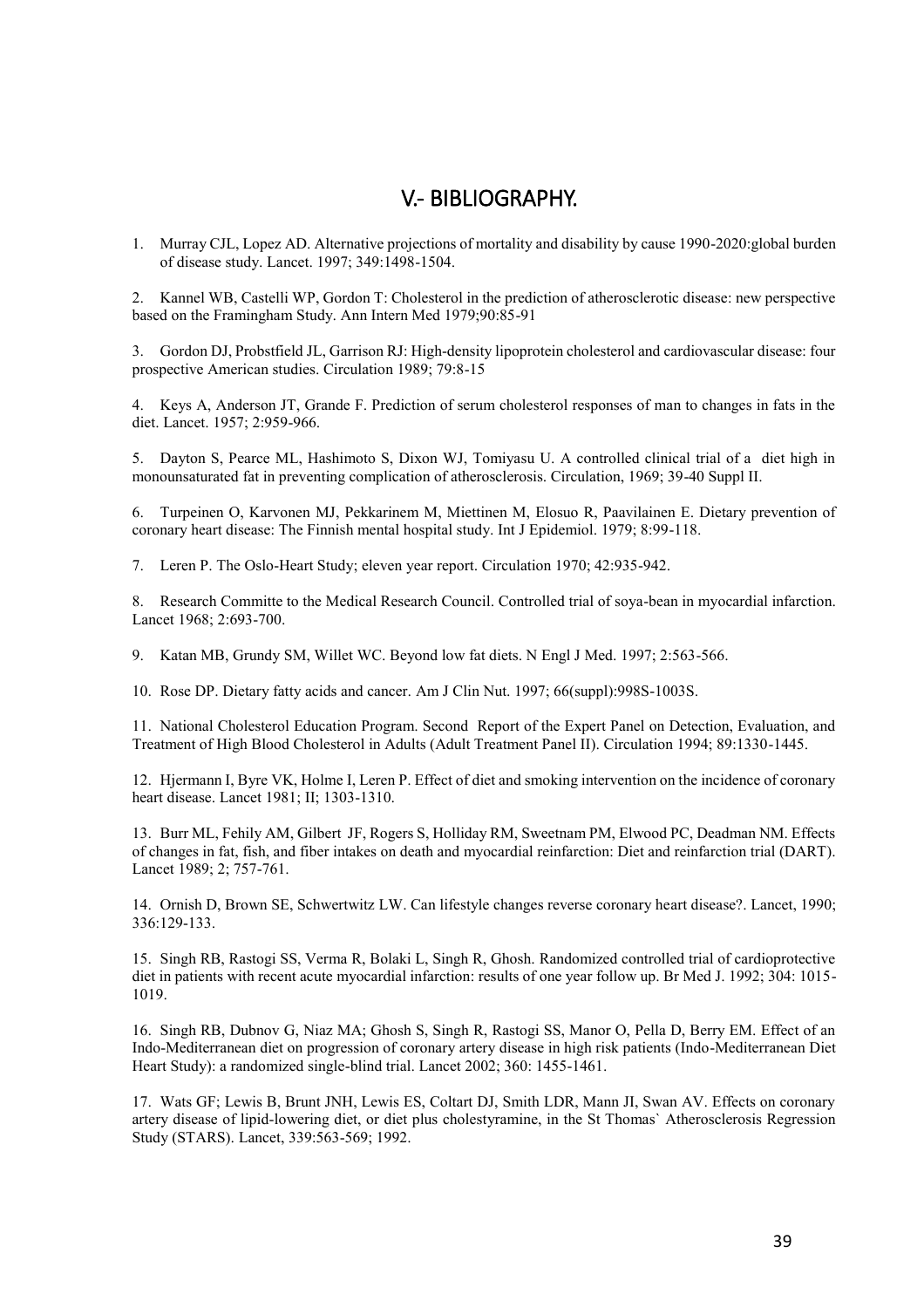18. Wats GF, Jackson P, Mandalia S, Brunt JNH, Lewis ES, Coltart J, Lewis B. Nutrition intake and Progression of coronary artery disease. Am J Cardiol. 1994; 73:328-332 .

19. de Lorgeril M, Renaud S, Mamelle N, Salen P, Martin JL, Monjaud I, Guillet J, Touboul P, Delaye J. Mediterranean alpha-linolenic acid-rich diet in secondary prevention of coronary heart disease. Lancet. 1994; 343: 1454-1459.

20. Willet WC**.** Is dietary fat a major determinant of body fat?. Am J Clin Nut. (in press).

21. Connor WE, Connor SL. The case for a low-fat, high-carbohydrates diet. N Engl J Med. 1997; 562-563.

22. Moreiras-Varela O. The Mediterranean Diet in Spain. Eur J Clin Nut. 1989; 43: (Suppl 2) 83-87.

23. Varela G, Moreiras O. Mediterranean Diet. Cardiov Risk Fact. 1991; 1:313-321.

24. Serra Majem L, Barba LR, Clasas RG, Navarro AA, Valcerde J, Torrell R. Diet and coronary heart disease in Spain. Does the Spanish paradox exist?. Alim Nutri Health. 1997; 4:95-105.

25. Keys A, Menotti A, Karvonen M, Aravanis C, Blackburn H, Buzina R, Djordjevic B, Dontas A, Fidanza F, Keys M, Kromhout D, Nedeljkovic S, Punsar S, Seccareccia F, Toshima H. The diet and 15-year death rate in the seven countries study. Am J Epidemiol. 1986; 124:903-915.

26. Posner BM, Cobb JL, Belanger AJ, Cupples A, D'Agostino RB, Stokes J. Dietary lipid predictors of coronary heart disease in men. The Framingham Study. Arch Intern Med. 1991; 151:1181-1187.

27. Gey KF, Moser UK, Jordan P, Stähelin HB, Eichholzer M, Lüdin E. Increased risk of cardiovascular disease at suboptimal plasma concentrations of essential antioxidants: an epidemiological update with special attention to carotene and vitamin C. Am J Clin Nutr. 1993; 57(suppl):787S-797S.

28. Oliver MF. It is more important to increase the intake of unsaturated fats to decrease the intake of saturated fats: evidence from clinical trials relating to isquemic heart disease. Am J Clin Nutr. 1997;66(suppl):980S-986S.

29. Grundy SM, Denke MA. Dietary influences on serum lipids and lipoproteins. J Lipid Res. 1990; 31:1149- 1172.

30. Mata P, Alvarez-Sala L, Rubio MJ, Nuño J, De Oya, M: Effects of long-term monounsaturated- vs polyunsaturated- enriched diets on lipoproteins in healthy men and women. Am J Clin Nutr 1992;55:846-850

31. Mattson FH, Grundy SM: Comparison of the effects of dietary saturated, monounsaturated, and polyunsaturated fatty acids on plasma lipids and lipoproteins in man. J Lipid Res 1985;26:194-202

32. Mensink FH, Katan MB: Effect of a diet enriched with monounsaturated or polyunsaturated fatty acids on levels of low density and high density lipoprotein cholesterol in healthy women and men. N Engl J Med 1989;321:436-441

33. Mensink RP, Katan MB. Effect of monounsaturated fatty acids versus complex carbohydrates on high-density lipoproteins in healthy men and women. Lancet. 1987; 1:122-125

34. Carmena R, Ascaso JF, Camejo G, Varela G, Hurt-Camejo E, Ordovas JM, Martínez J, Bergstom M, Wallin B. Effect of olive and sunflower oils on low density lipoprotein levels, composition, size, oxidation and interaction with arterial proteoglycans. Atherosclerosis. 1996; 125:243-255.

35. Pérez Jimenez F, Espino A, López-Segura F, Blanco J, Ruiz V, Prada JL, López-Miranda J, Jiménez JA, Ordovas JM. Lipoprotein concentrations in normolipidemic males consuming oleic acid-rich diets from two different sources: olive oil and oleic acid-rich sunflower oil. Am J Clin Nut. 1995; 62:769-775.

36. Vega GL, Grundy SM. Hypoalphalipoproteinemia (low density lipoprotein) as a risk factor for coronary heart disease. Curr Opin Lipidol. 1996; 7:209-216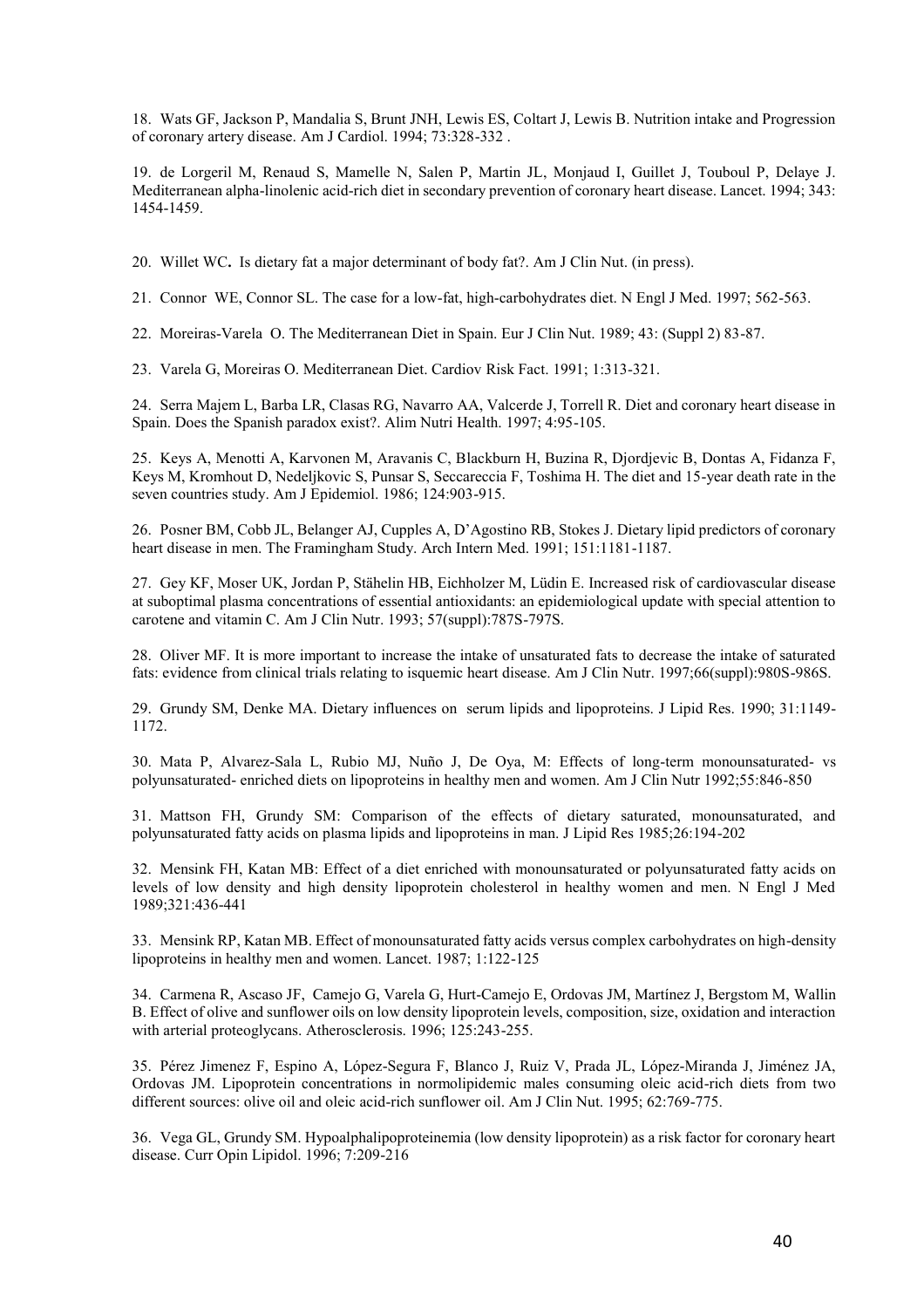37. Badimon J, Badimon L, Galvez A, Dische R, Fuster V. High density lipoprotein plasma fractions inhibit aortic fatty streaks in cholesterol fed rabbits. Lab Invest. 1989; 60:455-461.

38. Connor WE, Cerqueira MT, Connor RW, Wallace RB, Malinow MR, Casdorph HR. The plasma lipids, lipoproteins and diet in the Tarahumara Indians of Mexico. Am J Clin Nutr. 1978; 31:1131-1142).

39. Covas MI, Nyyssonen K, Pulsen H, Kalkkonen J for the EUROLIVE Study Group.The effect of polyphenols in olive oil on heart disease risk factors. Ann Intern Med 2006; 145:333:341.

40. Witztum JL, Steinberg D. Role of oxidized low density lipoprotein in atherogenesis. J Clin Invest. 1991; 88:1785-1792

41. Parthasarathy S, Khoo JC, Miller E, Barnett J, Witztum JL, Steinberg D. Low density lipoprotein rich in oleic acid is protected against oxidative modification: Implications for dietary prevention of atherosclerosis. Proc Natl Acad Sci. USA. 1990; 87:3894-3898.

42. Bonanome A, Pagnan A, Biffanti S, Opportuno A, Sorgato F, Dorella M, Maiorino M, Ursini F. Effect of dietary monounsaturated and polyunsaturated fatty acids on the susceptibility of plasma low density lipoproteins to oxidative modification. Arterioscler Thromb. 1992; 12:529-533.

43. Ruano J, Lopez-Miranda J, Fuentes F, Moreno JA, Bellido C, Perez-Martinez P, Lozano A, Gomez P, Jimenez Y, Perez Jimenez F. Phenolic content of virgin olive oil improves ischemic reactive hyperemia in hypercholesterolemic patients. J Am Coll Cardiol 2005;46:1864-68.

44. Mata P, Varela O, Alonso R, Lahoz C, Oya; M, Badimon L. Monounsaturated and polyunsaturated n-6 fatty acid-enriched diets modify LDL oxidation and decrease human coronary smooth muscle cell DNA synthesis. Arterioscler Thromb Vasc Biol. 1997; 17:2088-2095.

45. Kwon JS, Snook JT, Wardlaw GM, Hwang DH: Effects of diets high in saturated fatty acids, canola oil, or safflower oil on platelet function, thromboxane B2 formation, and fatty acid composition of platelet phospholipids. Am J Clin Nutr 1991; 54:351-358

46. Sirtori CR, Tremoli E, Gatti E, Montanari G, Sirtori M, Colli S, Gianfranceschi G, Maderna P, Dentone CZ, Testolin G, Galli C. Controlled evaluation of fat intake in the Mediterranean diet: Comparative activities of olive oil and corn oil on plasma lipids and platelets in high-risk patients. Am J Clin Nut. 1986; 44:635-642.

47. Navarro MD, Hortelano P, Periago JL, Pita ML: Effect of dietary olive and sunflower oils on the lipid composition of the aorta and platelets and on blood eicosanoids in rats. Arteriosclerosis Thromb 1992;12:830-835

48. Thompson SG, Kienast J, Pyke S, Haverkate F, van de Loo J. Hemostatic factors and the risk of myocardial infarction or sudden death in patients with angina pectoris. New Engl J Med. 1995; 332:635-641.

49. Larsen LF, Bladbjerg EM, Jespersen J, Marckmann. Effects of dietary fat quality and quantity on postprandial activation of blood coagulation factor VII. Arterioscler Thromb Vasc Biol. 1997; 17:2904-2909.

50. Rasmussen O, Thomsen C, Ingerslev J, Hermansen K. Decrease in von Willebrand factor levels after a High Monounsaturated-Fat Diet in Non-Insulin-Dependent diabetic subjects. Metabolism. 1994;43:1406.

51. Pérez Jiménez F, Castro P, López Miranda J, Paz Rojas E, Blanco A, López Segura F et al. Circulating levels of endothelial function are modulated by dietary monounsaturated fat. Atherosclerosis 1999; 145: 351-358.

52. Lopez-Segura F, Velasco F, Lopez-Miranda J, Castro P, López R, Blanco A, Jiménez J, Torres A, Trujillo J, Ordovas JM, Pérez Jiménez F. Monounsaturated fatty acid-enriched diet decreases plasma plasminogen activator inhibitor type 1. Arterioscler Thromb Vasc Biol. 1996; 16:82-88.

53. Kelly CM, Smith RD, Williams CM. Dietary monounsaturated fatty acids and haemostasis. Proc Nutr Soc 2001;60:161-70.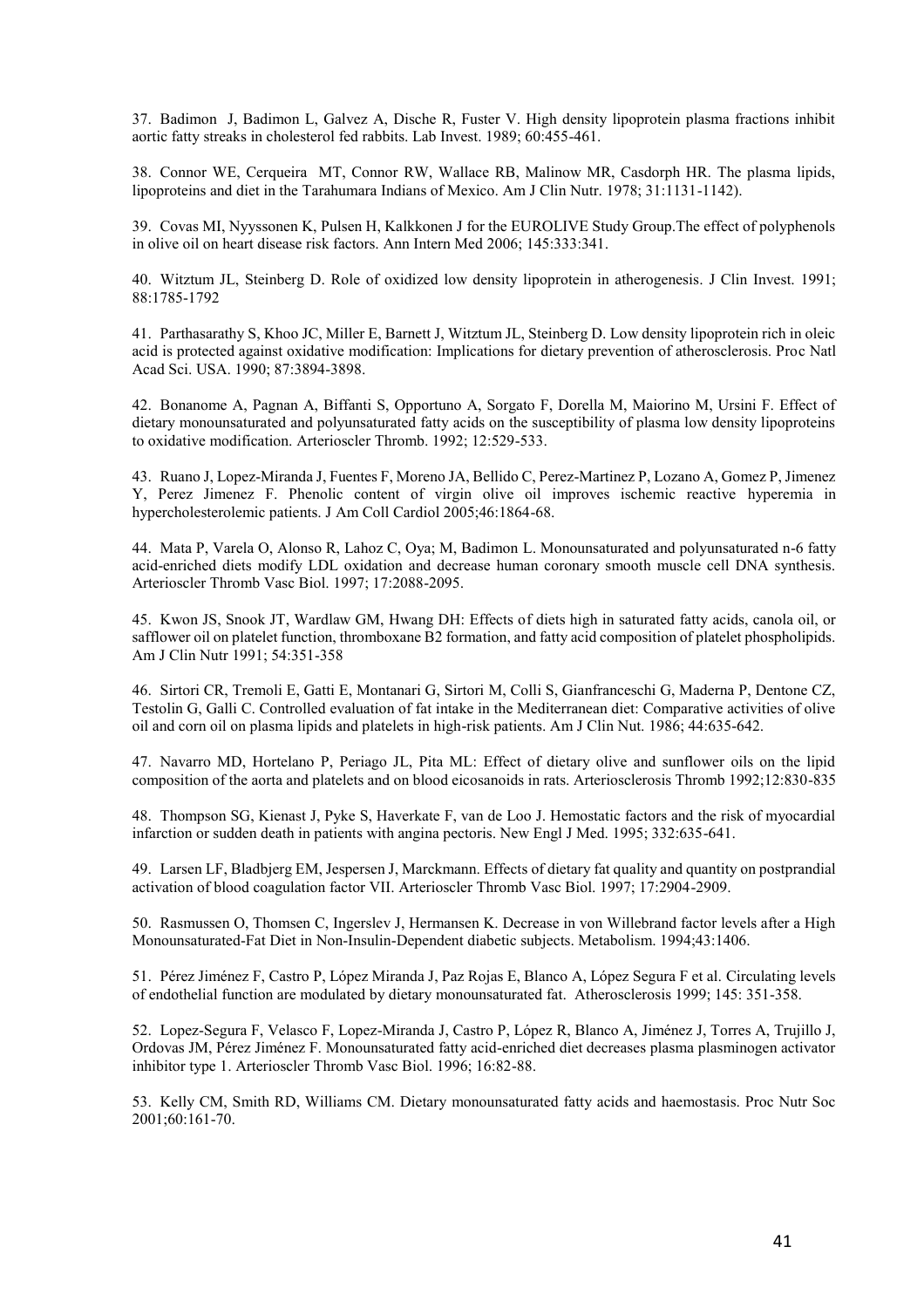54. Bonaa KH, Bjerve KS, Straume B, Gram IT, Thelle D. Effect of eicosapentaenoic and docosahexaenoic acids on blood pressure in hypertension. A population-based intervention trial from the Tromso Study. N Engl J Med. 1990; 322:795-801.

55. Williams P, Fortmann S, Terry R , Susan MS, Karen MA, Ellsworth N, Wood P. Associations of dietary fat, regional adiposity, and blood pressure in men. JAMA. 1987; 257:3251.

56. Espino A, López-Miranda J, Castro P, Rodríguez M, López F, Blanco A, Jiménez J, Ordovas JM, Pérez-Jiménez F. Monounsaturated fatty acid enriched diets lower plasma insulin levels and blood pressure in healthy young men. Nut Met Cardiovasc Dis. 1996;6:147.

57. Lahoz C, Alonso R, Ordovas JM, López-Farré A, Oya M, Mata P. Effects of dietary fat saturation on eicosanoid production platelet aggregation and blood pressure. Eur J Clin Invest. 1997; 27:780-787.

58. [Psaltopoulou T,](http://www.ncbi.nlm.nih.gov/entrez/query.fcgi?db=pubmed&cmd=Search&itool=pubmed_Abstract&term=%22Psaltopoulou+T%22%5BAuthor%5D) [Naska A,](http://www.ncbi.nlm.nih.gov/entrez/query.fcgi?db=pubmed&cmd=Search&itool=pubmed_Abstract&term=%22Naska+A%22%5BAuthor%5D) [Orfanos P,](http://www.ncbi.nlm.nih.gov/entrez/query.fcgi?db=pubmed&cmd=Search&itool=pubmed_Abstract&term=%22Orfanos+P%22%5BAuthor%5D) [Trichopoulos D,](http://www.ncbi.nlm.nih.gov/entrez/query.fcgi?db=pubmed&cmd=Search&itool=pubmed_Abstract&term=%22Trichopoulos+D%22%5BAuthor%5D) [Mountokalakis T,](http://www.ncbi.nlm.nih.gov/entrez/query.fcgi?db=pubmed&cmd=Search&itool=pubmed_Abstract&term=%22Mountokalakis+T%22%5BAuthor%5D) [Trichopoulou A.](http://www.ncbi.nlm.nih.gov/entrez/query.fcgi?db=pubmed&cmd=Search&itool=pubmed_Abstract&term=%22Trichopoulou+A%22%5BAuthor%5D) Olive oil, the Mediterranean diet, and arterial blood pressure: the Greek European Prospective Investigation into Cancer and Nutrition (EPIC) study. Am J Clin Nut 2004;80:1012-8.

59. Ferrara L. A., Raimondi A. S., d'Episcopo L., Guida L., Dello Russo A., Marotta T. Olive oil and reduced need for antihypertensive medications Arch Intern Med 2000; 160:837-42.

60. [Soriguer F,](http://www.ncbi.nlm.nih.gov/entrez/query.fcgi?db=pubmed&cmd=Search&itool=pubmed_Abstract&term=%22Soriguer+F%22%5BAuthor%5D) [Rojo-Martinez G,](http://add676791c7a253ebf2b66b80e9fe9146727384a/http%3A%2F%2Fwww.ncbi.nlm.nih.gov%2Fentrez%2Fquery.fcgi%3Fdb%3Dpubmed%26cmd%3DSearch%26itool%3Dpubmed_Abstract%26term%3D%2522Rojo%252DMartinez%2BG%2522%255BAuthor%255D) [Dobarganes MC,](http://www.ncbi.nlm.nih.gov/entrez/query.fcgi?db=pubmed&cmd=Search&itool=pubmed_Abstract&term=%22Dobarganes+MC%22%5BAuthor%5D) [Garcia Almeida JM,](http://www.ncbi.nlm.nih.gov/entrez/query.fcgi?db=pubmed&cmd=Search&itool=pubmed_Abstract&term=%22Garcia+Almeida+JM%22%5BAuthor%5D) [Esteva I,](http://www.ncbi.nlm.nih.gov/entrez/query.fcgi?db=pubmed&cmd=Search&itool=pubmed_Abstract&term=%22Esteva+I%22%5BAuthor%5D) [Beltran M](http://www.ncbi.nlm.nih.gov/entrez/query.fcgi?db=pubmed&cmd=Search&itool=pubmed_Abstract&term=%22Beltran+M%22%5BAuthor%5D) et al. Hypertension is related to the degradation of dietary frying oils. Am J Clin Nutr. 2003;78:1092-97.

61. Garg A, Bonanome A, Grundy SM, Zhang Z-J, Unger RH. Comparison of high-carbohydrate die with a highmonounsaturated-fat diet in patients with non-insulin-dependent diabetes mellitus. N Engl J Med. 1988; 319:829- 834.

62. American Diabetes Association. Standards of Medical Care in Diabetes 2006. Diabetes Care 2006; 29: (Suppl1): 4-42.

63. Salas J, Jansen S, López-Miranda J, Ordovas JM, Castro P, Marín C, Ostos M, Bravo M, Jiménez J, Blanco A, López F**,** Pérez Jiménez. The Sst-I polymorphism of the Apo C-III gene determines the insulin response after the oral glucose tolerance test when consuming a diet rich in saturated fats. Am J Clin Nut. 1998: 68:396-401.

64. Folsom AR, Szklo M, Stevens J, Liao F, Smith R, Eckfeldt JH. A prospective study of coronary heart disease in relation to fasting insulin, glucose and diabetes (ARIC Study). Diabetes Care. 1997; 20:935-942.

65. Fuentes, F, Jopez-Miranda, J, Sánchez, E, Sánchez, G, Paez, J, Paz-Rojas, E., Marin C, Gomez P, Jimenez-Pereperez J, Ordovas JM, Perez-Jimenez F. Mediterranean and low-fat diets improve endothelial function in hypercholesterolemic men. Ann Intern Med 2001; 134:1115-1119.

66. Bellido C, Lopez-Miranda J, Blanco-Colio LM, Perez-Martinez P, Muriana FJ, Martin-Ventura JL, et al. Butter and walnuts, but not olive oil, elicit postprandial activation of nuclear transcription factor kappaB in peripheral blood mononuclear cells from healthy men. Am J Clin Nutr 2004;80:1487-91.

67. Visioli F, Caruso D, Grande S, Bosisio R, Villa M, Galli G, et al. Virgin Olive Oil Study (VOLOS): vasoprotective potential of extra virgin olive oil in mildly dyslipidemic patients. Eur J Nutr 2005;44:121-27.

68. Perez-Jimenez F. International conference on the healthy effect of virgin olive oil. Eur J Clin Invest 2005;35:421-4.

69. Struch R, Martínez MA, Corella D, Salas J, Ruiz V, Covas MI, Fiol M, Gomez E, Lpez-Sabater MC; Vinyoles E, Aros F, Conde M, Lahoz C, Lapetra J, Saez G, Ros E. Effects of a Mediterranean-style diet on cardiovascular risk factors: a randomized trial. Ann Intern Med 2006; 145:1-11.

70. Willet WC, Sacks F, Trichopoulou A, Descher G, Ferro-Luzzi A, Helsing E, Trichopoulos D. Mediterranean diet pyramid: a cultural model for healthy eating. Am J Clin Nutr 1995; 61(suppl):1402S-6S.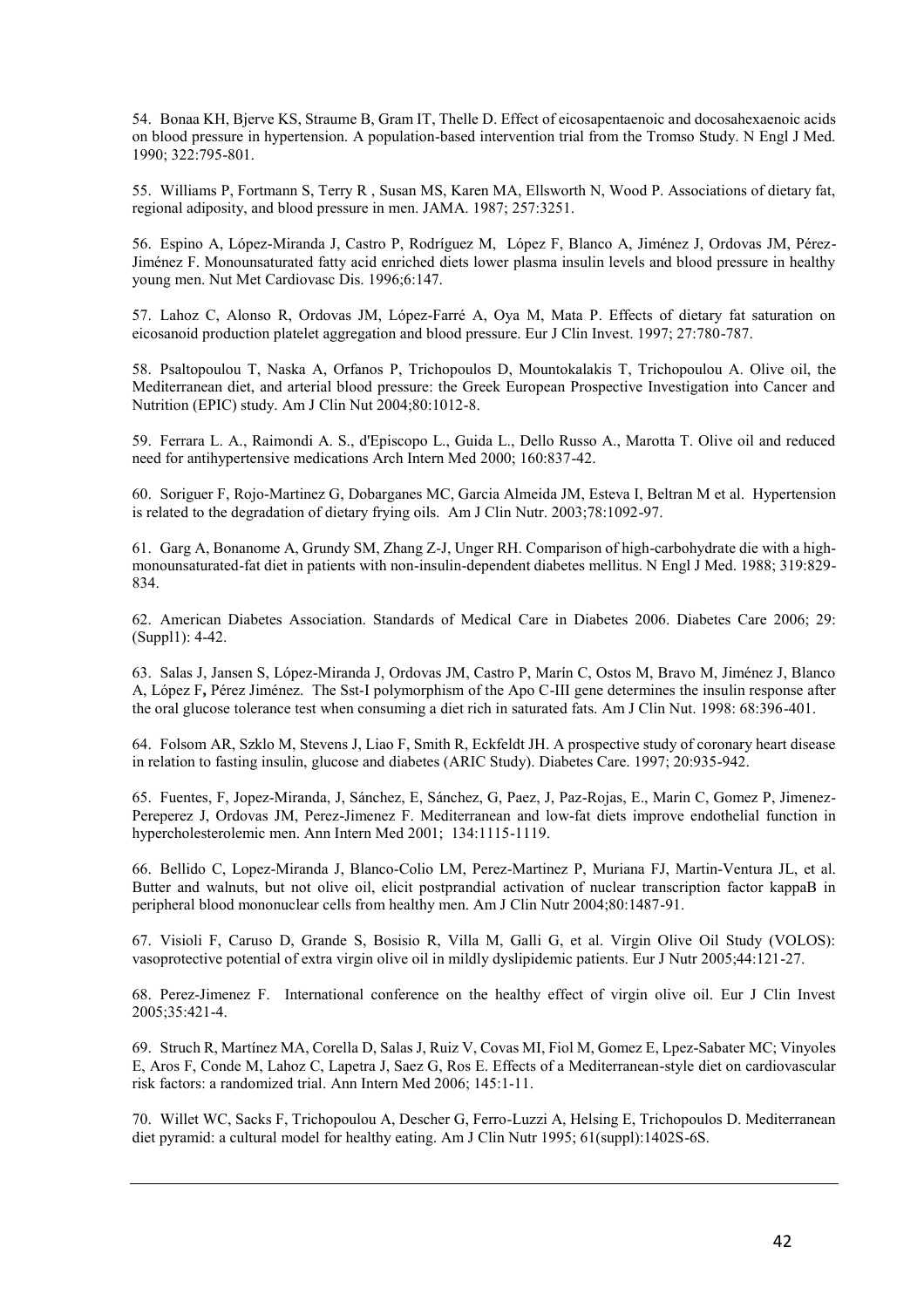71. Freedman LS. (1982) Tables of the number of patients required in clinical trials using the log-rank test. Statistics in Medicine, 1, 121-129.

72. Machin D and Campbell MJ (1987) Statistical Tables for the design of clinical trials. Blackwell Scientific Publications, Oxford, 94-131.

73. [Pedersen TR, Faergeman O, Kastelein JJ, Olsson AG, Tikkanen MJ, Holme I, Larsen ML, Bendiksen FS,](http://www.ncbi.nlm.nih.gov/entrez/query.fcgi?db=pubmed&cmd=Retrieve&dopt=AbstractPlus&list_uids=16287954&query_hl=4&itool=pubmed_docsum)  [Lindahl C, Szarek M, Tsai J; Incremental Decrease in End Points Through Aggressive Lipid Lowering \(IDEAL\)](http://www.ncbi.nlm.nih.gov/entrez/query.fcgi?db=pubmed&cmd=Retrieve&dopt=AbstractPlus&list_uids=16287954&query_hl=4&itool=pubmed_docsum)  [Study Group.](http://www.ncbi.nlm.nih.gov/entrez/query.fcgi?db=pubmed&cmd=Retrieve&dopt=AbstractPlus&list_uids=16287954&query_hl=4&itool=pubmed_docsum) High-dose atorvastatin vs usual-dose simvastatin for secondary prevention after myocardial infarction: the IDEAL study: a randomized controlled trial. JAMA. 2005 Nov 16;294(19):2437-45.

74. Braunwald E. Unstable angina, a classification. Circulation. 1989; 80:410-414.

75. Chobanian AV, Bakris GL, Black HR, Cushman WC, Green LA, Izzo JL Jr, Jones DW, Materson BJ, Oparil S, Wright JT Jr, Roccella EJ; Joint National Committee on Prevention, Detection, Evaluation, and Treatment of High Blood Pressure. National Heart, Lung, and Blood Institute; National High Blood Pressure Education Program Coordinating Committee. Seventh report of the Joint National Committee on Prevention, Detection, Evaluation, and Treatment of High Blood Pressure.Hypertension. 2003;42:1206-52.

76. Ziola BR, Matikainen MT, Salmi A. Polystyrene balls as the solid phase of a double antibody radioimmunoassay for human serum albumin. J Immunol Methods. 1977; 15:309-317.

77. Allain CC, Poon LS, Chang CSG, Richmond W, Fu PC: Enzymatic determination of total serum cholesterol. Clin Chem 1974; 20: 470-475.

78. Buccolo G, David H: Quantitative determination of serum triglycerides by use of enzymes. Clin Chem 1973; 19: 476-482 .

79. Sugiuchi H. Uji Y, Okabe H, Irie T, Uekama K, Kayahara N, Miyauchi K. Direct measurement of high-density lipoprotein cholesterol in serum with polyethylene glycol-modified enzymes and sulfated alfa-cyclodextrin. Clin Chem. 1995; 41:717-723.

80. Third Report of the National Cholesterol Education Program (NCEP) Expert Panel on Detection, Evaluation, and Treatment of High Blood Cholesterol in Adults (Adult Treatment Panel III) Final Report. Circulation, 2002; 106: 3143.